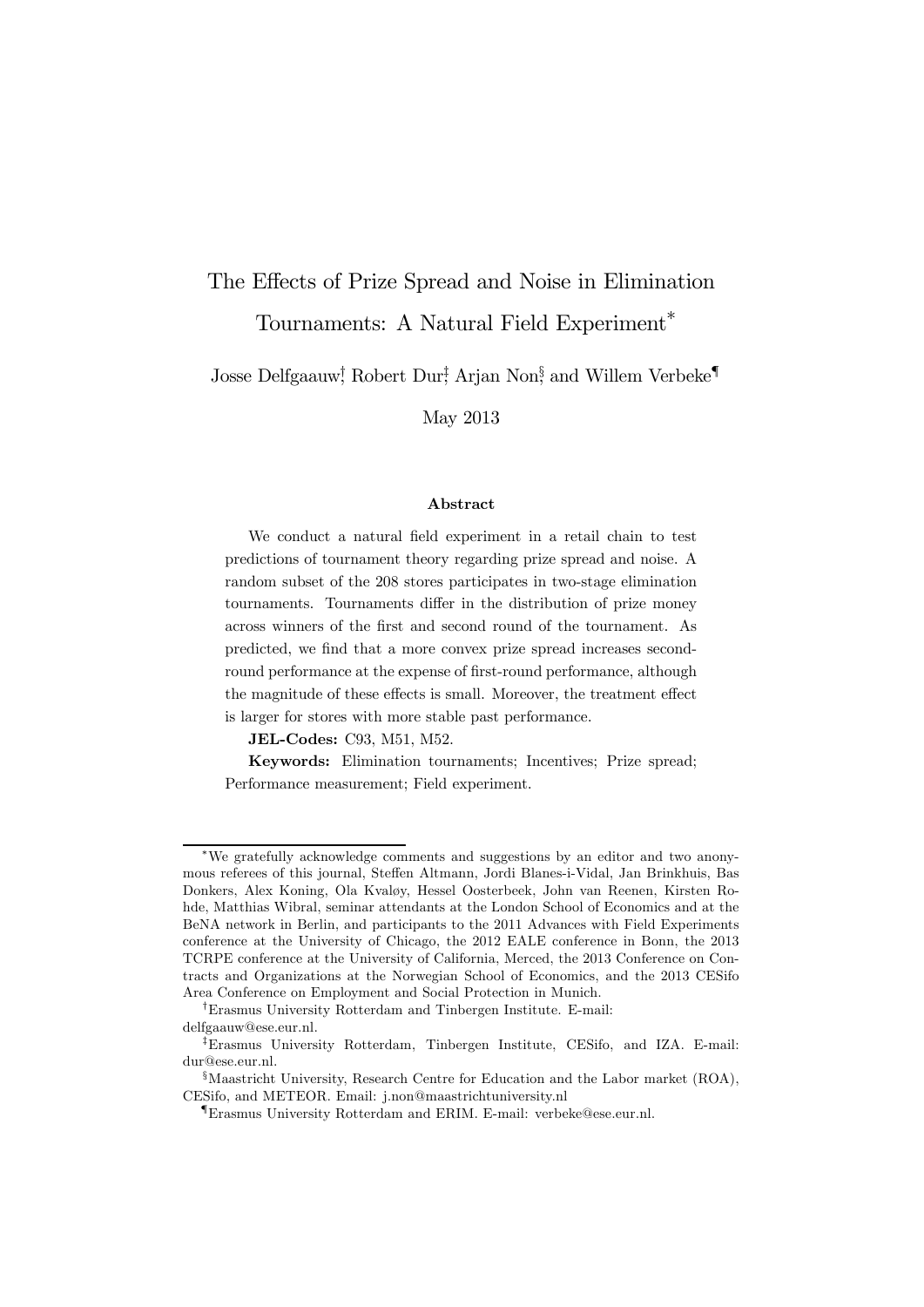## 1 Introduction

Tournament theory is a cornerstone of incentive theory in organizations. Pioneered by Lazear and Rosen (1981), Green and Stokey (1983), Nalebuff and Stiglitz (1983), and Rosen (1986), tournament theory can explain many prominent organizational features. Examples include large wage increases upon promotions (as found by e.g. Murphy 1985, Baker et al. 1994, McCue 1996), a convex wage structure across the levels of the hierarchy (Murphy 1985, Baker et al. 1994, Gibbs 1995), and a positive relation between the prize spread and the number of people competing for a promotion (Eriksson 1999, Bognanno 2001). Waldman (2012) provides an extensive discussion of empirical evidence on tournament theory. Crucially, predictions from tournament theory for organizational architecture follow from employees' presumed responses to tournament incentives.

In this paper, we report the results of a natural field experiment we conducted in a privately-held company. We design elimination tournaments with two rounds that allow us to test several basic hypotheses on employees' behavior as derived from standard tournament theory. First, we vary the distribution of total prize money over the two rounds of the elimination tournament. Theory predicts that a more convex prize structure while keeping total prize money constant (i.e. simultaneously decreasing the prize for winning the first round and increasing the prize for winning the second round) leads to better second-round performance at the expense of first-round performance. Second, we investigate whether the level of noise in contestants' performance affects their performance in the tournament. In theory, noise dilutes incentives to perform, as it reduces the marginal effect of effort on the probability of winning.1

To test these hypotheses, we run an elimination tournament among a randomly chosen subset of the 208 stores of a retail chain in the Netherlands selling music, movies, and video games. Both rounds of the tournament last four weeks. Performance in the tournament is measured by the Average number of Products per Customer (APC), a relatively stable

 $1<sup>1</sup>$  Our design allows for a clean test of the effects of prize spread and noise on employees' incentives to perform well. Tournament theory also generates predictions on the effects of participant heterogeneity (Lazear and Rosen 1981, Rosen 1986), the incentives to sabotage (Lazear 1989), the choice of low-risk versus high-risk strategies (Knoeber and Thurman 1994, Hvide 2002), and self-selection into tournaments (Lazear and Rosen 1981). See Charness and Kuhn (2011) and Lazear and Oyer (2012) for recent overviews.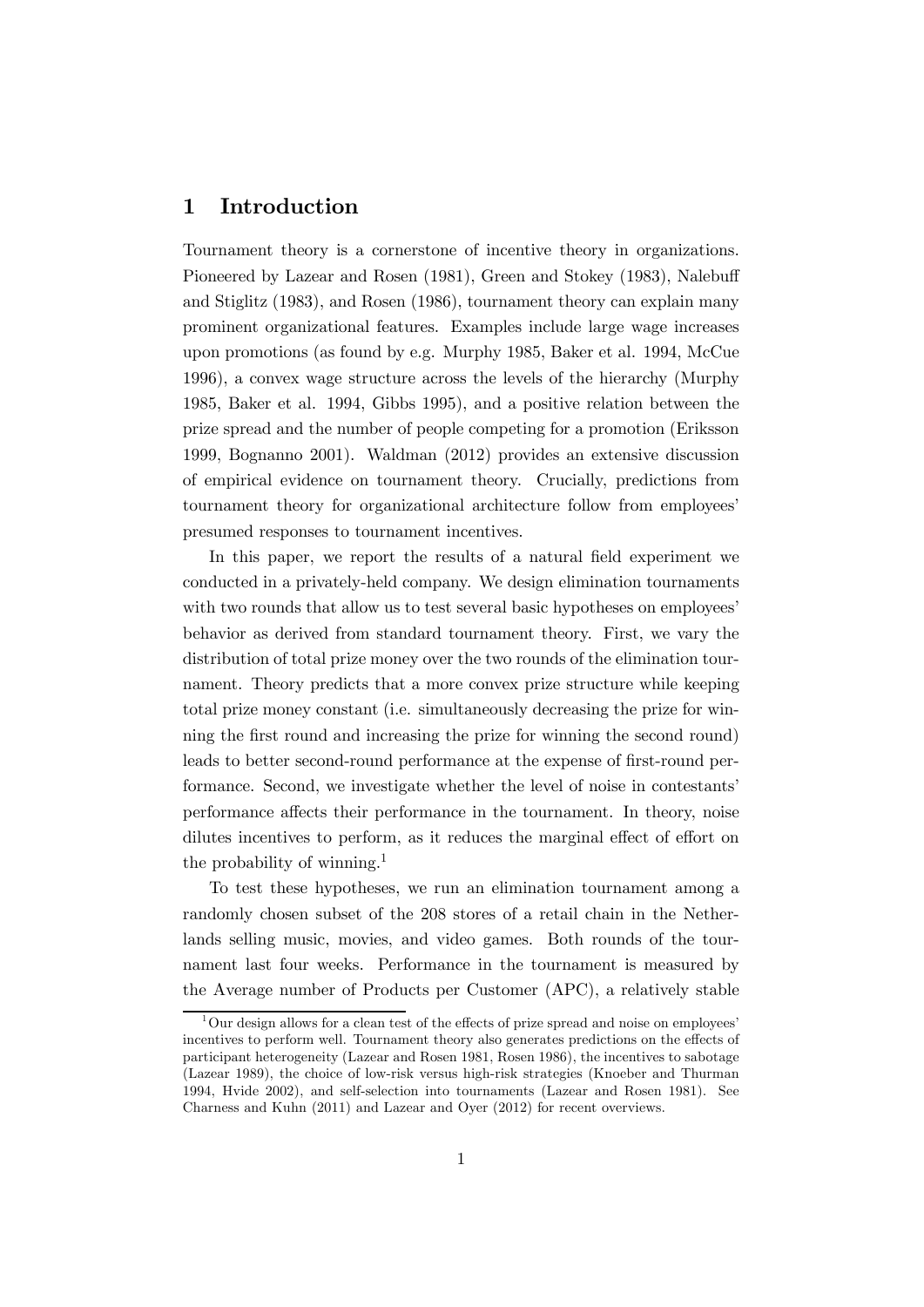and well-known performance measure in this company. In the first round, the 144 participating stores are assigned to groups of four stores that are comparable in terms of historical performance. After the first round, the two worst-performing stores of each group are eliminated, whereas the two best-performing stores of each group win a prize and proceed to the second round. In the second round, stores are once more assigned to groups of four comparable stores. The two best-performing stores of each group again win a prize.

To investigate the relation between prize structure and the incentive effects of the tournament, participating stores are assigned to two different treatments. The treatments differ by the prize spread only, we keep the total amount of prize money constant. In the low-spread treatment, prizes are identical in the two rounds, whereas in the high-spread treatment the secondround prize is four times as large as the first-round prize. For employees in the participating stores, the ex ante expected earnings are about 2 percent of monthly earnings, with prize money ranging from 1.2 percent to 6 percent of monthly earnings.

Our findings are by and large in line with theoretical predictions. First, we find an average treatment effect of the tournament on APC of approximately 1.5 percent. This effect is statistically significant. Second, we find that second-round performance is 1 percentage point higher in the highspread treatment as compared to the low-spread treatment, while first-round performance is 0.8 percentage point lower. These differences are qualitatively in line with theory, but they are not statistically significant. Third, in the high-spread treatment, the estimated second-round treatment effect is significantly higher than the first-round treatment effect, as predicted by theory. Fourth, while theory predicts a higher first-round treatment effect as compared to the second-round treatment effect in the low-spread treatment, we find the reverse, albeit insignificantly so. As a result, most of the average treatment effect is concentrated in the second round of the tournament.<sup>2</sup>

To test for the effect of noise in measured performance on the effect of the tournament, we use the variance in performance prior to the experimental period as our measure of noise. In the assignment of stores to groups, we

 ${}^{2}$ In Section 7, we analyse the importance of several possible selection effects that might affect the comparison between first- and second-round estimates, such as those arising from persistent shocks to stores' performance, heterogeneity in ability, and heterogeneity in responsiveness across stores.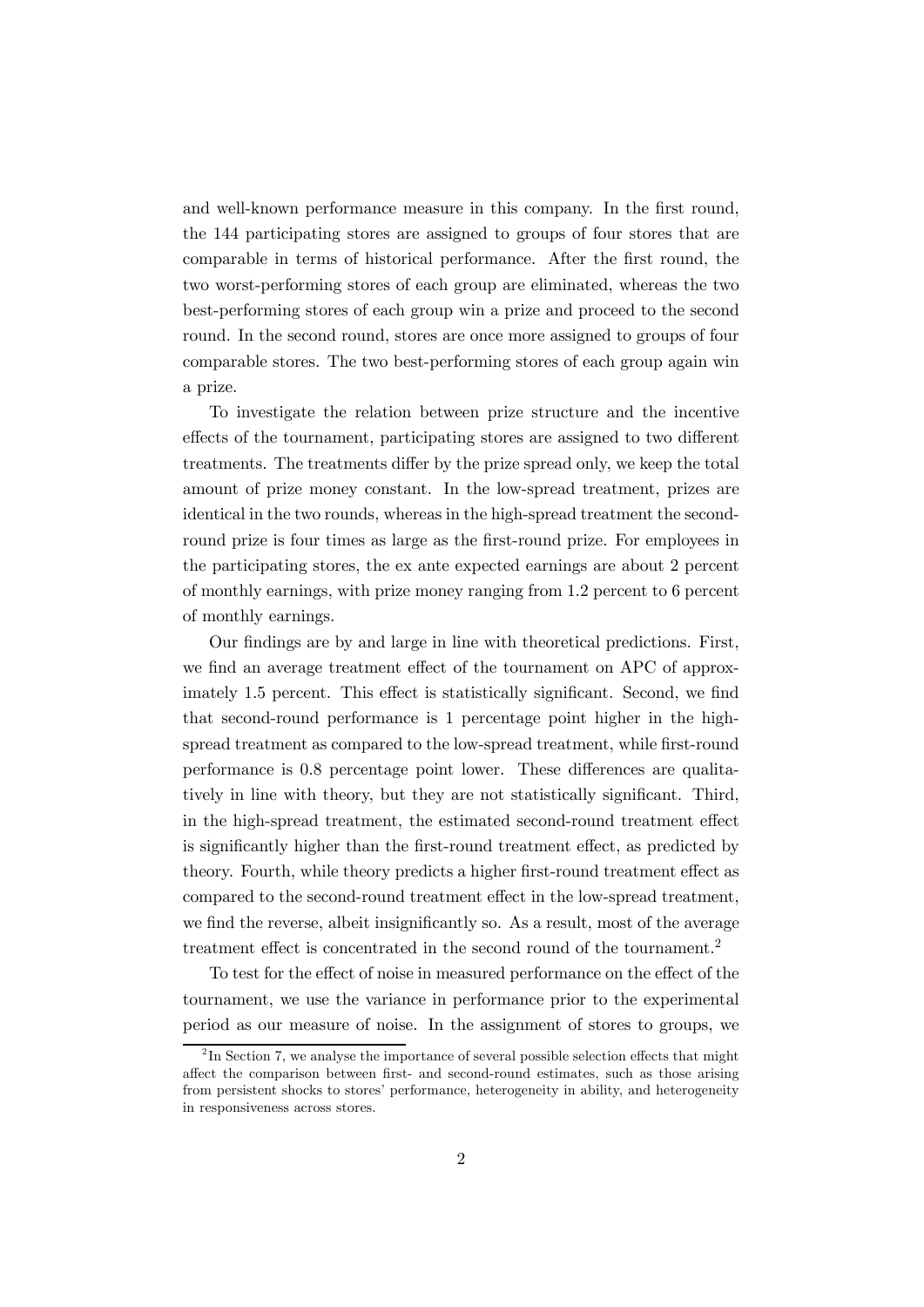take their level of noise into account, so that stores with relatively low (high) noise in performance are matched to other stores with relatively low (high) noise. As predicted by theory, noise has a negative effect on the response to the tournament. This effect is mainly concentrated in the second period. The impact is substantial relative to the average treatment effect: while the stores with least noise experience an estimated treatment effect of about 2.4 percent, the estimated treatment effect is zero for the quartile of stores with highest noise in performance.

Despite the positive effect of the tournament incentive on the Average number of Products per Customer, the estimated effect on sales revenues is close to zero. This may imply that employees are able to boost APC in ways that are hardly beneficial or even harmful to the company's owners. However, sales is relatively volatile, making this an imprecise estimate. Still, it suggests that employees engage to some extent in gaming the incentive, for instance by focussing on low-priced items or perhaps even by turning away some customers who intend to buy only one item.

The remainder of this paper is organized as follows. The next section discusses related empirical work. The design of the experiment is discussed in Section 3. In Section 4, we analyze a simple elimination tournament model and derive five testable hypotheses regarding the influence of prize structure and noise on performance in the tournament. Section 5 provides summary statistics and Section 6 describes our estimation strategy. In Section 7, we present and discuss our findings as well as several robustness checks, in particular with respect to heterogeneity across stores. Section 8 concludes.

## 2 Previous Studies

Two studies use non-experimental field data to test similar hypotheses from tournament theory. Audas et al. (2004) use the administrative records of a British financial firm to investigate the effects of prize spread and noise in promotion decisions on absenteeism of employees. They find that larger prize spreads, defined as the difference in average earnings between two adjacent layers in the firm's hierarchy, reduce absenteeism. More unexplained variation in promotion decisions increases absenteeism. Based on data from a cross-section of firms, DeVaro (2006) estimates a structural model treating prize spread, performance, and promotions as endogenous. He finds a posi-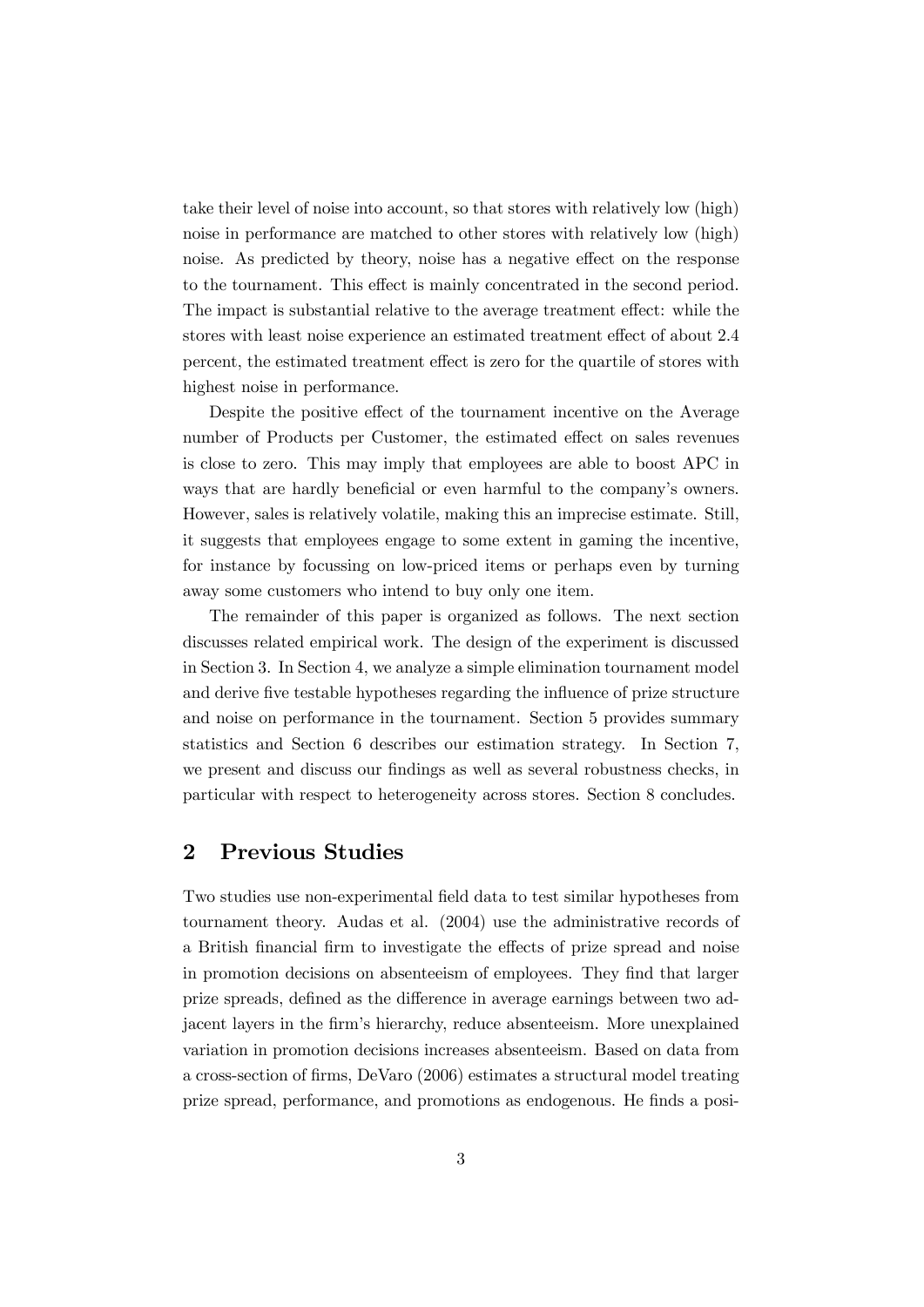tive effect of prize spread on workers' performance ratings, a negative effect of noise on performance, and a positive effect of noise on the prize spread. We see our methodology as complementary. By conducting a field experiment rather than analyzing actual career paths, we generate exogenous variation in prize spread and obtain a simple measure of noise in performance. This allows for an easy identification of the effects of prize spread and noise on performance in tournaments within an organization.3

Field experiments in organizations are scarce. To our knowledge, this is the first field experiment that studies the effects of an elimination tournament. Field experiments with one-stage tournaments have been conducted by Erev et al. (1993) and Bandiera et al. (2009) among fruit pickers and by Casas-Arce and Martinez-Jerez (2009) and Delfgaauw et al. (2013) among retailers. These studies find a positive effect of tournament incentives on performance, but none of them varies the prize spread. Lim et al. (2009) vary both the number and the distribution of prizes in contests among fundraisers, keeping total prize money constant. They find that contests with multiple identical prizes elicit higher effort as compared to single-prize contests, but differentiating prizes by rank has no further effect on effort. None of these studies looks at the effect of noise in the performance measure.

In terms of design, our paper is closely related to several recent laboratory experiments. In a stated-effort setting, Altmann et al. (2012) find that subjects choose significantly higher effort in the first stage of a two-stage elimination tournament as compared to a strategically equivalent one-stage tournament. A more convex prize spread in the elimination tournament, obtained by decreasing the prize for winning the first round, does not affect effort in either stage of the tournament, in contrast to theory.<sup>4</sup> Using a setup with contest success functions, Sheremeta  $(2010)$  also finds overprovision of first-round effort in a two-stage tournament as compared to an equivalent one-stage tournament. He shows that the amount of overprovision relates

<sup>&</sup>lt;sup>3</sup>Several studies test elements of tournament theory in other settings. Ehrenberg and Bognanno (1990) show that golf players' performance increases in the effect of improvements in relative positions on prize money. Becker and Huselid (1992) find that race car drivers' performance increases in prize spread. Knoeber and Thurman (1994) find a similar result in competitions among broiler producers.

<sup>4</sup>Several other lab experiments have analyzed the effects of prize spread in a singlestage tournament setting, see e.g. Bull et al. (1987), Harbring and Ihrlenbusch (2003), and Freeman and Gelber (2010). Charness and Kuhn (2011) provide a recent overview of these studies.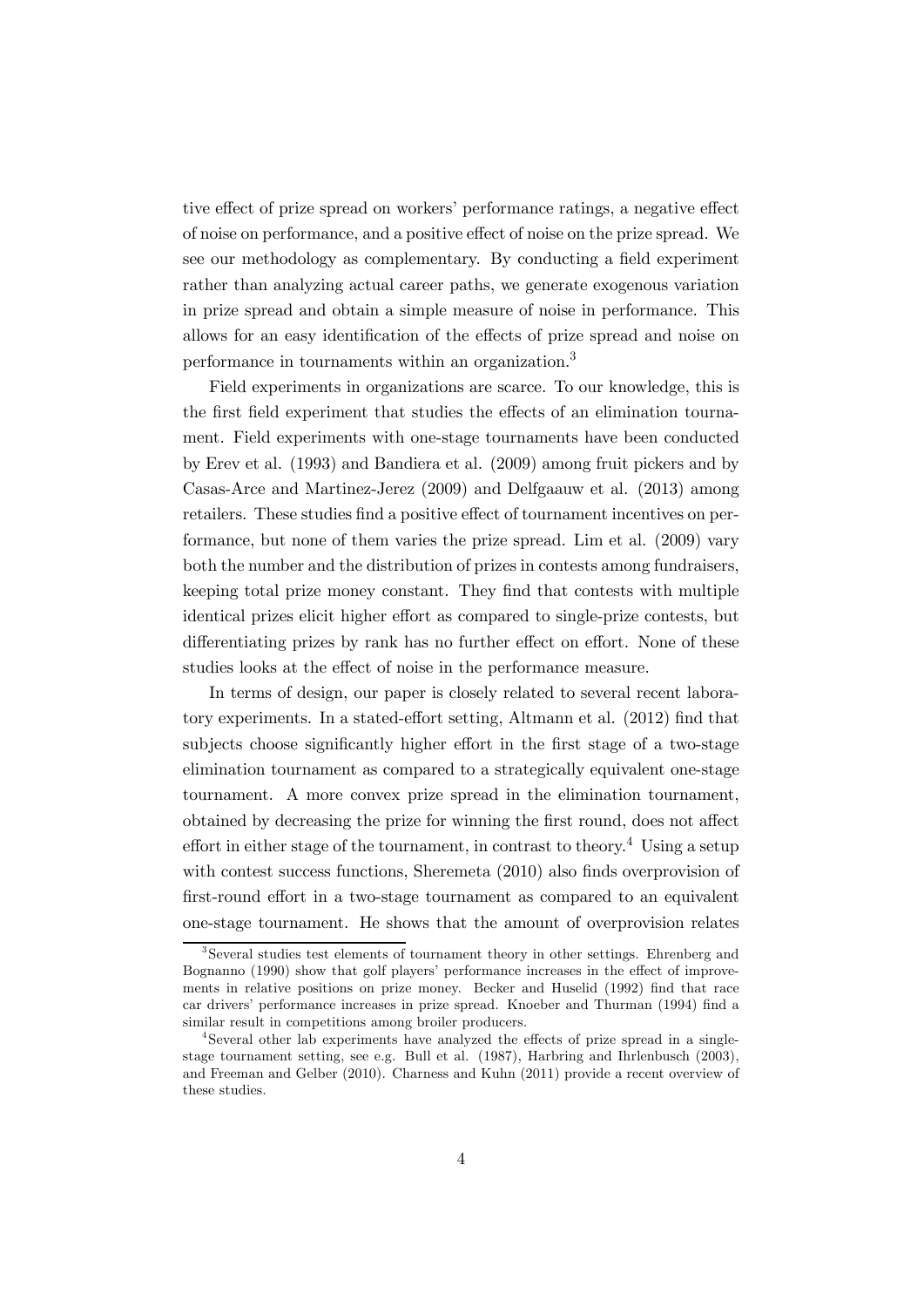to the level of effort subjects choose in a contest without a monetary prize, suggesting that some people experience non-monetary utility from winning. Stracke et al. (2012) find that an increase in the convexity of the prize spread in a two-stage tournament reduces first-stage effort and increases second-stage effort, as predicted by theory.

The effects of noise on performance in tournaments are rarely studied in experiments. An exception is Bull et al. (1987), who find in a laboratory experiment with stated-effort that a simultaneous change in noise and marginal cost of effort such that equilibrium effort is unaffected indeed leads to similar levels of effort as chosen by subjects. Given the prevalence of relative performance incentives and noisy performance measures in real-world settings, our study provides an important test of this part of tournament theory.

# 3 Experimental Design

The experiment took place in the period September - November 2010 in a retail chain in the Netherlands that sells computer games, music, and movies. In September 2010, the retail chain owned 208 geographically dispersed stores, operating under two different brands. Each store employs a manager and on average 4 employees, many of whom are part-timers and on-call employees (typically vocational training or university students who work in the evenings and weekends). All strategically important decisions are made by the company's top management. The company's top management decides on the range of products sold, pricing, as well as advertisement. New products arrive in stores complete with instructions on how to sell them. Store managers have limited discretion: they are responsible for day-to-day operations. They can primarily boost sales by effective use of the sales force they lead, and by encouraging customers to buy products, complements or otherwise related products. Employees receive rather weak incentive pay on top of their base salary. Payments are based on yearly growth in the average number of products and revenues per transaction, the average number of transactions per hour, and a subjective performance evaluation. In addition, store managers have the opportunity to earn a yearly bonus based on reductions in wage costs as a percentage of revenues and on reductions in waste. These incentive schemes remained in place during the experiment.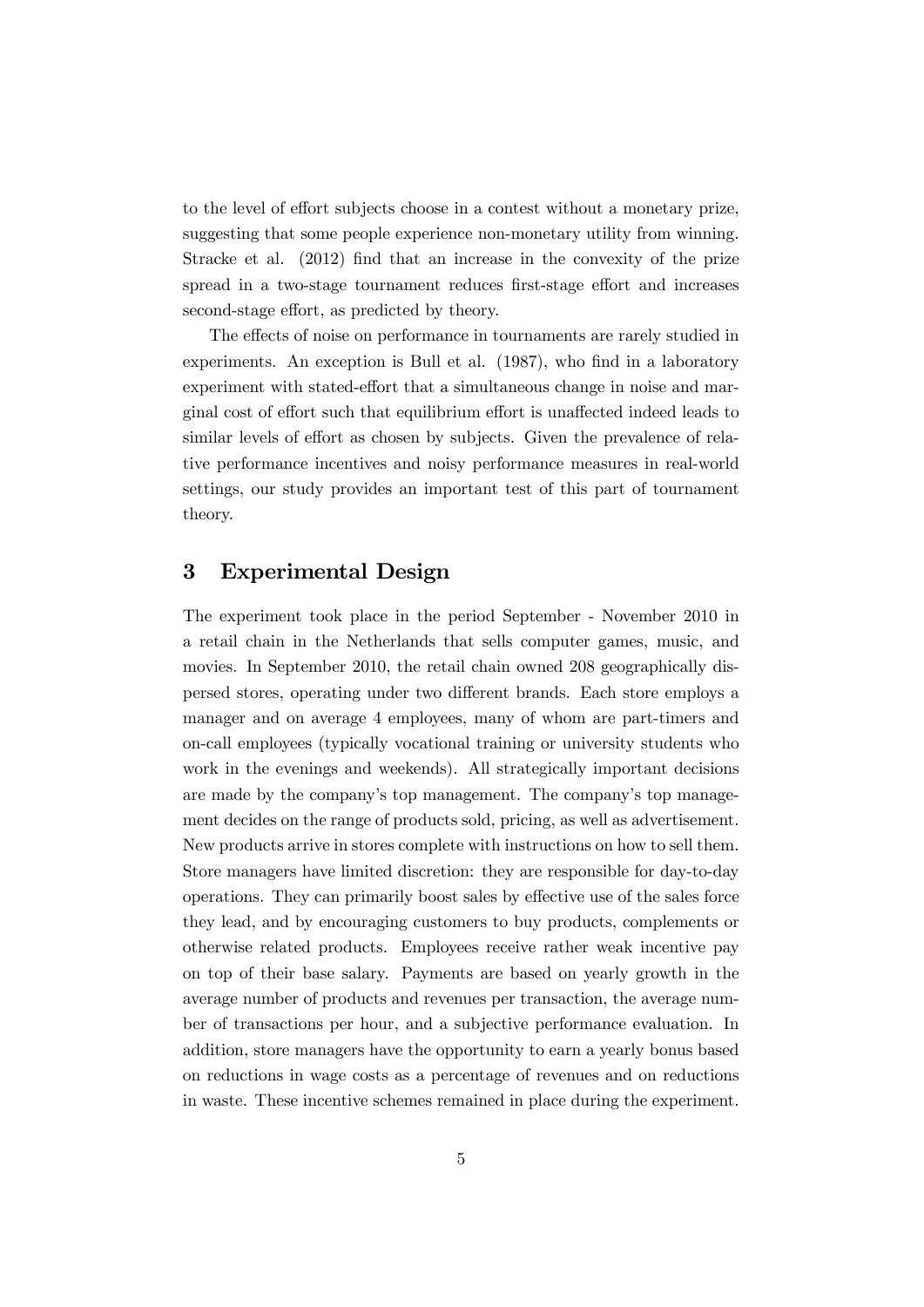We set up an elimination tournament for a randomly selected set of stores. The performance measure in the tournament is the Average number of Products sold per Customer (APC). This performance measure can be directly computed from the company's operational database, which records the number of products sold per store per week and the number of customers (i.e. transactions) per store per week. Everyone in the company is familiar with APC as performance measure. It is part of employees' standard incentive scheme, and stores receive a weekly report on their performance including APC. Figure 1 shows the average APC per week for the period of week 30 in 2009 until week 45 in 2010.

The reason that APC was chosen as a performance measure and not, for instance, sales is twofold. First, it makes unequivocally clear how stores can enhance performance: through an increase in cross-selling. Second, there is relatively little variation in this measure over time, in particular as compared to sales. However, from the company's perspective, there are also several potential downsides to using this measure. First, employees may target items with a low price, as customers may be more easily convinced to buy additional low-priced items rather than high-priced items. If highpriced items also have high margins, employees' contribution to firm value could be higher when they target high-priced items. Second, employees may spend too much time on cross-selling at the expense of regular sales. Third, employees could be tempted to turn away customers that buy only 1 item. Note that for the purpose of testing theory, these three downsides are not problematic: we test whether people's response to varying tournament incentives follows theory, be it through sincere efforts in cross-selling or through effort spent on gaming the system, not whether the incentives are optimal.

Together with the company's top management, we designed an elimination tournament consisting of 2 rounds, both lasting four weeks with a two-week break in between. The first round ran from week 36 to week 39 in 2010, the second round from week 42 to week 45. In the first round, the participating stores were assigned to groups of four stores. All employees of the two best-performing stores per group, i.e. those with highest APC cumulative over the four weeks in round 1, received a bonus. Moreover, these stores qualified for the second round of the tournament, while all other stores (the bottom-two stores of each group) were eliminated. In the second round,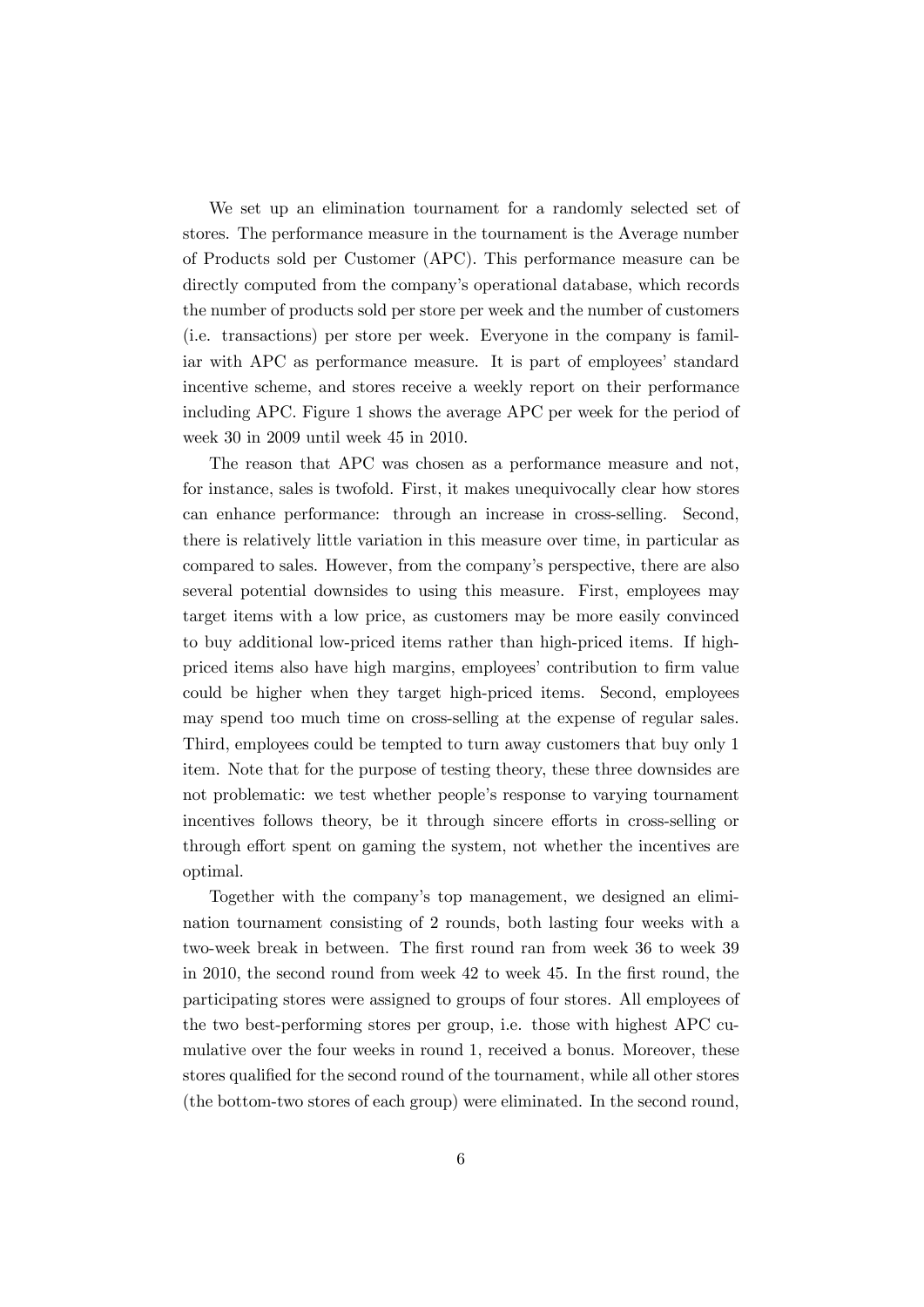qualified stores were again assigned to groups of four. As before, all employees of the top-two performing stores per group in the second round received a bonus. After round 2, the tournament ended.

We scheduled a two-week gap between the end of the first round and the start of the second round. This period was used to communicate the results of the first round to all treatment stores and to inform the winners of the first round of their second-round assignment. This two-week period is not included in the estimations below, as otherwise a possible response to winning or losing would affect the estimates of the store-fixed effects.

In February 2010, we ran another experiment at the same retail chain, aimed at studying dynamic incentive effects of relative performance pay (the results are reported in Delfgaauw et al. 2010). At that time, a randomly selected set of stores could earn an additional bonus, while the remaining stores were promised a similar opportunity later in the year. Hence, all stores that did not participate in the first experiment (113 stores) do participate in the current elimination tournament. Furthermore, to check whether assignment to treatment or control in the first experiment affects performance in the elimination tournament, we randomly select an additional 31 stores from the stores that comprised the treatment group in the first experiment to participate also in the current tournament. Below, we check whether these 31 stores respond differently to the current treatment as compared to the stores that were part of the control group in the February 2010 experiment. As we find no differences, we are confident that there are no spill-over effects of the February 2010 experiment. In that experiment, a total of 15 stores were (non-randomly) not allowed to participate in the first experiment, for a variety of reasons. One of these stores was closed during 2010. Furthermore, 6 new stores were opened during the year. These 20 stores all participate in the current tournament, but since they were non-randomly assigned, they are left out of the analysis. Furthermore, two stores were not allowed to participate in the current experiment and, hence, are also left out of the analysis. This leaves us with 186 stores in the analysis. Of these stores, 62 comprise the control group, while the remaining 124 comprise the treatment group (see also Figure 2).

To study the effect of prize spread on the incentive effect of the tournament, we assign the participating stores to two different treatment groups. The only difference between the two treatments is the prize spread. Thus, we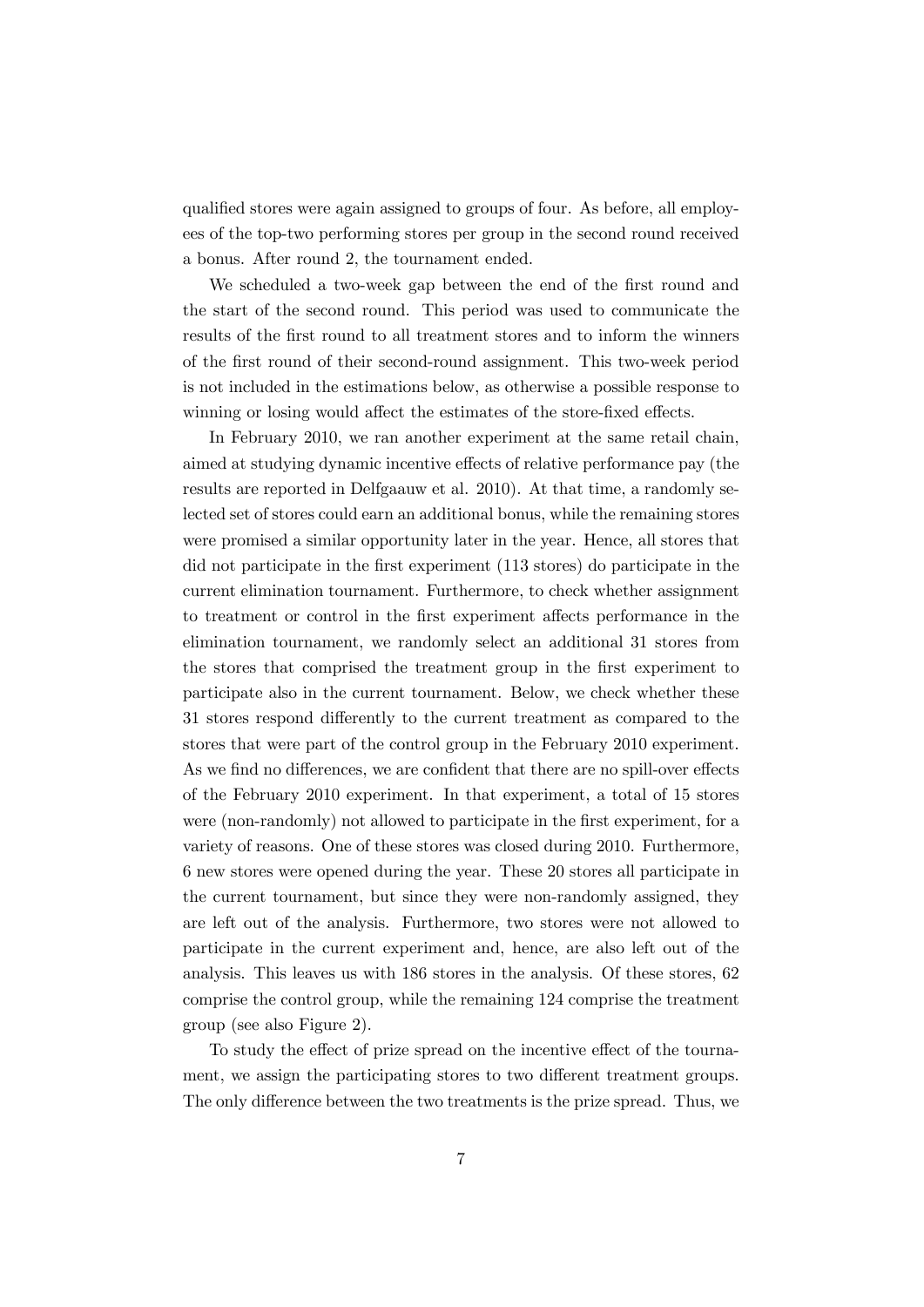keep total prize money identical across the treatments. In the first round of the low-spread treatment, the bonus for being one of the two best-performing stores in the group is 35 euro gross for a full-time employee. In the second round, the bonus is again 35 euro gross.<sup>5</sup> Hence, per eight stores, employees of two stores win in total 70 euro each, employees of two other stores win 35 euro each, while the employees of four stores win nothing. In the high-spread treatment, the first-round bonus is 17.50 euro gross. The bonus in the second round is 70 euro. Hence, per eight stores, employees of two stores in the high-spread treatment earn 87.50 each, employees of two other stores earn 17.50 each, and four stores receive nothing. Comparing the two treatments, the expected monetary bonus per employee at the start of the tournament is identical in both treatments (26.25 euro), while the prize spread is higher in the high-spread treatment than in the low-spread treatment. All bonuses were paid out after the tournament ended (in December 2010).

We also examine the effect of noise in performance on the incentive effect of the tournament. We take stores' standard deviation in the performance measure APC over the period August 2009 to August 2010 as our measure of noise. Note that this period does not include the experimental period, so that our measure of noise is not affected by the response to the tournament incentives. Furthermore, stores' assignment to groups was partially based on this performance measure, as described below, so that high-noise (low-noise) stores competed against other high-noise (low-noise) stores.

The assignment of stores in the treatment group to the different treatment conditions (low prize spread and high prize spread) went as follows. First, we stratified the stores by their noise in the performance measure. We divided them in two equally large groups, one group with the stores with the highest standard deviation in APC and one group with stores with the lowest standard deviation. Subsequently, we randomly assigned half of the stores in each noise-group to the low-spread treatment and the other half to the high-spread treatment. By doing so, we created four categories of equal size (31 stores) that differ in two dimensions: high noise stores versus low noise stores, and low-spread treatment versus high-spread treatment. A similar procedure was used to assign the 20 non-randomly selected stores to these four treatment-noise categories, so that each category contains 36

<sup>&</sup>lt;sup>5</sup>For full-time employees, a bonus of 35 euro is about 2.5 percent of monthly gross earnings. Part-timers receive bonus pay proportional to their contract size.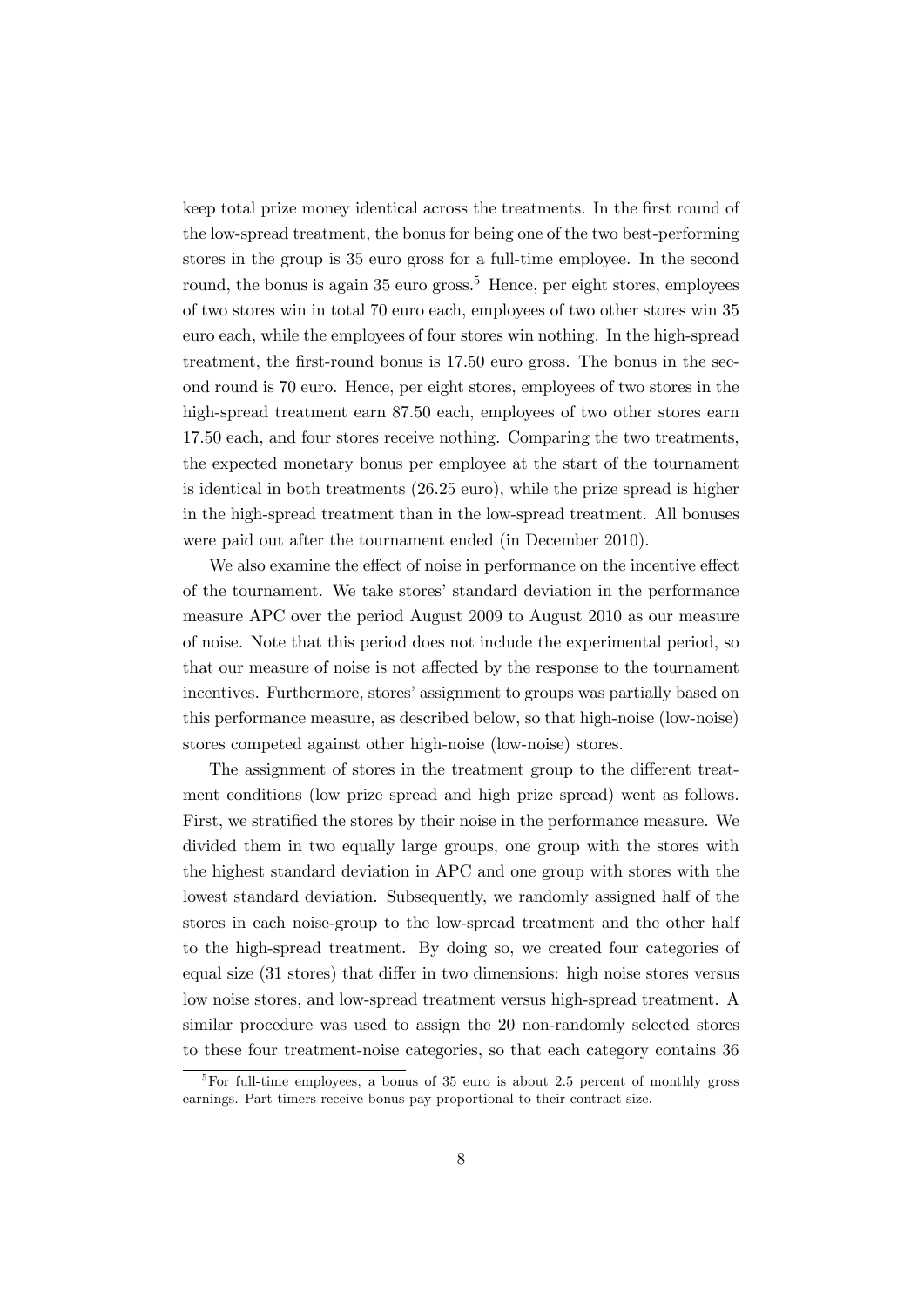stores. In the first round of the tournament, stores compete against three other stores from the same category. The assignment to groups of competing stores is based on historical performance, so as to create a level playing field. Per treatment-noise category, we rank stores on average performance (APC) in the period August 2009 to August 2010. The best-scoring four stores are placed together in a group, as well as numbers 5 to 8, and so on. This creates in total 36 groups, with 9 groups for each treatment-noise category.

In the second round, we again assigned stores to groups on the basis of average performance (APC) in the period August 2009 to August 2010. Assignment was not based on performance in the first round, so as to avoid ratchet effects. In both treatments, we kept the stores in the high-noise category and the low-noise category separate, with one exception: in both treatments, the two stores with the lowest APC in each of the two noisecategories were placed together in a group.<sup> $6$ </sup> Hence, in the second stage of the tournament, we have in total 72 stores divided over 18 groups, with 4 groups per treatment-noise category plus 1 group per treatment with stores from both the low-noise category and the high-noise category. Out of the 20 non-randomly assigned stores participating in the tournament, 9 made it to the second round. Hence, we can use 63 participating stores in the analysis of the second-round treatment effects, which are almost equally divided over the four treatment-noise categories.

All communication about the elimination tournament to the stores went through the company's internal communication channel. Stores were not aware of our involvement, so that our experiment qualifies as a natural field experiment (Harrison and List 2006). A week before the first round started, all stores of the retail chain learned that a new incentive event would take place. A letter explained that all stores who did not participate in the February 2010 incentive event would participate in the current incentive event, as well as a randomly selected number of stores that did participate in February. It was mentioned that the event would be a two-stage tournament based on performance measure APC. A few days later, all participating stores received

 $6$ As it turns out, seven of these 8 stores were among the 20 stores that were nonrandomly assigned to the treatment group and are therefore left out of the analysis. The remaining store belongs to the high-spread, high-noise category. We treat this store the same as all other stores in this category. Leaving the store out of the analysis does not affect the results.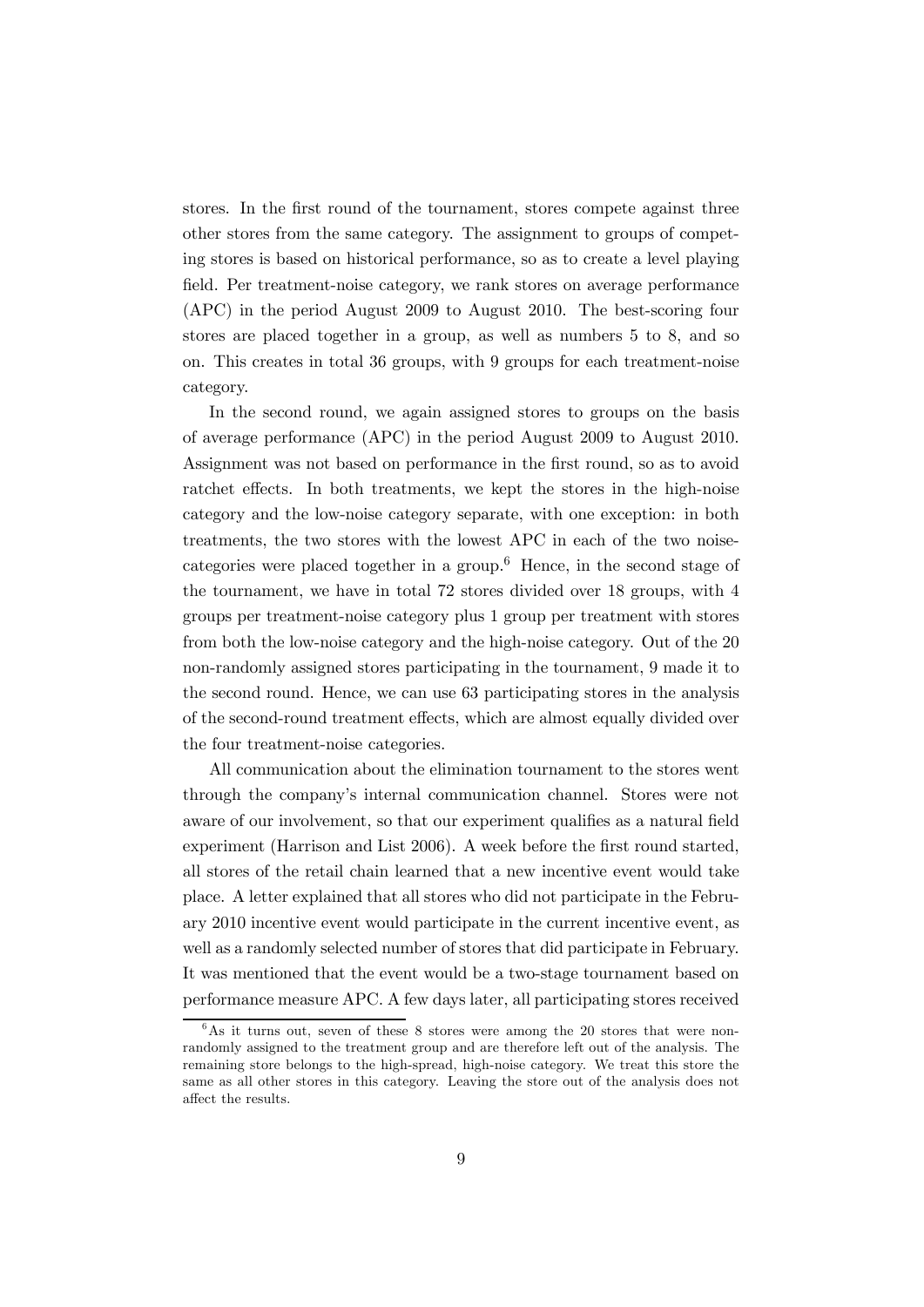a message with the rules of the elimination tournament. Stores in the highspread and low-spread treatment received identical messages, except for the amounts of prize money mentioned for winning the first and second round. Stores were informed that some other stores, randomly selected, faced a different division of prize money, to reduce confusion and suspicion that might arise when employees learn during the tournament that other stores were entitled to different prizes. It was also explained that assignment to groups would be based on the average APC over the period of August 2009 up to August 2010. It was mentioned explicitly that assignment to groups in the second round would not be based on performance during the first round. Just before the start of each round, the stores (still) participating in the tournament received the assignment to groups for all stores. Importantly, this included the average APC over the period of August 2009 up to August 2010 for all participating stores. Hence, the stores could verify that they were matched to stores with similar historical performance.

During the tournament, each store received weekly feedback on the ranking of stores in its group in the form of a poster with APC-figures for all stores in the group. These posters could be attached to a larger poster, which store managers were instructed to hang in a prominent place (typically the store's canteen). We decided to provide feedback, as otherwise some stores might contact their competitors to obtain intermediate standings. This would lead to differences in information available to stores during the tournament, which we wanted to prevent.<sup>7</sup>

# 4 Deriving Hypotheses

In this section, we develop and analyze a simple model to derive the hypotheses that our experiment allows us to test. For a general treatment of the effects of prize spread and noise in tournaments, see Lazear and Rosen

 $7$ The provision of intermediate feedback in tournaments can have implications for performance (Aoyagi 2010, Ederer 2010, Gershkov and Perry 2009, Goltsman and Mukherjee 2011). In particular, some groups may remain very competitive during a round, while in other groups, large differences in performance may develop early on in the tournament. Casas-Arce and Martinez-Jerez (2009), Frank and Obloj (2011), and Delfgaauw et al. (2010) estimate such dynamic incentive effects of tournaments with intermediate performance feedback. The current experiment is not designed for studying dynamic incentive effects, as this requires longer competitions or more groups. As all groups receive intermediate relative performance feedback, these dynamic effects are not expected to differ across treatments or rounds.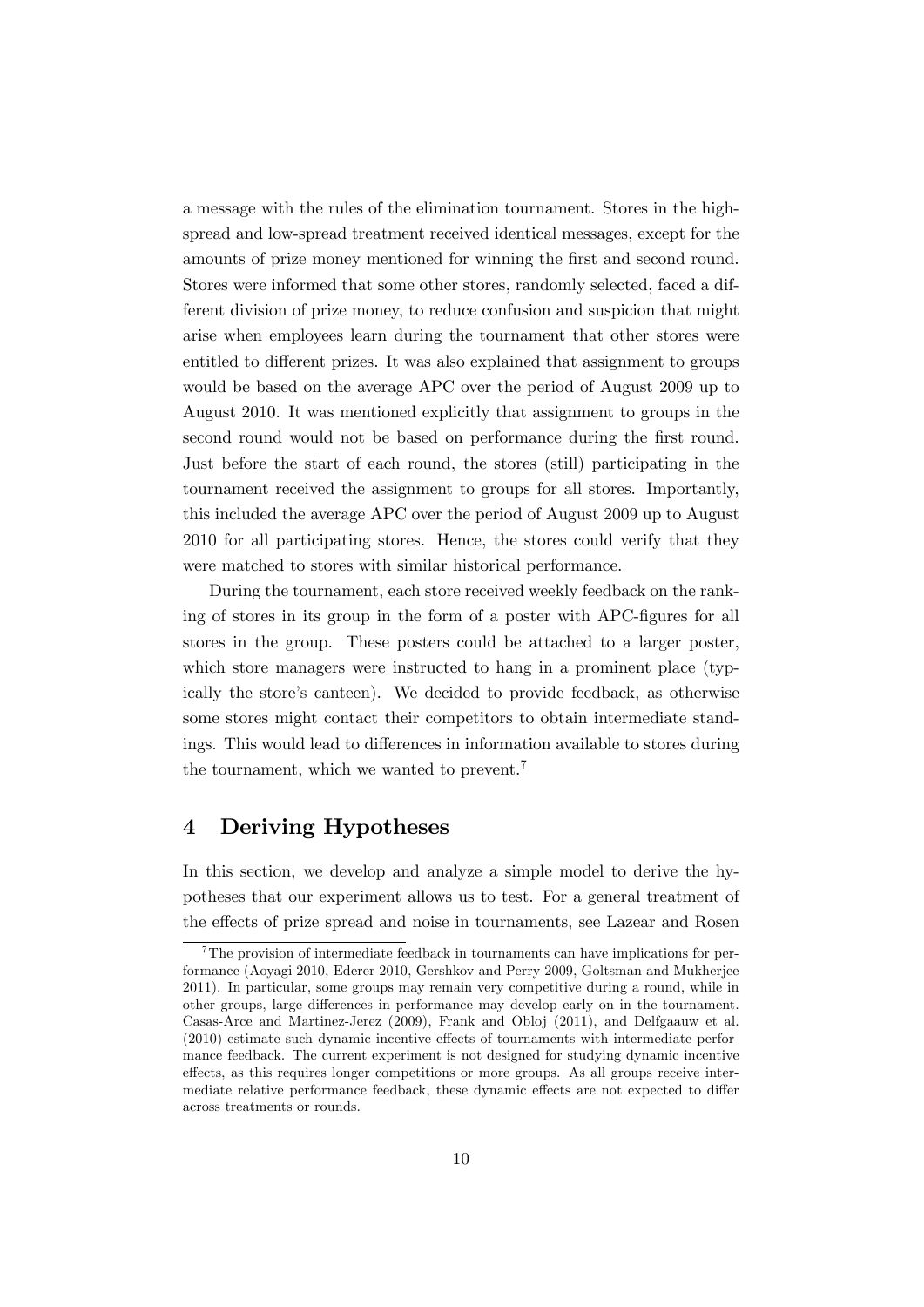(1981) and Gibbs (1996). A general model of incentive effects of elimination tournaments can be found in Rosen (1986).8

Consider four identical agents that participate in a two-stage elimination tournament. In the first stage, the agents compete pairwise. The winners of the first stage receive prize  $B_1 \geq 0$  and go on to the second stage of the tournament. The first-stage losers are eliminated from the tournament and receive nothing. In the second stage, the two first-stage winners compete against each other for one prize with value  $B_2 > 0.9$ 

Let  $Q_{i,t}$  be agent i's performance in stage t. Performance depends on effort  $e_{i,t}$  and on idiosyncratic noise  $\mu_{i,t}$ :

$$
Q_{i,t} = q(e_{i,t}) + \mu_{i,t},
$$

where  $q(\cdot)$  is weakly concave:  $q' > 0$ ,  $q'' \leq 0$ . We assume that  $\mu_{i,t}$  is normally distributed around zero. Effort and noise are not observable, performance is verifiable. Agent i's utility in stage t depends on income  $w_{i,t}$  and effort cost:

$$
U_{i,t} = w_{i,t} - c(e_{i,t}),
$$

where  $c(\cdot)$  is strictly convex:  $c' > 0$ ,  $c'' > 0$ . We neglect discounting across stages of the tournament and assume an interior solution for optimal effort. We aim to derive a symmetric subgame-perfect Nash equilibrium.

In the contest between agents *i* and *j* in stage *t*, let  $\Delta \mu_{ij,t} = \mu_{i,t} - \mu_{j,t}$  be the noise difference.  $\Delta \mu_{ij,t}$  is normally distributed with mean zero and variance  $\sigma^2$  (twice the variance of  $\mu_{i,t}$ ), with density function  $f(\cdot)$  and cumulative density function  $F(\cdot)$ .<sup>10</sup> Across stages, draws of  $\Delta \mu_{ij,t}$  are independent. Given effort  $\hat{e}$  of contender  $j$  in a given stage, agent  $i$ 's probability of win-

<sup>&</sup>lt;sup>8</sup>Recent theoretical advances on elimination tournaments include endogenizing the number of stages and the prize structure (Fu and Lu 2012) and optimal seeding when participants are heterogeneous (Groh et al. 2012).

<sup>&</sup>lt;sup>9</sup>In the experiment, we have competition between teams rather than between individuals. Also, rather than competition in groups of 2, we have 4 contestants per group competing for two prizes per group. This does not qualitatively affect the theoretical predictions regarding the efects of prize spread and noise. Gibbs (1996) shows that the effect of changing the value of winning is independent of the number of participants, while an increase in the variance of the error term unambiguously lowers the marginal effect of effort on the winning probability whenever the ratio of prizes to participants is  $\frac{1}{2}$ , as is the case in our experiment.

<sup>&</sup>lt;sup>10</sup>For ease of exposition, we assume that  $\mu_{i,t}$  (and hence  $\Delta \mu_{i,t}$ ) is normally distributed. Hvide (2002) shows that the results continue to hold when the distribution of  $\mu_{i,t}$  is unimodal and symmetric.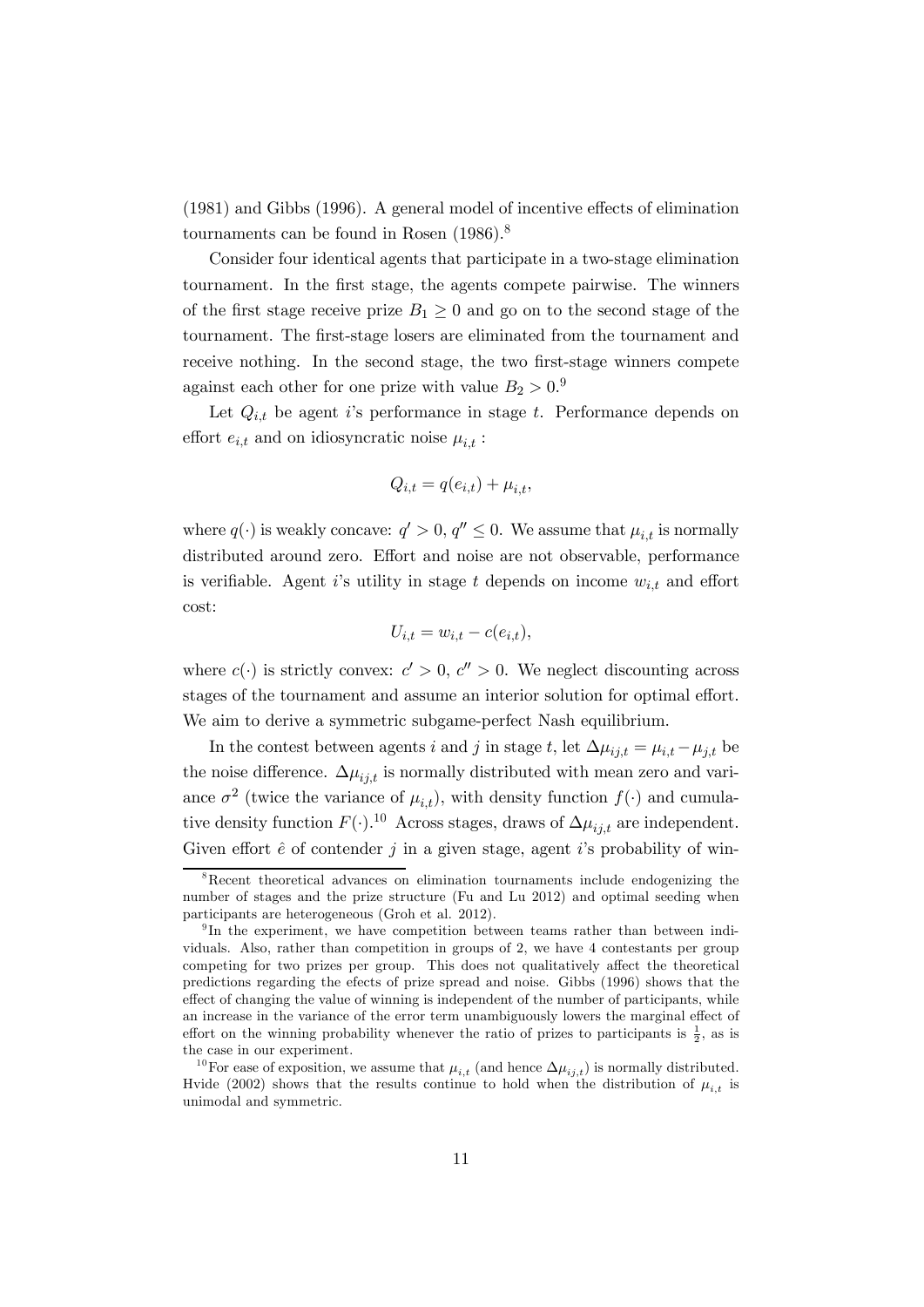ning that stage is given by  $p[q(e_{i,t}) - q(\hat{e}) > -\Delta \mu_{i,t}] = 1 - F[q(\hat{e}) - q(e_{i,t})].$ Hence, the marginal effect of effort on the winning probability is given by  $f[q(\hat{e}) - q(e_{i,t})]q'(e_{i,t}).$ 

First, consider agents' behavior in the second stage of the elimination tournament. In a symmetric equilibrium, both agents optimally exert the same level of effort, as implicitly given by first-order condition

$$
f(0)q'(e_{t=2}^*)B_2 - c'(e_{t=2}^*) = 0.
$$
 (1)

In the symmetric equilibrium, the probability of winning the second stage is equal to  $F(0) = \frac{1}{2}$ , so that second-stage expected utility (conditional on winning the first stage) equals  $U_{t=2} = \frac{1}{2}B_2 - c(e_{t=2}^*)$ . As a result, the expected value of winning the contest in the first stage is given by  $B_1 +$  $\frac{1}{2}B_2 - c(e_{t=2}^*)$ . Maximizing first-stage utility yields the following first-order condition for optimal effort

$$
f(0)q'(e_{t=1}^*)\left[B_1 + \frac{1}{2}B_2 - c(e_{t=2}^*)\right] - c'(e_{t=1}^*) = 0.
$$
 (2)

By applying the implicit function theorem to first-order conditions (1) and (2), we derive the following predictions regarding the effects of noise in performance and of the prize structure on expected performance in the elimination tournament. Proposition 1 describes the effect of noise.<sup>11</sup>

**Proposition 1** An increase in the variance of the noise distribution  $f(.)$ leads to lower expected performance in both stages of the tournament.

**Proof.** As  $\Delta \mu_{ij,t}$  is normally distributed with mean zero and variance  $\sigma^2$ , we have that  $f(0) = \frac{1}{\sqrt{2\pi\sigma^2}}$ . Hence, an increase in variance  $\sigma^2$  reduces  $f(0)$ . Totally differentiating (1) shows that second-round effort increases in  $f(0)$ :

$$
\frac{\partial e_{t=2}^*}{\partial f(0)} = -\frac{q'(e_{t=2}^*)B_2}{f(0)q''(e_{t=2}^*)B_2 - c''(e_{t=2}^*)} > 0.
$$

 $11$  In estimating the effects of noise, we use the variance in individual stores' performance  $\mu_i$  rather than the variance of the difference in the error terms  $\Delta \mu_{i,j}$  as in Proposition 1. This has qualitatively no effect on the hypothesis of the effect of noise, neither in the case of normally distributed errors nor in the more general case where density  $f(.)$  is unimodal and symmetric. The distribution of the difference between two i.i.d. random variables with density  $f(.)$  is unimodal and symmetric with a maximum at zero when  $f(\cdot)$  is unimodal and symmetric (Vogt 1983). By Bienaymé's formula, the variance of the difference of two i.i.d. random variables is the sum of the variance of the two variables. Hence, the variance of  $\Delta \mu_{i,i}$  is increasing in the variance of  $\mu_i$ .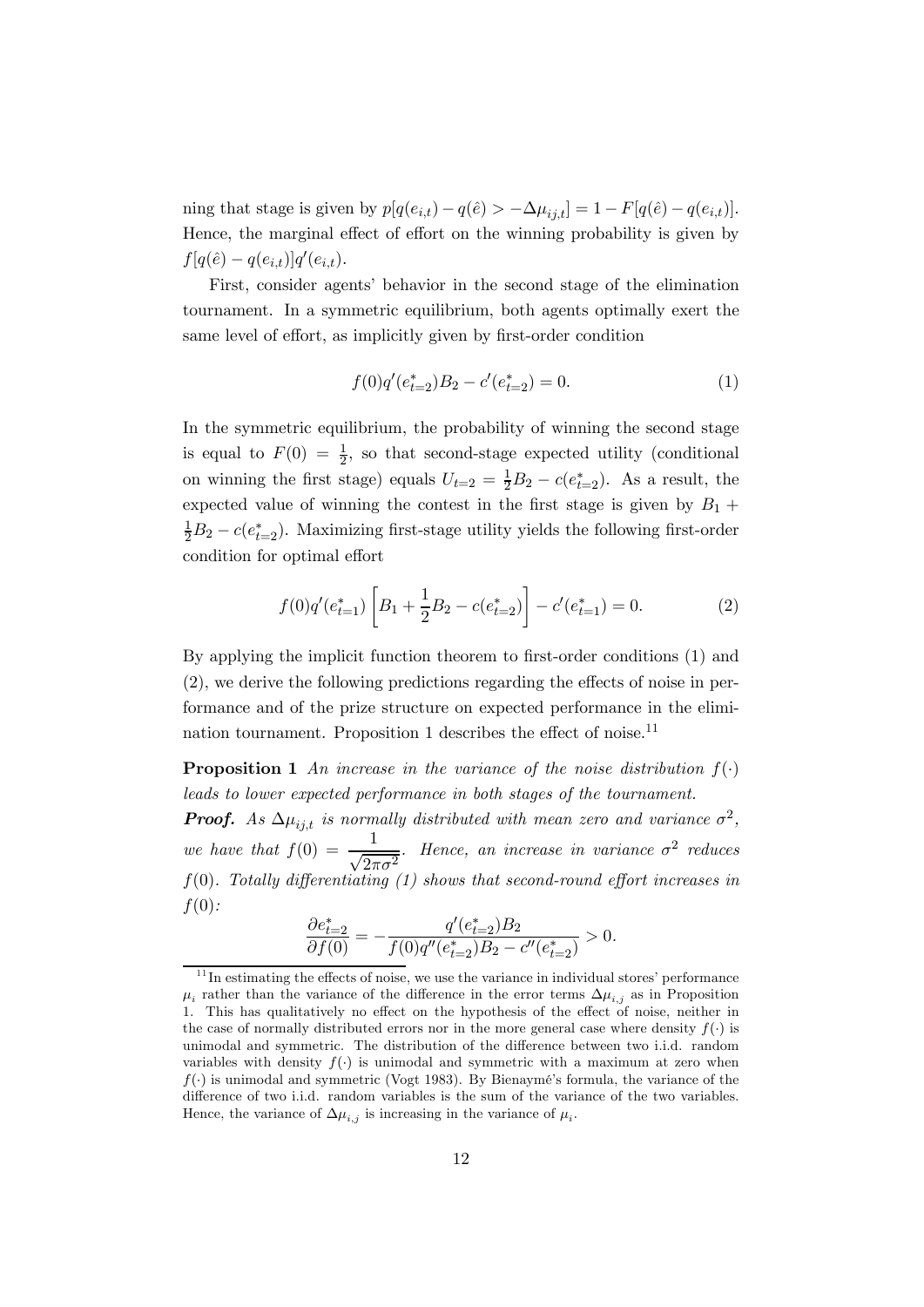The effect on first-round effort is derived in a similar way using  $(2)$ .

Next, we derive the effects of increasing the convexity of the prize spread. Consider two tournaments with identical total prize money, but different prize spreads. Using superscript  $L(H)$  to refer to the tournament with low (high) prize spread, we have  $B_1^L > B_1^H$ ,  $B_2^L < B_2^H$ , and  $2B_1^L + B_2^L =$  $2B_1^H + B_2^H$ . This yields the following predictions regarding the effect of prize spread on expected performance in the second and first round, respectively.

Proposition 2 Second-stage expected performance in the high-spread tournament is better than second-stage expected performance in the low-spread tournament.

**Proof.** Totally differentiating (1) shows that  $e_{t=2}^*$  increases in  $B_2$ .

$$
\frac{\partial e_{t=2}^*}{\partial B_2} = -\frac{f(0)q'(e_{t=2}^*)}{f(0)q''(e_{t=2}^*)B_2 - c''(e_{t=2}^*)} > 0.
$$

 $B_2^H > B_2^L$  implies that  $e_{t=2}^H > e_{t=2}^L$ .

Proposition 3 First-stage expected performance in the low-spread tournament is better than first-stage expected performance in the high-spread tournament.

**Proof.** By Proposition 2, second-stage effort is higher in the high-spread treatment, so that  $c(e_{t=2}^L) < c(e_{t=2}^H)$ . As total prize money is identical, we have  $B_1^L + \frac{1}{2}B_2^L = B_1^H + \frac{1}{2}B_2^H$ , so that  $B_1^L + \frac{1}{2}B_2^L - c(e_{t=2}^L) > B_1^H + \frac{1}{2}B_2^H$  $c(e_{t=2}^H)$ . By (2), this implies that  $e_{t=1}^L > e_{t=1}^H$ .

Propositions 2 and 3 together imply that a higher prize spread increases second-round expected performance at the expense of first-round expected performance. A higher second-stage bonus induces agents to exert more effort in the second round, which reduces the expected value of winning the first round.

Lastly, given a certain prize structure, the model provides predictions on first-round performance in the tournament relative to second-round performance.

**Proposition 4** If  $B_1 \geq B_2$ , expected performance in the first stage is better than expected performance in the second stage.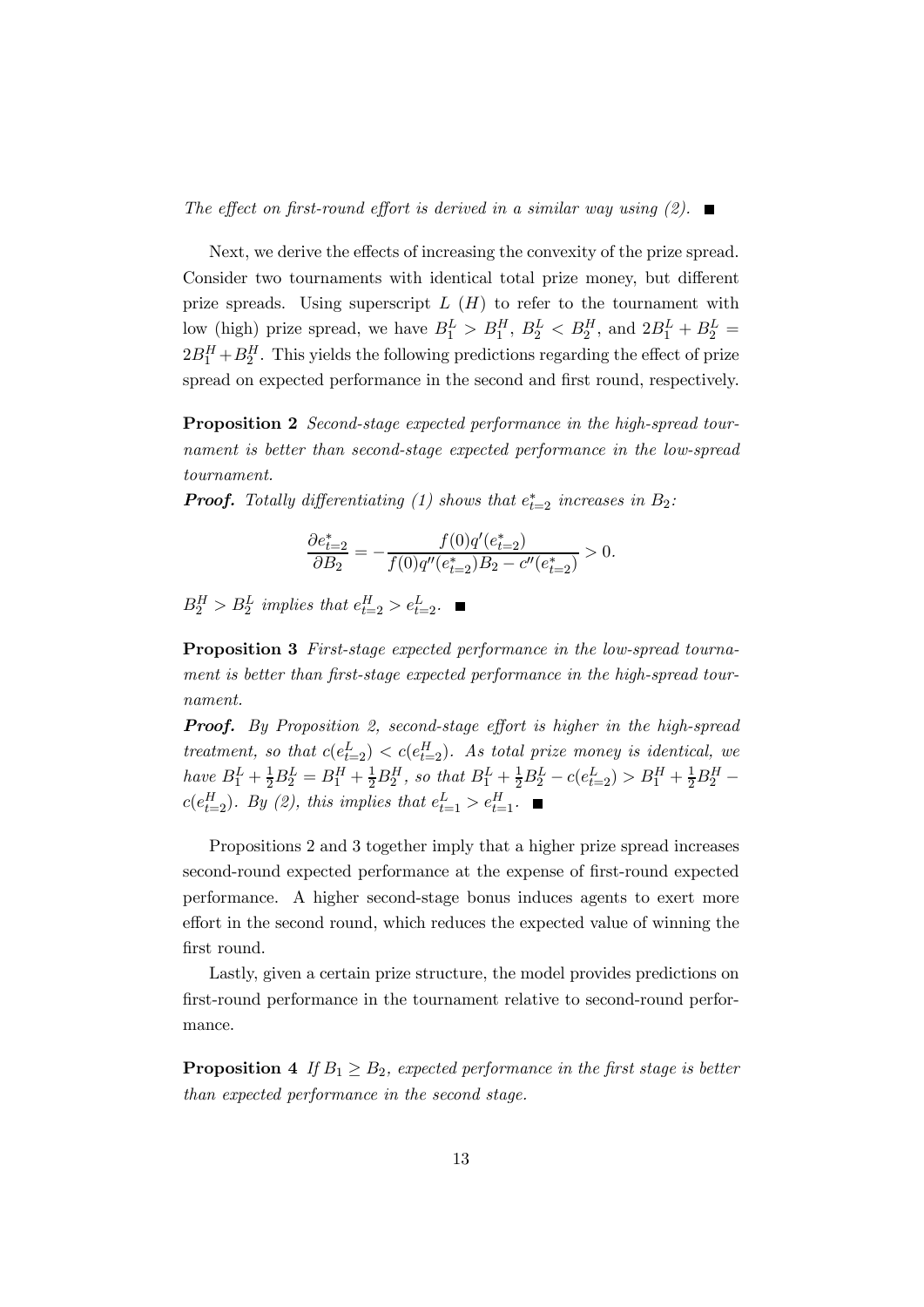**Proof.** Second-stage utility is strictly positive:  $\frac{1}{2}B_2 - c(e_{t=2}^*) > 0$ . Hence, if  $B_1 \ge B_2$ ,  $B_1 + \frac{1}{2}B_2 - c(e_{t-2}^*) > B_2$ . Comparing (1) and (2), it follows that  $e_{t=1}^* > e_{t=2}^*$ .

**Proposition 5** If  $B_1 \n\leq \frac{1}{2}B_2$ , expected performance in the first stage is worse than expected performance in the second stage.

**Proof.** Second-stage effort cost is strictly positive:  $c(e_{t=2}^*) > 0$ . Hence, if  $B_1 \leq \frac{1}{2}B_2, B_1 + \frac{1}{2}B_2 - c(e_{t=2}^*) < B_2$ . Comparing (1) and (2), it follows that  $e_{t=1}^* < e_{t=2}^*$ .

In the experiment, we have two treatments with identical total prize money but different prize structures. The first treatment has a relatively low prize spread, with equal prizes in both rounds:  $B_1^L = B_2^L$ . The second treatment has a relatively high prize spread, with  $B_1^H = \frac{1}{4}B_2^H$ . Hence, Propositions 2 and 3 predict that stores in the low-spread treatment show better first-round performance than stores in the high-spread treatment, but lower second-round performance. Furthermore, Proposition 4 predicts that in the low-spread treatment the first-round treatment effect should be higher than the second-round treatment effect, while Proposition 5 predicts the reverse for the high-spread treatment. Lastly, in both treatments we divide the stores in two groups depending on the historical variance of the performance measure. Proposition 1 predicts that, for a given prize spread, we should observe a lower treatment effect among stores with noisy performance compared to stores with relatively stable performance.<sup>12</sup>

Our assignment of stores to groups was such that competing stores are comparable in terms of performance before the tournament. Still, some differences within groups remain, and some groups contain a more heterogenous set of stores than others. Differences in ability across competitors reduce the incentive effect of a given tournament scheme (Lazear and Rosen 1981, O'Keefe et al. 1984). In elimination tournaments, the most able and

<sup>&</sup>lt;sup>12</sup>We assume that stores cannot affect the variance of noise  $\mu_{i,t}$ . Hvide (2002) shows that if stores can affect this variance, for instance by engaging in more risky strategies, stronger tournament incentives lead stores to adopt more risky strategies, which reduces the effect on effort (see also Chevalier and Ellison 1997). Hence, this would reduce the effect of a higher prize spread on performance. In the experiment, we have no way of assessing whether stores change their risk strategies in response to the tournament. In particular, the tournament period is too short to use volatility in performance as a measure of risk-taking. Hence, our estimates will include any (anticipation of) effects on stores' risk strategies across treatments and tournament stages.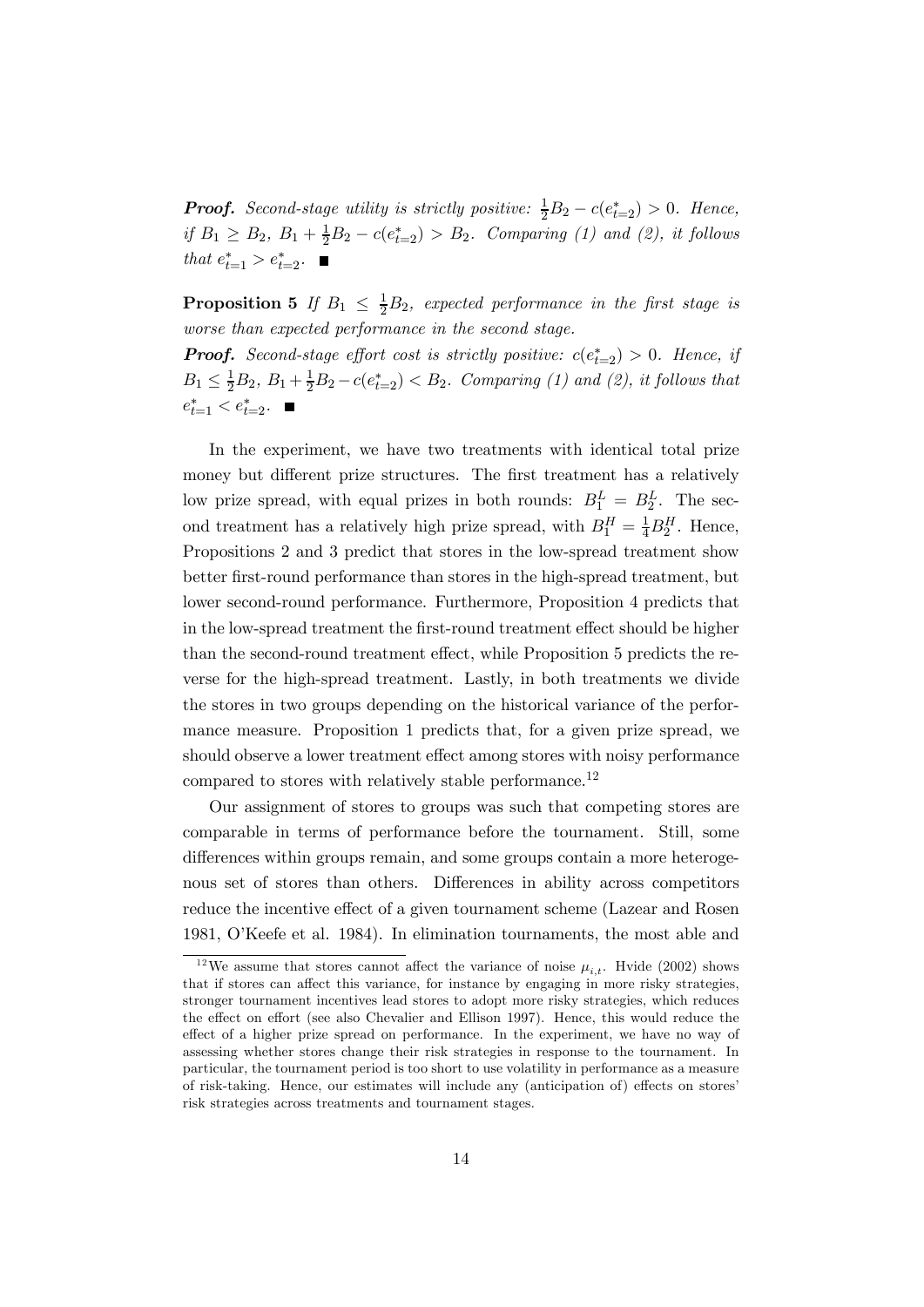responsive competitors are more likely to survive the early stages, which might yield more homogenous contests in later stages (Rosen 1986). Our experiment is not designed to test for the effects of contestant heterogeneity on performance in the tournament. However, we should make sure that our findings on the effects of the prize spread on performance in the tournament are not due to differences in competing stores' heterogeneity. Therefore, we perform several robustness checks in Section 7.4.

## 5 Summary Statistics

In our estimations, performance is given by the Average number of Products per Customer per week (APC). Table 1 shows that on average, a customer buys 1.82 products per transaction. Comparing the stores in the control group with the stores in the high and low prize spread group, we find no differences in historical performance. APC is a relatively stable performance measure. Averaged across stores, the within-store standard deviation over the period August 2009 to August 2010 is 0.15. There is some variation in this measure of noise across stores, as it ranges from a minimum of 0.07 to a maximum of 0.54, with a median of 0.13. Figure 3 shows that the distribution of noise is very similar across the control group and the high-spread and low-spread treatment groups.<sup>13</sup> In other observable store characteristics, we find no statistically significant differences except for the share of female employees: stores in the control group have relatively few female employees.

Grouping the treatment stores by noise group, we find that treatment stores with a large standard deviation in APC show a higher average APC, which is an indication of heteroscedasticity. The difference in noisiness of the performance measure between the low-noise and the high-noise group is substantial. The standard deviation of APC in the high-noise group is about 50% larger than in the low-noise group. Proposition 1 states that the treatment effect should be decreasing in the variance of the performance measure, provided that the density at the mode of the error distribution is smaller for high-noise stores than for low-noise stores.<sup>14</sup> Figure 4 shows that this

 $13$  Figure 3 shows that there are a few stores with unusually large standard deviations in APC. None of the results in this paper are affected by removing these stores from the analysis.

 $14$ More precisely, Proposition 1 considers an increase in the variance of the difference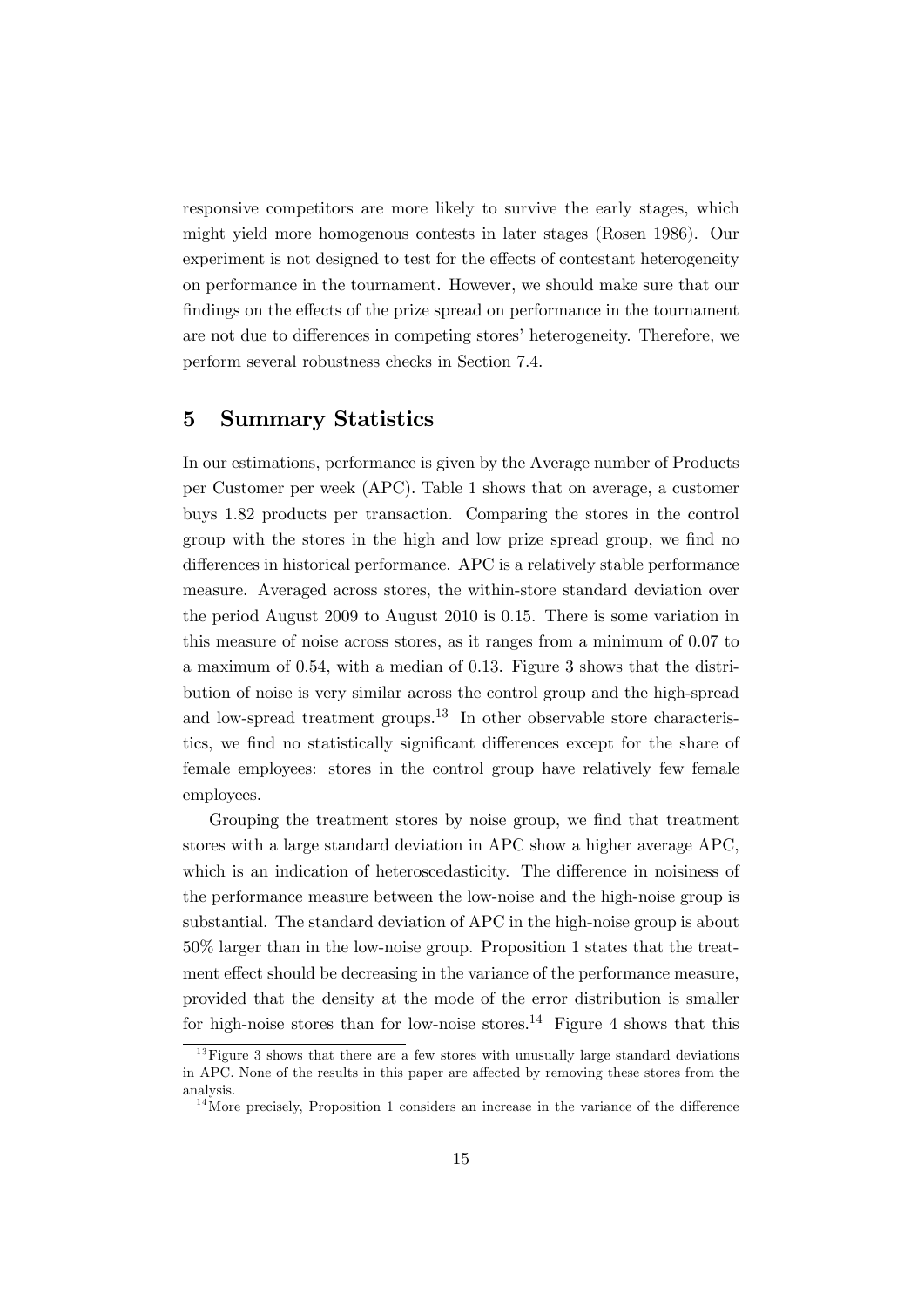holds in the data, by showing kernel densities of the residuals of a regression of APC on store-fixed effects using all observations before the tournament starts. The peak of the kernel density is clearly lower for stores in the highnoise group than for stores in the low-noise group. In both groups, the peak lies marginally to the left of zero. Other store characteristics show no differences between the high and low-noise stores.

Table 1 shows that performance during the experimental period was relatively weak. In the control group, before the experiment the average APC was 1.82, which drops to 1.77 during the first round of the experiment and to 1.73 during the second round. In the treatment group, the reduction in APC is smaller. The drop in performance in the control group could point to a contamination effect, with stores in the control group reacting to the experiment, either out of disappointment that they cannot participate or in the hope of affecting the outcome of the experiment's analysis. Another possible explanation is a seasonal effect in APC. Figure 1 shows that in the same period in the year before the experiment, average APC was also below the yearly average, although the lowest average APC in the sample occurs in the final week. Comparing average performance in this period across years (weeks 37 - 40 and 43 - 46 in 2009 versus weeks 36 - 39 and 42 - 45 in 2010), average APC was actually lower in 2009 compared to this period in 2010 (1.750 versus 1.765, respectively). This also holds for the two rounds separately, as well as when making this comparison for the control stores only. This suggests that the relatively weak performance during the experiment is due to a seasonal effect rather than a contamination effect. Moreover, note that our main hypotheses developed in Section 4 are based on comparisons between stores in tournament, i.e. between stores in the treatment group. Hence, even if there would be a contamination effect on the control group, this would only affect our estimate of the average treatment effect (in Section 7.1), but not our main tests of tournament theory.

in error terms, rather than in the variance of individual stores' performance. These two are expected to move closely together (see also footnote 11), which is borne out in the data. For each participating store in a given round, we have calculated the standard deviation of the differences in performance with each of the three other stores in the group over the period before the tournament. For stores participating in the first round, the correlation between the average of these three standard deviations of a store's relative historical performance with the standard deviation of the store's own performance over the same period is 0.85. For stores participating in the second round, this correlation is 0.80. Hence, we can safely use the standard deviation of stores' own performance to test Proposition 1.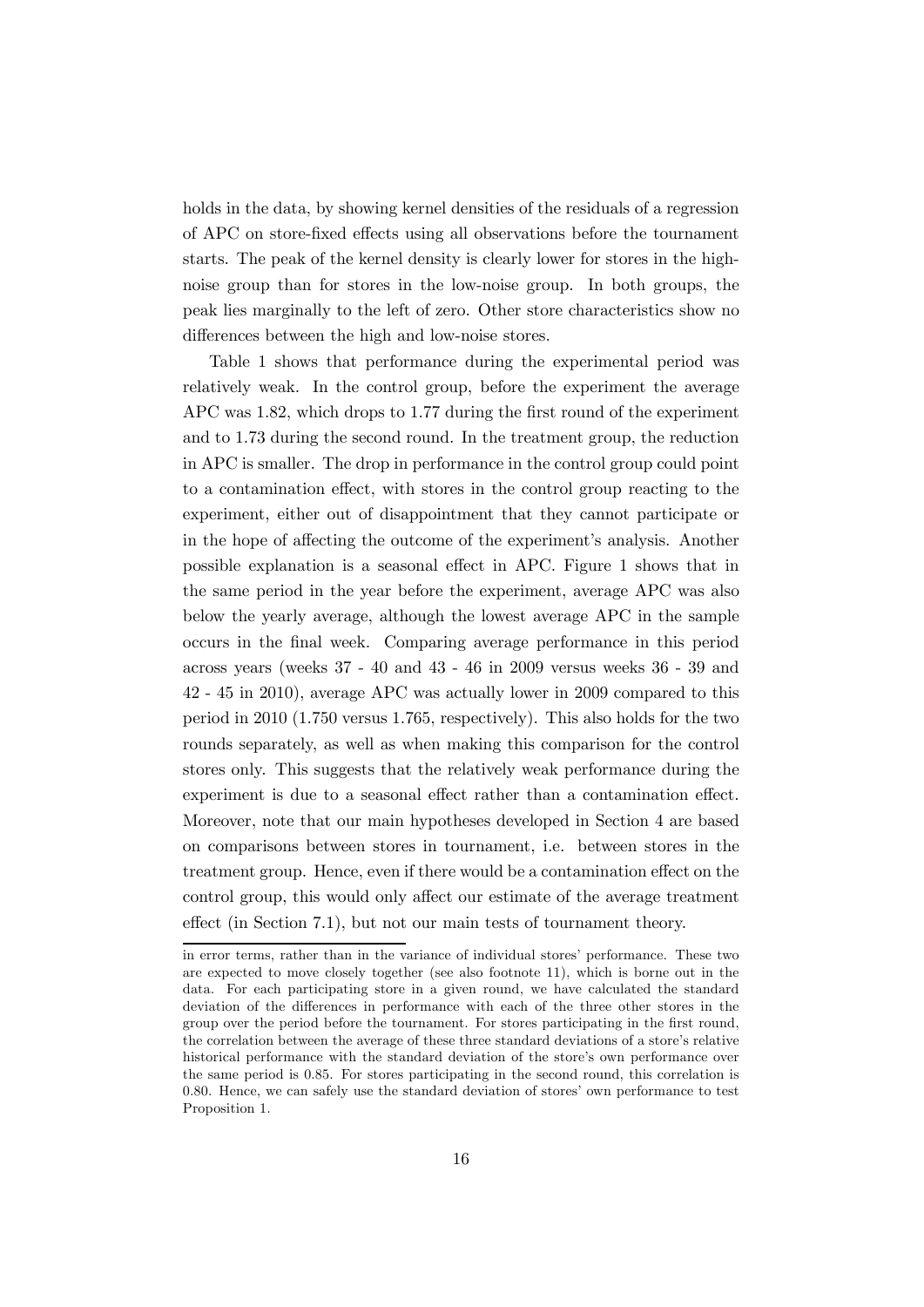## 6 Estimation

We assess the effects of the tournament incentives using OLS panel estimation with week fixed effects and store fixed effects. Let  $y_{i,w}$  be the performance of store *i* in week w. Let  $T_i$  ( $C_i$ ) be a dummy variable that takes value 1 for treatment (control) stores. Furthermore, based on the results of the first round of the tournament we create a dummy  $W_i$  that takes value 1 for stores that have won in the first round (and, hence, take part in the second round of the tournament) and a dummy  $E_i$  that takes value 1 for the stores that are eliminated from the tournament after the first round. Lastly,  $R_1$  and  $R_2$  are two dummy variables indicating the weeks in which the first and second round of the tournament took place, respectively. We estimate the average treatment effect by

$$
y_{i,w} = \alpha_i + \tau_w + \beta T_i \left[ R_1 + W_i R_2 \right] + \delta E_i R_2 + \varepsilon_{i,w} \tag{3}
$$

where  $\alpha_i$  and  $\tau_w$  are store and week fixed effects, respectively, and  $\varepsilon_{i,w}$  is an error term.<sup>15</sup> Coefficient  $\beta$  gives the average treatment effect of stores in competition versus the stores in the control group. The stores that lost in the first round are non-randomly selected and may respond to losing. Hence, these stores cannot be used as control stores in the second round. We therefore include  $E_i R_2$  as a control variable. The estimate of  $\beta$  may be biased because of non-random selection into the second round of the tournament. We deal extensively with several possible selection biases in the next section. It is straightforward to adjust (3) to separate the first and second round average treatment effect, by replacing the term  $\beta T_i [R_1 + W_i R_2]$  by  $\beta_1 T_i R_1 +$  $\beta_2 T_i W_i R_2.$ 

To estimate how the level of noise in a store's performance affects the response to the tournament incentives, we use the standard deviation in performance (APC) over the period August 2009 to August 2010 as a measure of noise. By interacting the treatment dummy with stores' standard deviation in performance, we can assess whether the treatment effect is heterogenous in noise, as predicted by Proposition 1. Generally, assessing whether the treatment effect is heterogenous with respect to one or more

 $15$  In our estimations we cluster standard errors at the store level to correct for serial correlation within stores and heteroscedasticity across stores, as suggested by Bertrand et al. (2004).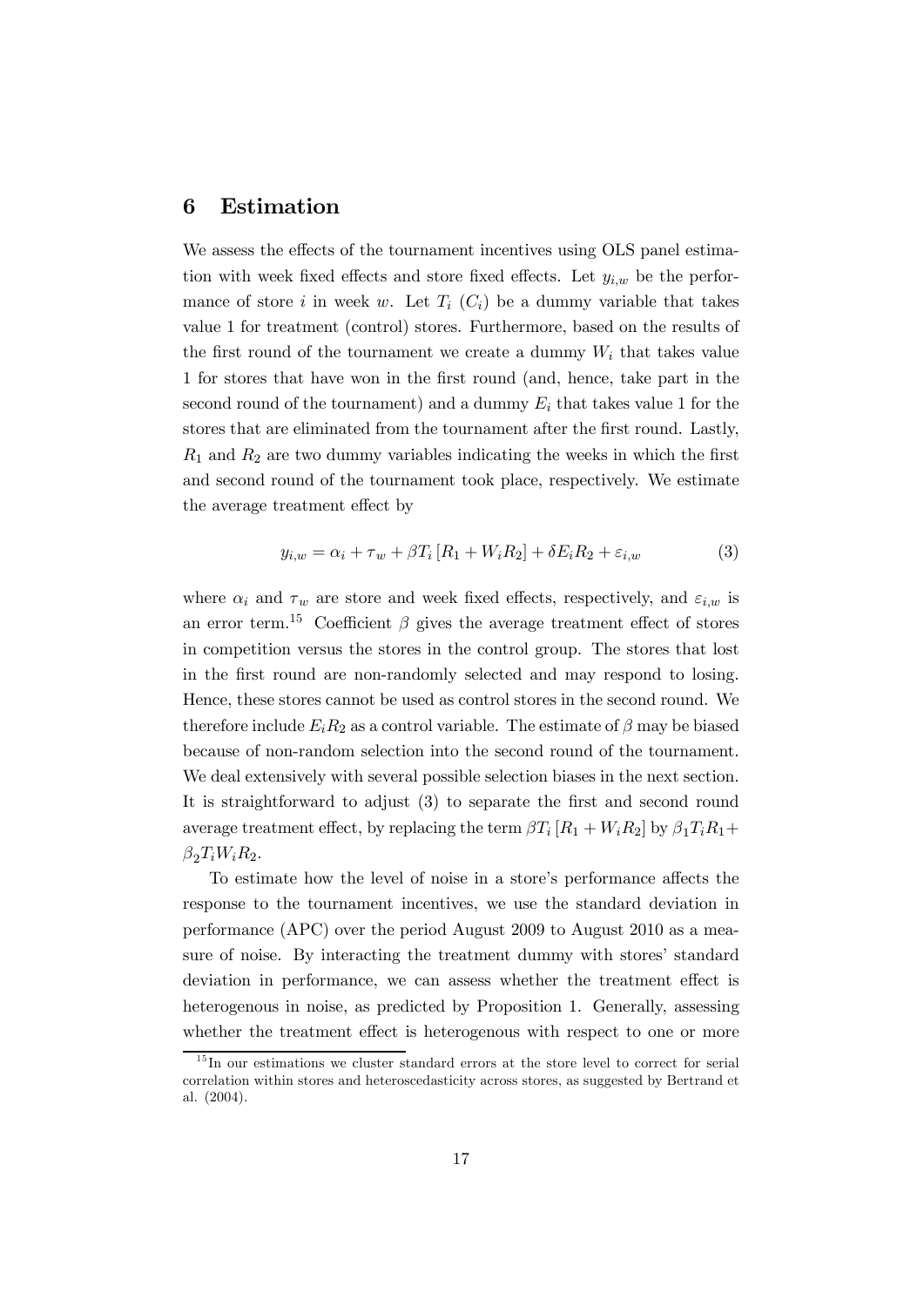store characteristics contained in  $X_i$  implies estimating

$$
y_{i,w} = \alpha_i + \tau_w + \beta T_i [R_1 + W_i R_2] + \nu T_i [R_1 + W_i R_2] X_i +
$$
  
+ 
$$
\mu [R_1 + (W_i + C_i) R_2] X_i + \delta E_i R_2 + \varepsilon_{i,w}
$$
 (4)

where  $\nu$  measures how sensitive the treatment effect is to the store characteristics, and the term  $\mu [R_1 + (W_i + C_i) R_2] X_i$  measures how performance during the experimental period relates to these store characteristics. The latter term is necessary to control for any time-specific effects of the store characteristics, which might otherwise be picked up by  $\nu$ . Note that we continue to leave out the first-round losers from the estimation of the secondround effects. In estimating (4), we take up the store characteristics in deviation from their mean.

To estimate the effect of prize spread, we split dummy  $T_i$  into two treatment group dummies. Variable  $T_L(T_H)$  takes value 1 when store *i* is assigned to the low-spread (high-spread) treatment. Replacing  $T_i$  in (3) by the two treatment group dummies gives

$$
y_{i,w} = \alpha_i + \tau_w + [\beta_L T_L + \beta_H T_H] [R_1 + W_i R_2] + \delta E_i R_2 + \varepsilon_{i,w}
$$
 (5)

Again, this expression is easily adjusted to estimate the treatment effects in the two tournament rounds separately.

## 7 Results

#### 7.1 Average treatment effect

The first column of Table 2 gives the results of estimating (3). We find a statistically significant effect of the tournament on performance. The average treatment effect is 0.028 extra products per customer. This corresponds to an increase of 1.5% of the mean score on Average number of Products sold per Client (APC) and to 20% of within-store standard deviation of APC. The second column of Table 2 separates the estimated average treatment effect by tournament round. On average, the first-round effect is positive but statistically insignificant. In the second round, the treatment effect is about 2.5 percent extra products per customer, which differs significantly from zero (*p*-value  $\langle 0.01 \rangle$ ). The difference between the estimates for the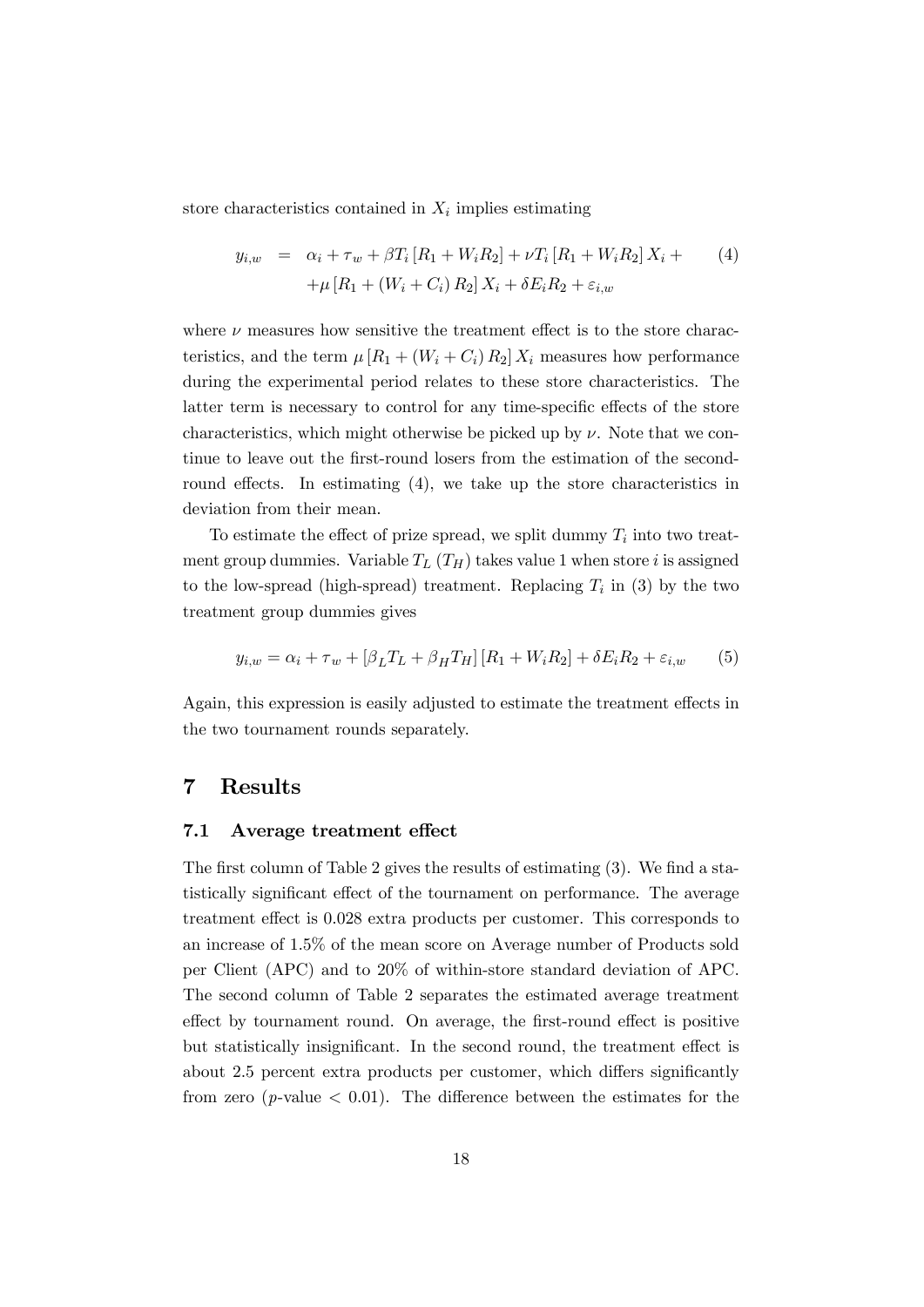first and second-round treatment effect is statistically significant with a  $p$ value of 0.056. Both estimations show that the stores that lost in the first round perform about as well as the stores in the control group during the second-round period. Hence, two weeks after their elimination, these stores seem to have returned to business-as-usual performance.<sup>16</sup> As a robustness check, Columns 1 and 2 in Table A1 in the Appendix give the results of these estimations with logged APC as dependent variable. Results are similar to those in Table 2.

The estimated treatment effect in Column 1 as well as the estimated treatment effect of the second round of the tournament in Column 2 may be biased if stores differ in time trends. If some stores experience an upward trend while others experience a downward trend, then relatively many stores on a positive time trend will be selected into the second round, resulting in an upward bias in the estimated treatment effect. To analyze this, we examine a pseudo-tournament among the stores in the control group. First, we group the control stores into groups in a similar way as the assignment of the treatment stores. We create 13 groups of 4 stores and two groups of 5 stores. We identify for each of the groups the two stores with the highest performance during the first round of the experiment. Next, we compare the performance of the 'winners' and 'losers' of this pseudo-competition during the second round of the experiment with the performance of the real winners and losers from the treatment group. Figure 5 shows for each of these four groups the kernel densities of performance during the second round of the experiment. The performance distributions of the winners and losers of the pseudo-competition are very similar. Hence, in the control group, the stores that perform relatively well during the first round of the tournament do not show better or worse performance during the second round as compared to stores that performed poorly during the first round. Furthermore, the performance distribution of the first-round losers of the real tournament is similar to the performance distributions of the control stores. This again suggests that treatment stores not making it to the second round return to regular performance within two weeks of their elimination. In contrast, the second-round performance distribution of first-round treatment group

 $16$  If we include the first-round losers as treated stores in the second round, instead of taking them out as in Table 2, the estimated overall treatment effect is a 1 percent increase in performance which differs significantly from zero (*p*-value = 0.08). All *p*-values are based on two-sided tests.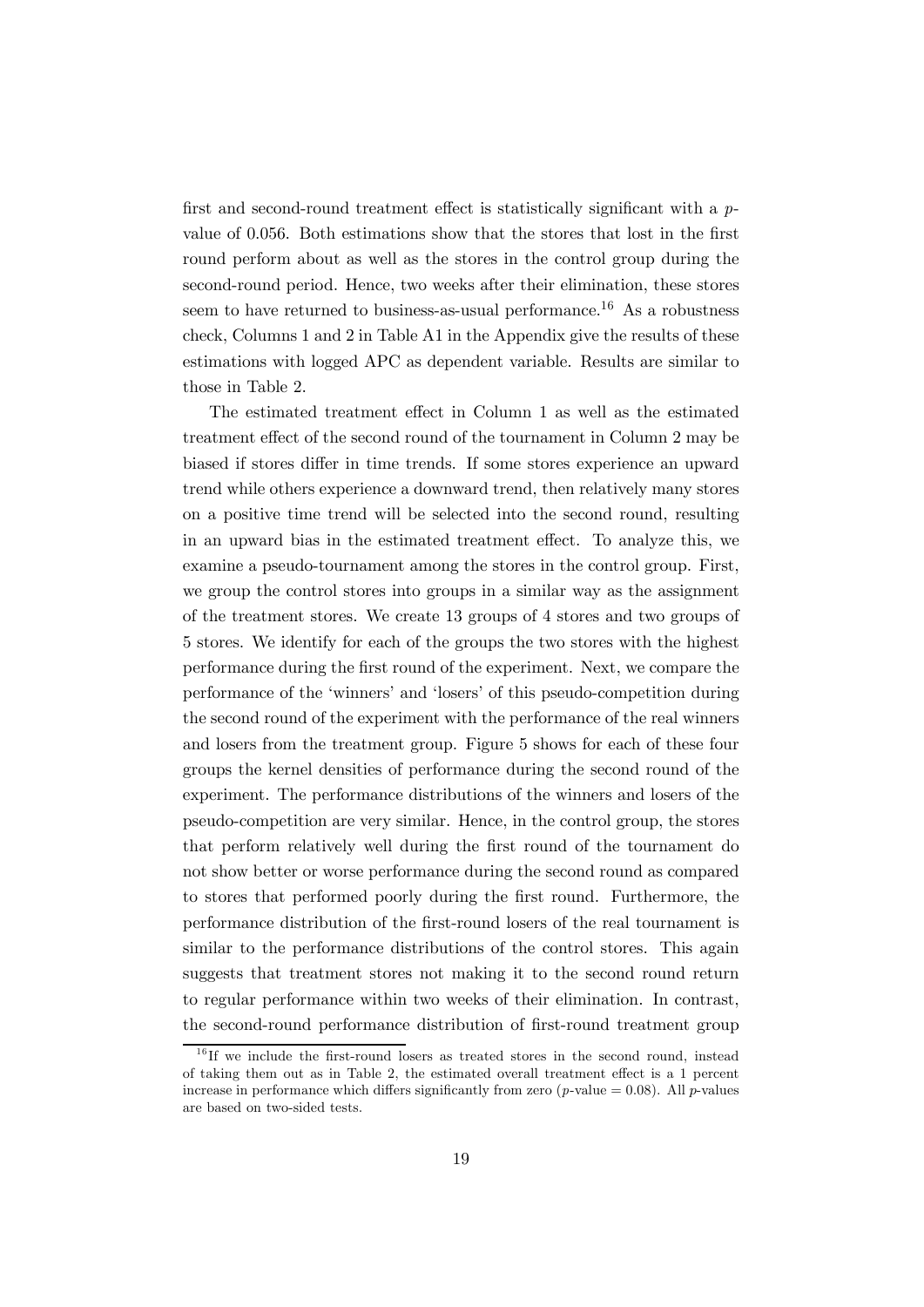winners is shifted to the right and has more mass between 2 and 2.4 as compared to the other groups. Hence, the second-round treatment effect is not caused by a selection of stores that experience a positive trend in performance.<sup>17</sup>

Next, we analyze whether there are carry-over effects from the earlier experiment we did in this company. As described in Section 3, all stores comprising the control group in the earlier experiment participated in the current tournament, as well as 31 randomly selected stores from the treatment group of the earlier experiment. Columns 1 and 2 of Table 3 show that the response of stores that did participate in the earlier experiment is not significantly different from the response of the other stores, neither in the first round nor in the second round. Hence, our current results are not affected by the earlier experiment.

Given that the tournament involves competition between teams of employees, it is natural to ask whether there is any indication of free-riding. Using the number of (full-time and part-time) employees working in a store, we can analyze whether large teams respond less to the tournament incentive as compared to small teams, as predicted by a standard free-riding argument. Including the store managers, team size varies between 2 and 14 employees, with median 4 and mean 5. Furthermore, we can use the average tenure of employees in a store to see whether teams that have been working together for a long time respond more strongly than more recently formed teams. Such a difference may for instance arise when social ties are stronger in such teams, reducing the free-rider effect (Rotemberg 1994, Dur and Sol 2010). Within-store average tenure varies between 0.25 years to more than 17 years, with median 2.75 years and mean 3.2 years. Before reporting these heterogenous treatment effects, we should stress that this exercise does not yield conclusive evidence. Both team size and average employee tenure are pre-existing store characteristics that are not experimentally varied, implying that our estimates are biased if another (unobserved) store characteristic is correlated with team size or average turnover and (also) affects the response to tournament incentives. For instance, more talented managers may be assigned to larger stores, and may be better at motivating employees to

 $17$ Another possible source of selection bias is a difference between stores in responsiveness to competitive incentives. In Section 7.3 we will show that there is no evidence for such a difference.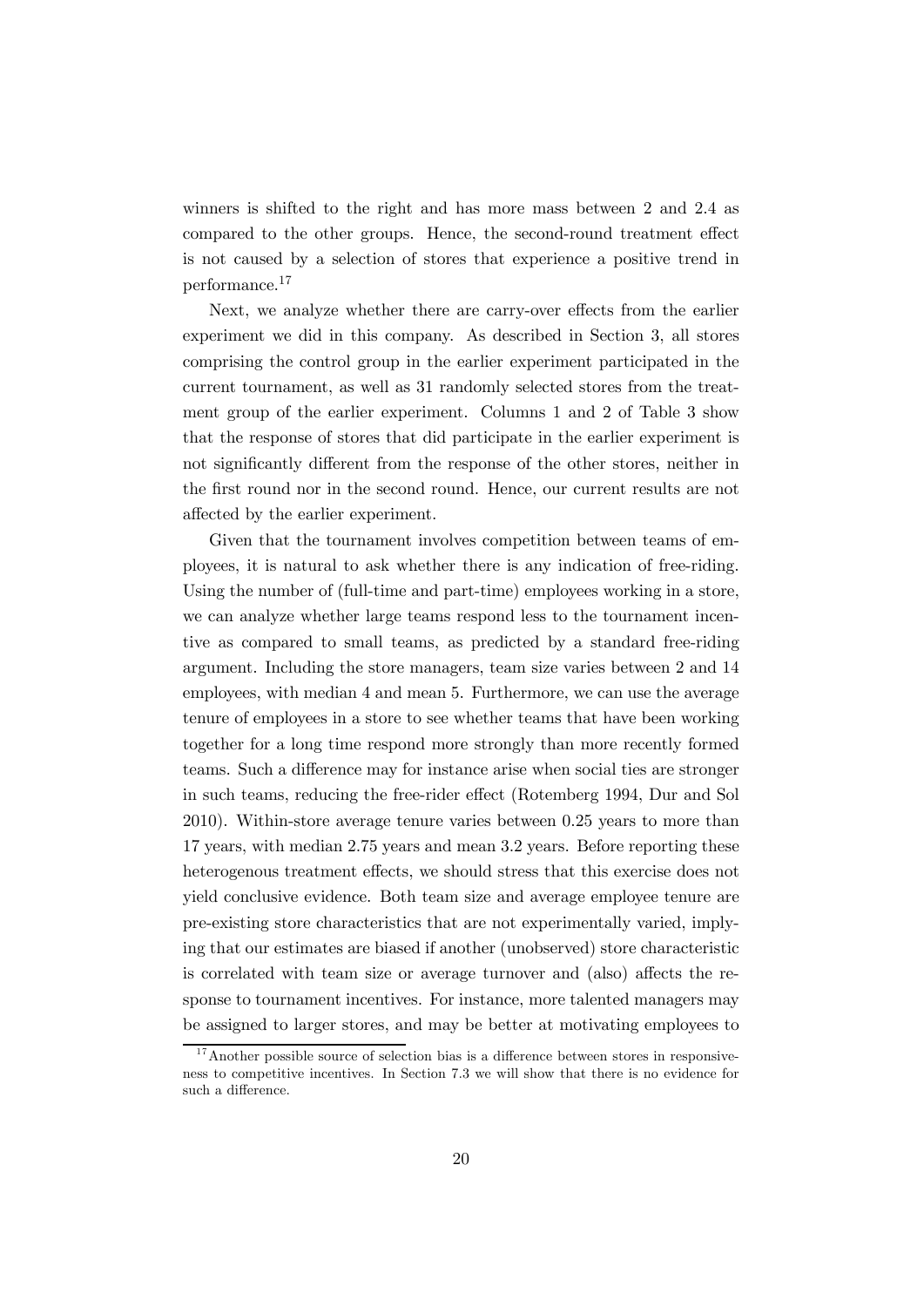increase performance during the tournament.

Columns 1 and 2 of Table 4 give the result of estimating (4) with team size and average tenure contained in  $X_i$ . We find, particularly in the first round, that the treatment effect is negatively related to team size and positively related to average employee tenure. This is in line with standard free-riding arguments suggesting that smaller teams and teams with more cohesion respond more strongly to team incentives. However, these results are not robust to controlling for the effect of other store characteristics on the response to competition. In Columns 3 and 4 of Table 4, we re-estimate (4), also including all other available store characteristics in  $X_i$ . The estimated effects of both team size and average turnover on performance in the tournament are smaller and no longer statistically significant after controlling for the effects through other observable store characteristics.<sup>18</sup>

#### 7.2 Noise

The first hypothesis that we test concerns the effect of noise on the responsiveness of stores' performance to the tournament. As described by Proposition 1, we hypothesize that stores experiencing more noisy performance respond less to tournament incentives. Column 1 in Table 5 reports the results of estimating (4) where  $X_i$  contains only our measure of noise (standard deviation in APC over the period August 2009 to August 2010). We find that noisiness of the performance measure has a negative effect on the response to the tournament. This negative effect is close to being significantly different from zero at conventional levels (*p*-value =  $0.11$ ).<sup>19</sup> An increase in the level of noise by one standard deviation reduces the treatment effect by 1 percentage point. As we have taken up the variable noise in deviation from its mean, the first coefficient in column 1 implies that the estimated treatment effect at the mean level of noise is 0.024 additional products per customer. This effect corresponds to an 1.3 percent increase in APC and is significantly different from zero. Wald tests show that the esti-

<sup>&</sup>lt;sup>18</sup>Results are qualitatively similar if we take up team size and average tenure separately. If we use the number of full-time equivalents (fte) rather than the number of people as measure of team size, team size has no effect on performance in the tournament.

 $19$ Our measure of noise is the within-store standard deviation of APC. This includes both idiosyncratic and common shocks (i.e. time-fixed effects in APC). If we exclude the common shocks from our measure of noise, the estimated effect of noise on the treatment effect has the same magnitude, but is more precisely estimated ( $p$ -value = 0.08).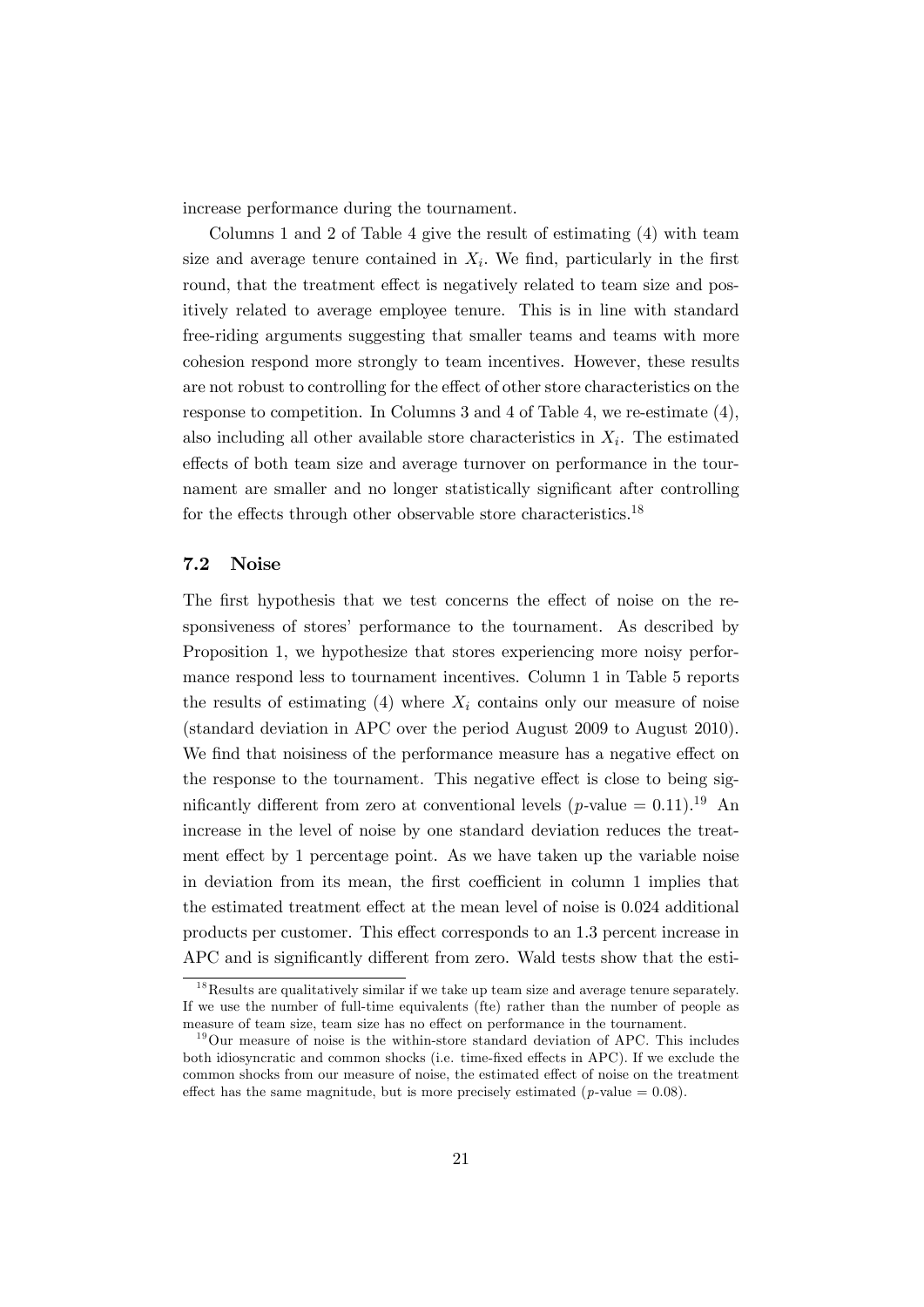mated treatment effect is significantly different from zero for stores with a standard deviation in APC up to 0.15 (i.e. for 70 percent of the stores). Note also that higher noise relates to weaker performance during the experimental period, underlining the importance of controlling for this time-specific effect.20

In Column 2 of Table 5, the estimation of (4) is separated by tournament round. We find a small and statistically insignificant effect of noise in the first round. In the second round, however, noise has a strongly significant, negative effect on performance in the tournament. Wald tests show that the second-round treatment effect is statistically different from zero for stores with a standard deviation below 0.16. Hence, we find support for Proposition 1, in particular in the second round of the tournament.

Recall that noise in the performance measure is a pre-existing store characteristic, not randomly assigned. Hence, it is possible that noise is partially caused by or correlated with other store-specific characteristics. When these other store-specific characteristics affect stores' responsiveness to the tournament incentives for reasons other than noise, the effect of noise found in Table 5 might be spurious or estimated with bias. Insofar as these store characteristics are unobservable (at least for us), we cannot rule out this possibility. For instance, differences in noise across stores could be caused by differences in risk-taking inclinations, which may also directly affect the response to tournament incentives (Chevalier and Ellison 1997, Hvide 2002).

However, for observable store characteristics, this possible bias can be assessed by controlling for their effect on the estimated treatment effect; i.e. by including them in  $X_i$  when estimating (4). The results are presented in Columns 3 and 4 in Table 5. We find that the estimates of the effect of noise on the response to competition are not affected qualitatively by controlling for the effect of observable store characteristics. Column 3 shows that the effect of noise is now more precisely estimated, so that the negative effect of noise is statistically significant (*p*-value 0.05). This rules out that the negative effect of noise on the response to competition is caused by one or more of the observable store characteristics.<sup>21</sup> The other observable

 $^{20}$ A quadratic specification of the effect of noise does not improve the estimation.

 $^{21}$ An OLS regression of our measure of noise on all available store characteristics shows that the observable store characteristics explain about 25 percent of the variation in noise across stores (regression output can be found in the Appendix, Table A2). Most explanatory power comes from the average level of performance APC and regional variation.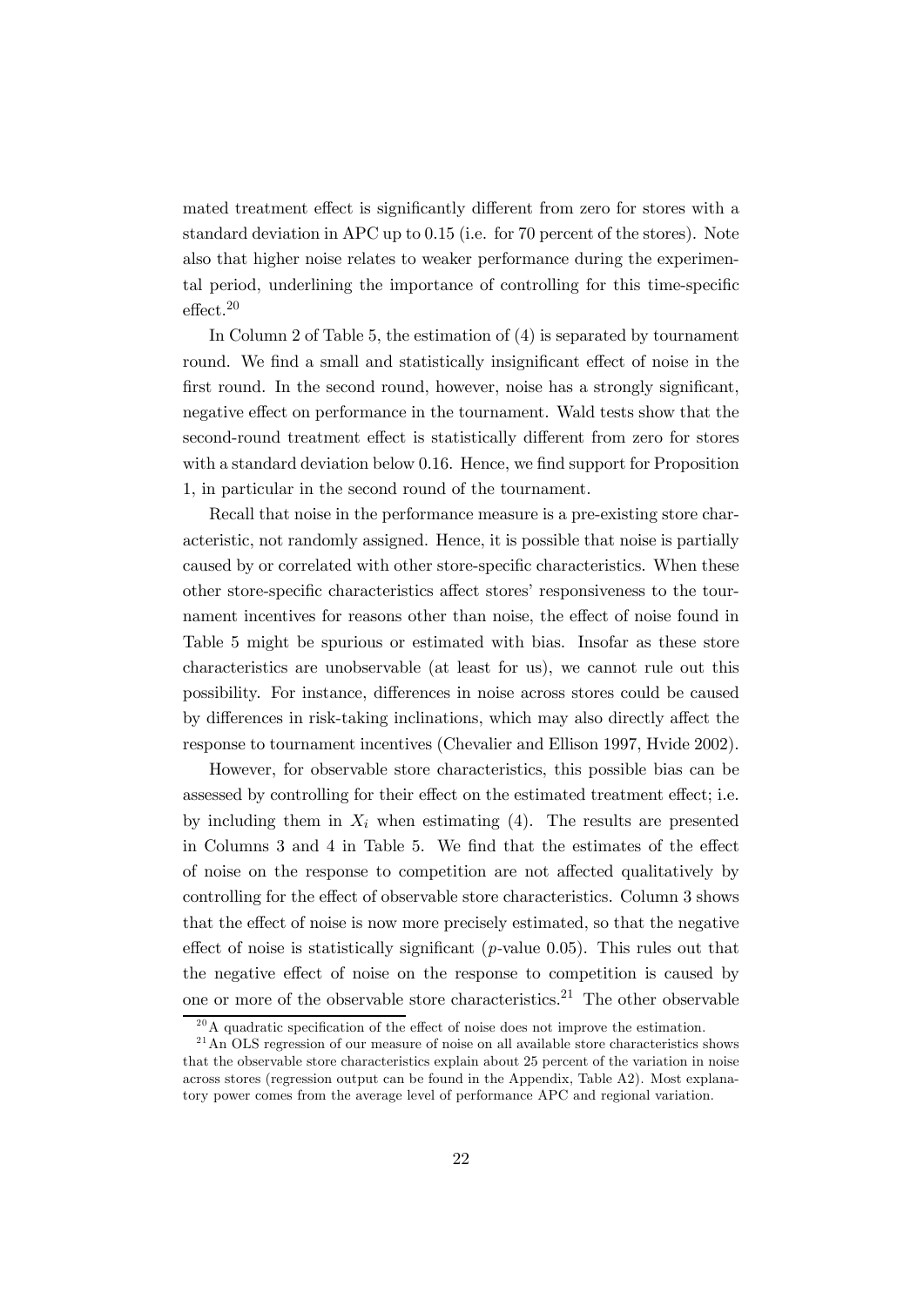store characteristics do not significantly affect the response to competition, apart from stores' average performance before the tournament, which has a marginally significant negative effect.

The findings in Columns 3 and 4 also rule out mean reversion as an explanation for the effect of noise. Table 1 shows that high-noise stores performed on average significantly better before the tournament than lownoise stores. Arguably, mean reversion could be an explanation for weaker performance of high-noise stores in the tournament, even though the periodspecific effect of noise in (4) should pick up relatively weak performance of high-noise stores during the experiment (given that a similar mean reversion also occurs at high-noise stores in the control group). Columns 3 and 4 of Table 5 show that the negative effect of noise on the response to competition remains after controlling for the effect of average performance before the tournament on the response to competition. Hence, mean reversion does not explain the negative effect of noise.

Our measure of noise is based on weekly realizations of average number of products per client, while in the tournament the winners of a group are determined on the basis of the average number of products sold over a period of four weeks. Arguably, noisiness in APC over four-week periods is more relevant for tournament participants than noisiness in weekly APC. As a robustness check, we construct a measure of APC over four-week periods (ignoring the first week gives 14 of such periods before the start of the tournament) and take the standard deviation for each store. This measure of noise is strongly correlated to the measure of noise based on weekly APC (correlation is 0.84). Using this measure of noise in the analysis instead yields results that are very similar to the results reported in Table 5.

### 7.3 Prize spread

To analyze the effects of prize spread, we estimate the effects of the two treatments separately. The first column of Table 6 shows the estimated average treatment effects over both rounds for the low-spread and highspread treatments separately, as given by (5). The estimated effect is 0.026 additional products per customer in the low-spread treatment and 0.030 additional products per customer in the high-spread treatment, which correspond to an increase in performance of about 1.5 percent. Both estimates are significantly different from zero with a p-value of about 0.05.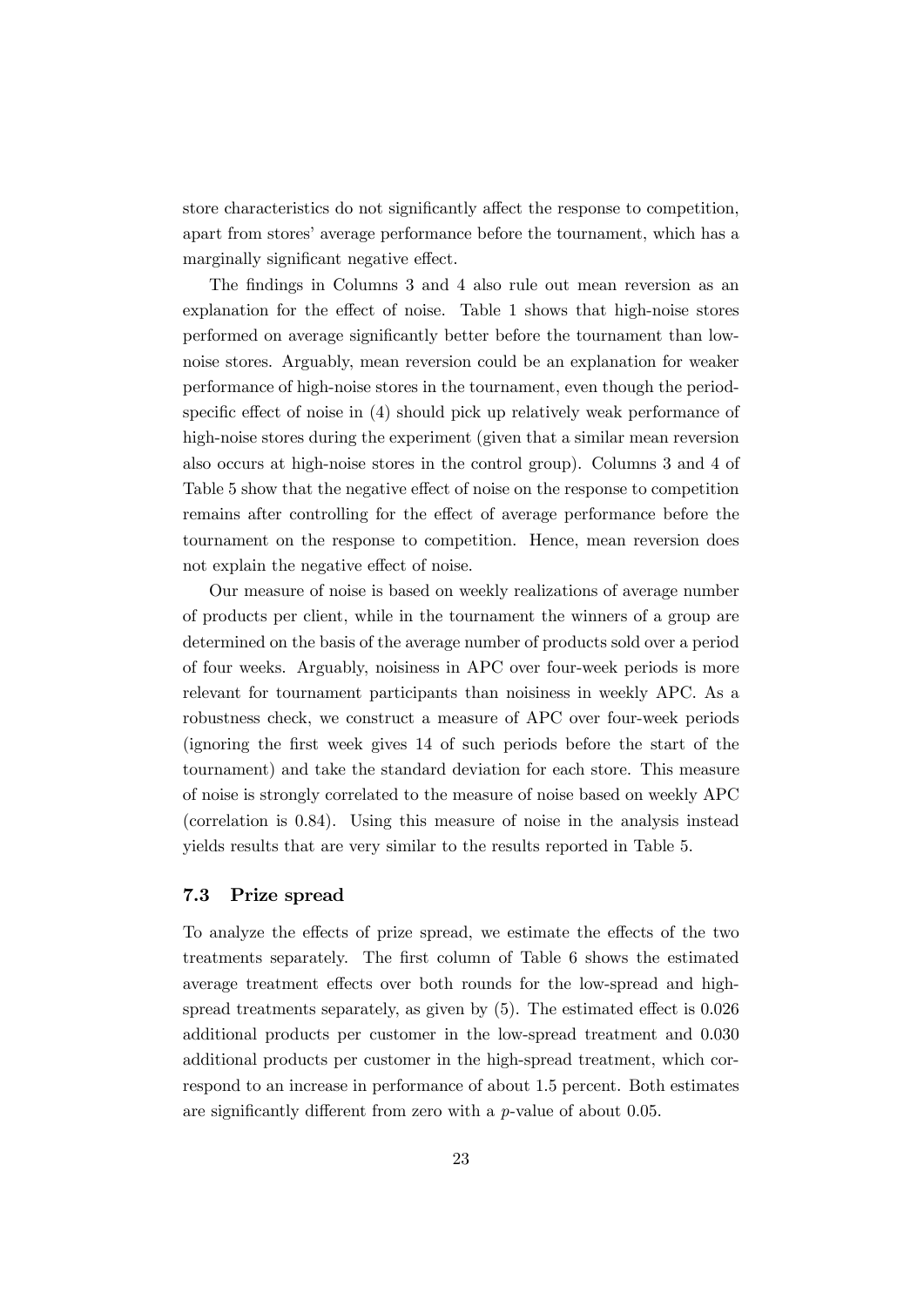Column 2 of Table 6 differentiates these estimates by tournament round. This estimation allows us to test the hypotheses that follow from Propositions 2 to 5. First, we focus on comparing the low-spread and the high-spread treatment. Propositions 2 and 3 predict better second-round performance in the high-spread treatment and better first-round performance in the lowspread treatment, respectively. We find that first-round performance in the low-spread treatment is indeed 0.8 percentage point better than in the highspread treatment  $(0.021 - 0.006 = 0.015$  additional products per customer), but a Wald test reveals that the difference is not statistically significant  $(p$ value 0.28). In the second round, the treatment effect is 1 percentage point higher in the high-spread treatment  $(0.057 - 0.038 = 0.019$  additional products per customer), but again the difference is not statistically significant (p-value 0.57). Hence, both effects have the sign as predicted by theory, but neither effect is statistically significant. In absolute terms, the differences in performance in both rounds across treatments are small, but proportionate to the differences in the allocation of prize money across treatments.

Next, we compare first and second-round performance within a treatment. Proposition 4 predicts that in the low-spread treatment, the firstround treatment effect is higher than the second-round treatment effect. The estimation results in column 2 of Table 6 show that we actually find higher second-round performance, although the 1 percentage point difference is not statistically significant ( $p$ -value 0.47). Proposition 5 predicts that in the high-spread treatment, first-round performance should be lower than second-round performance. This is clearly borne out in column 2 of Table 6, where the difference between first and second-round performance is estimated at 2.7 percent  $(0.057 - 0.006 = 0.051$  additional products per customer), which is significant at a  $p$ -value of  $0.02<sup>22</sup>$ 

Overall, our interpretation of these findings is that they are, by and large, in line with theoretical predictions. Including the effect of noise as discussed in the previous subsection, four out of five estimated effects have the sign predicted by theory, although only two of these effects are statistically significant. Regarding the convexity of the prize spread, we cannot exclude the possibility that the treatment effects by tournament round are similar in the low spread treatment and the high spread treatment. Still, the pat-

 $22 \text{Columns } 3$  and 4 in Table A1 in the Appendix show that similar results are obtained with logged APC as dependent variable.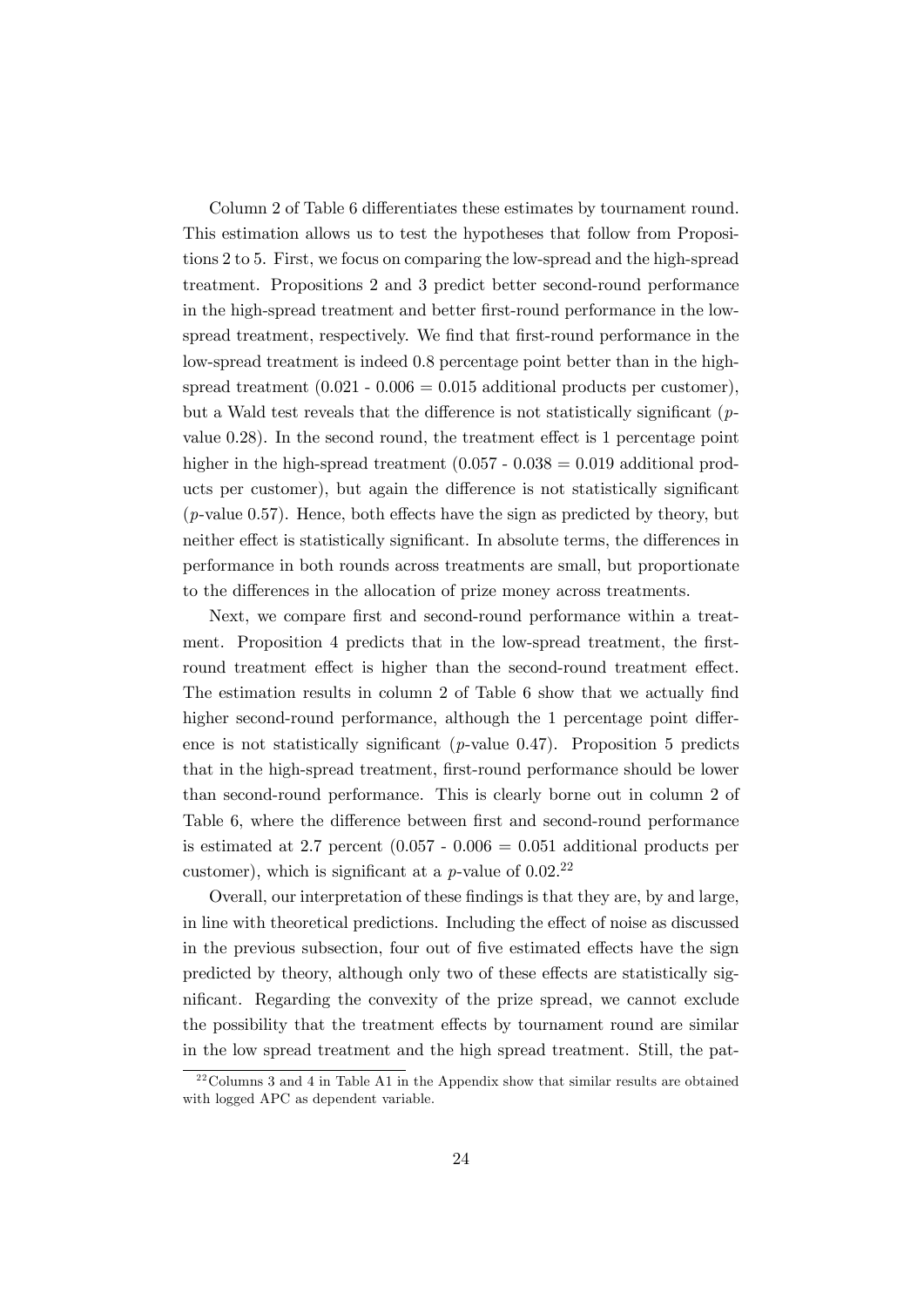tern is suggestive: an increase in the convexity of the prize spread increases second-round performance at the expense of first-round performance.

Several extensions of the basic model presented in Section 4 might explain why the second-round treatment effect is higher than the first-round treatment effect in the low-spread treatment, in contrast to the model's prediction. First, if stores differ in their ability to perform, second-round groups could contain a more homogenous set of stores than first-round groups. This would lead to fiercer competition in the second round compared to the first round. We examine the effects of heterogeneity among stores extensively in the next subsection and find no evidence that our estimations are affected by differences in group's heterogeneity across tournament rounds.

Second, another selection effect could arise when stores differ in responsiveness to competition. In that case, relatively responsive stores are more likely to be selected into the second round, implying that the higher estimated second-round treatment effect could be (partly) due to a selection effect. A similar selection effect arises when only a subset of treatment stores learns how to increase performance during the first round. These stores would have a higher probability of winning the first round and would show higher performance during the second round. The actual difference in first-round performance between the first-round winners and losers is not a good measure of these differences in responsiveness or learning, due to the stochastic nature of performance. Given that a store won (lost) the first round, its expected value of the stochastic component in APC during the first round is positive (negative), which also creates a difference in actual first-round performance between winners and losers, unrelated to differences in responsiveness.

We can use the pseudo-competition in the control group, as described in Section 7.1, to assess whether there are large differences in responsiveness during the first round among stores in the treatment group. As there is no response to the tournament in the control group, the estimated difference in first-round performance between the 'winners' and 'losers' of the pseudocompetition is fully determined by the stochastic component in performance. If the response to the tournament among treatment stores is homogenous, we should find that both winners and losers perform better than the 'winners' and 'losers' of the pseudo-competition, respectively, but the difference in performance between winners and losers should be the same in the ac-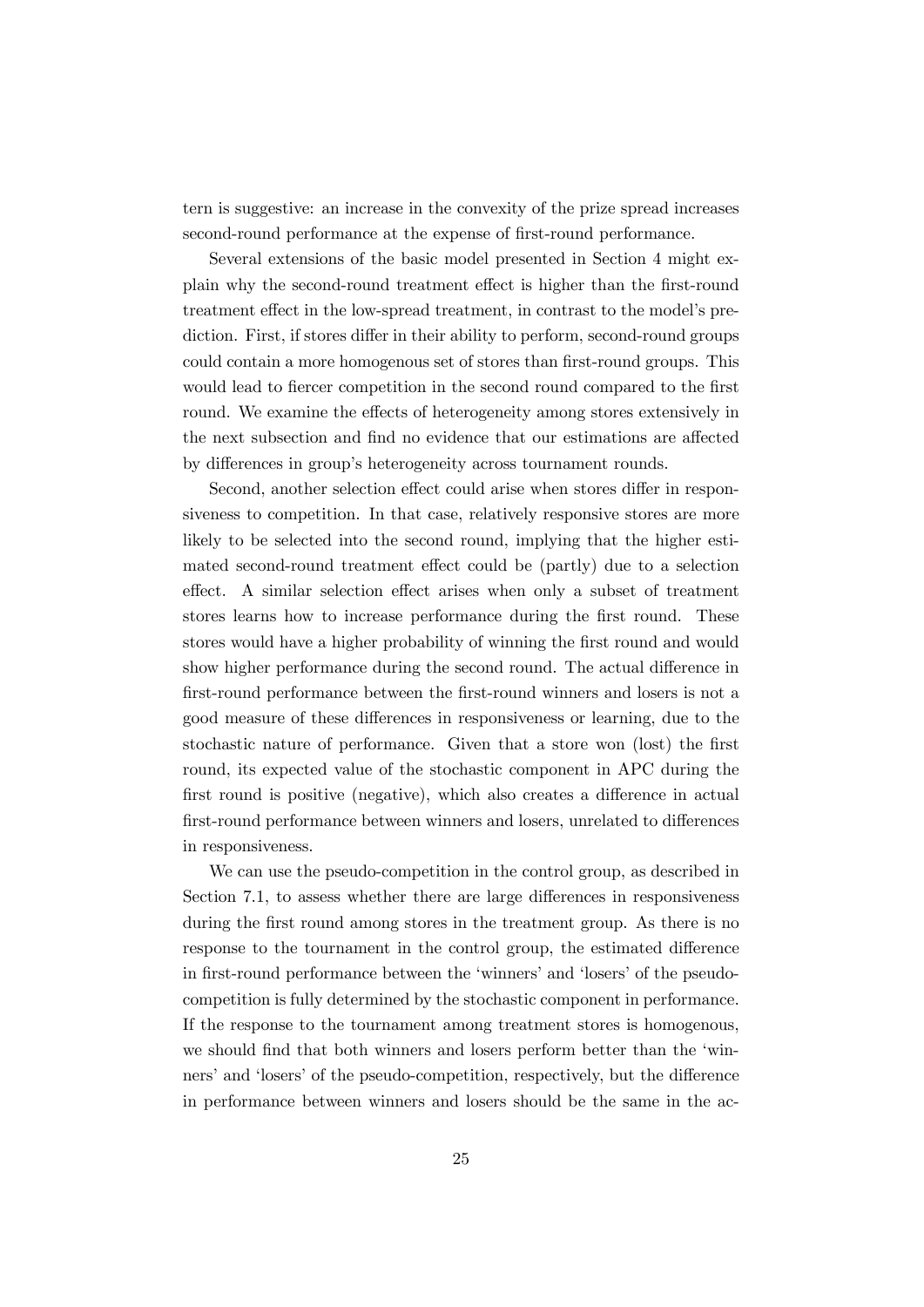tual competition and the pseudo-competition (this follows directly from the theory in Section 4). On the other hand, if there is sufficient heterogeneity in responsiveness among stores in the treatment group, the difference between winners and losers in the treatment group should be larger than this difference in the control group. As more (less) responsive stores are more likely to win (lose) the first round, the average difference in performance between winners and losers would be larger than the difference based on the stochastic component only.

Column 3 in Table 6 examines whether stores are heterogenous in responsiveness to competition. The first five coefficients give the estimated performance during the first round of the experiment for five groups of stores, all relative to the performance of the stores in the control group that 'lost' the pseudo-competition. First, the 'winners' of the pseudo-competition perform about 4 percentage points better than the 'losers' (0.072 additional products per customer). This gives the difference between winners and losers based on the stochastic component of performance only. Comparing the difference in performance between the first-round winners and losers in the treatment groups, we see that in the low-spread treatment this difference is marginally higher at 4.3 percentage points  $(0.094 - 0.015 = 0.079$  additional products per customer), while in the high-spread treatment it is even smaller at 3.3 percentage points  $(0.071 - 0.011 = 0.06$  additional products per customer). Comparing the treatment groups with the control group, the differences between winners and losers are far from statistically significant. This suggests that there are no large differences in responsiveness or learning between treatment stores during the first round, making it unlikely that the higher second-round treatment effect is due to the selection of more responsive stores into the second round.23

Third, a higher treatment effect in the second round could result from learning how to improve performance by all treatment stores (rather than only a subset of them) in the first round. If such homogenous learning is important, we would expect the first-round losers to also show a better

 $^{23}$ Looking at the whole distribution of first-round performance, the Kernel density of first-round performance of losers in the treatment group is shifted to the right relative to the Kernel density of first-round performance of control group 'losers', but is otherwise similar. The Kernel density of winners in the treatment group is more dispersed than the Kernel density of 'winners' in the control group, in particular at the right tail, but the differences are small. This also suggests that differences in responsiveness are not driving our results.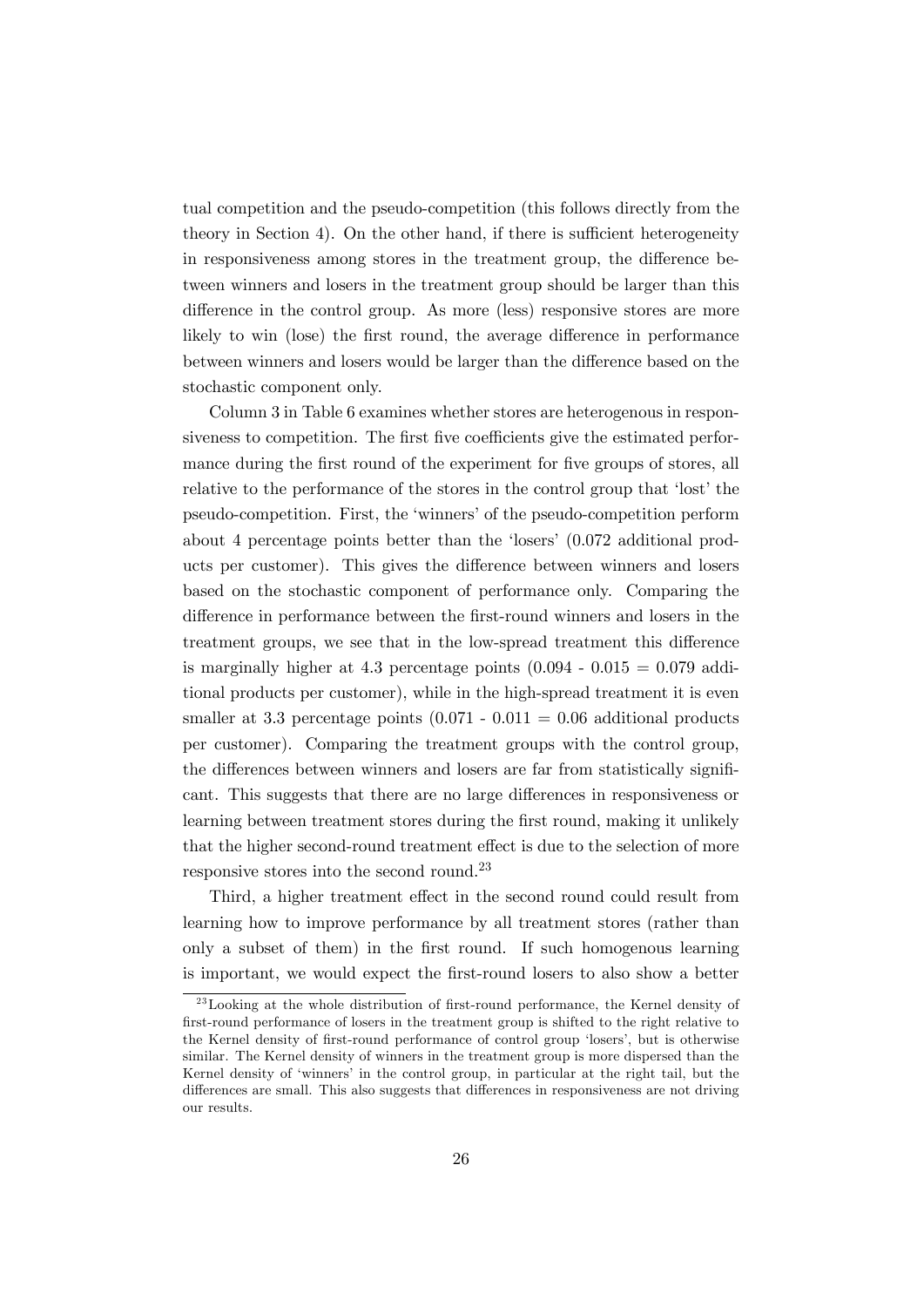performance during the second round as compared to the control group (recall that the performance measure is also part of the regular incentive scheme). However, we find that performance of first-round losers in weeks 42 - 45 of 2010 is comparable to the performance of stores in the control group, see Table 2.<sup>24</sup>

Lastly, winning a competition may provide employees with non-monetary benefits such as status, social recognition, or simply the joy of winning (Auriol and Renault 2008, Besley and Ghatak 2008, Frey and Neckermann 2008, Moldovanu et al. 2007). Several recent empirical studies suggest that these non-monetary benefits are substantial, by showing that people respond to competition even when there is no money at stake (i.e. when only relative performance information and/or symbolic awards are provided), see Azmat and Iriberri (2010), Blanes-i-Vidal and Nossol (2011), Delfgaauw et al. (2013), Kosfeld and Neckermann (2011), and Sheremeta (2010); Barankay (2010) in contrast finds a negative effect of providing relative performance information. Accepting the presence of non-monetary utility of winning a competition, the result that the second-round treatment effect is higher than the first-round treatment effect in the low-spread treatment would suggest that winning the second round yields higher non-monetary utility than winning the first round. Note that the addition of a non-monetary benefit of winning the second round of the tournament to the basic model in Section 4 does not change the predictions of the effects of changes in the prize spread. In particular, the difference between first-round and second-round performance in the high-spread tournament should be larger than this difference in the low-spread tournament. Computed from the estimates in the second column of Table 6, the magnitude of this difference-in-differences is about 1.8 percentage points  $(0.057 - 0.006 - (0.038 - 0.021) = 0.034$  products per

 $24$  Learning effects would also imply that (successful) treatment stores would show better performance after the second round of the tournament. However, we do not have data from the period after the experiment. The experiment ended (deliberately) well before the festive season, which starts early in The Netherlands due to the celebration of 'Sinterklaas' on December 5, followed by Christmas. Sales in these weeks are 3 to 4 times higher than in normal weeks. Figure 1 shows that performance APC is on average not different in this period (weeks  $20 - 24$  in Figure 1), but in particular around Christmas there is much more volatility as can be seen from the spike in the confidence interval. Before running the experiment, we discussed using data from the period after the experiment, but the company's management stressed that the December period was not comparable to the experimental period. Hence, we decided not to gather the data from the period after the experiment.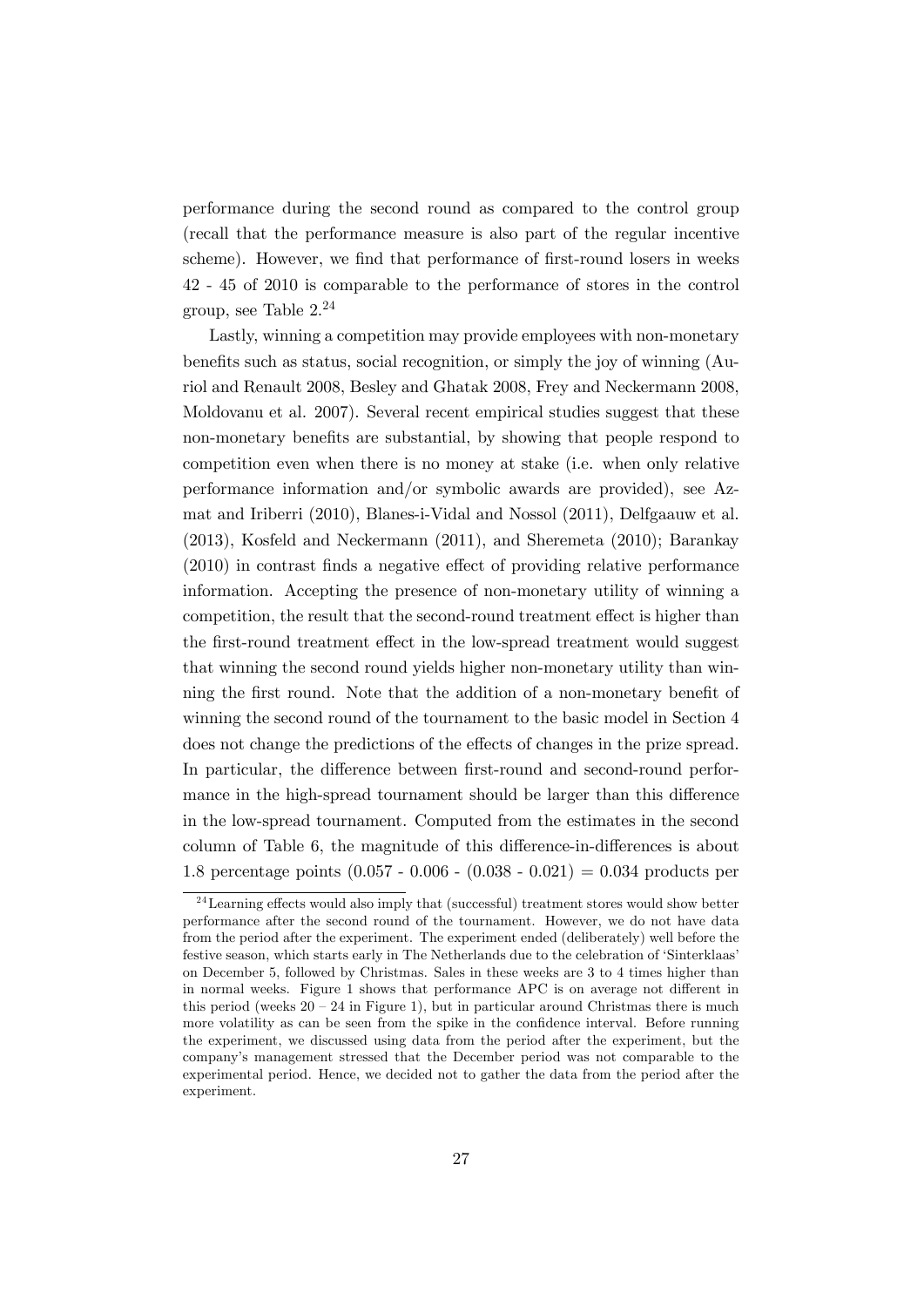customer), but a Wald test reveals that this difference is not statistically significant (*p*-value =  $0.30$ ).<sup>25</sup>

#### 7.4 Robustness checks: heterogeneity

In this subsection, we check whether the results on prize spread are robust to the inclusion of controls for heterogeneity in ability. The theoretical model in Section 4 assumed that contestants were homogenous in ability. In assigning stores to groups, we have grouped stores with similar historical performance together. Still, some differences in historical performance between stores in a group remain. Theory predicts that differences in ability between contestants reduce the incentive effect of a tournament (Lazear and Rosen 1981, O'Keefe et al. 1984, Rosen 1986). Low-ability contestants realize that their efforts are less likely to result in victory, while high-ability contestants realize that high effort does not improve their winning probability much as compared to modest effort. This implies that if the groups in some treatment-round are more heterogenous than in others, then the estimations on the effect of prize spread may partially reflect these differences in heterogeneity.

Differences in groups' heterogeneity seem more likely when comparing across rounds of the tournament rather than across treatments. Comparing treatments, in expectation there are no differences in the heterogeneity of groups, as the procedure of assigning stores to groups was identical in the two treatments. However, comparing across rounds, groups might differ in heterogeneity, as the set of stores that compete in the second round is nonrandomly selected. This could go either way. Second-round groups may have been more heterogenous than first-round groups, as for each store, two of the most similar stores in terms of historical performance have been eliminated

 $^{25}$ A less likely explanation for the uniformly higher treatment effect in the second round is discounting. All prizes were paid out after the whole tournament had finished. Employees received payment of the first-round bonus two months after winning the first round, while payment of the second-round prize occurred within a month after winning the second round. Hence, discounting would make the first-round prize less appealing relative to the second-round prize, yielding a relatively weak first-round response to the tournament incentives. However, given that the difference between rounds in time until payment is only 6 weeks, this is unlikely to have a large effect on the valuation of the prize for winning the first round relative to the prize for winning the second round. Still, the survey by Frederick et al. (2002) shows a large variation in empirical estimates of discount rates. Furthermore, hyperbolic discounting could lead to lower incentives during the first round, if people naively overestimate the effort they will put in during the second round.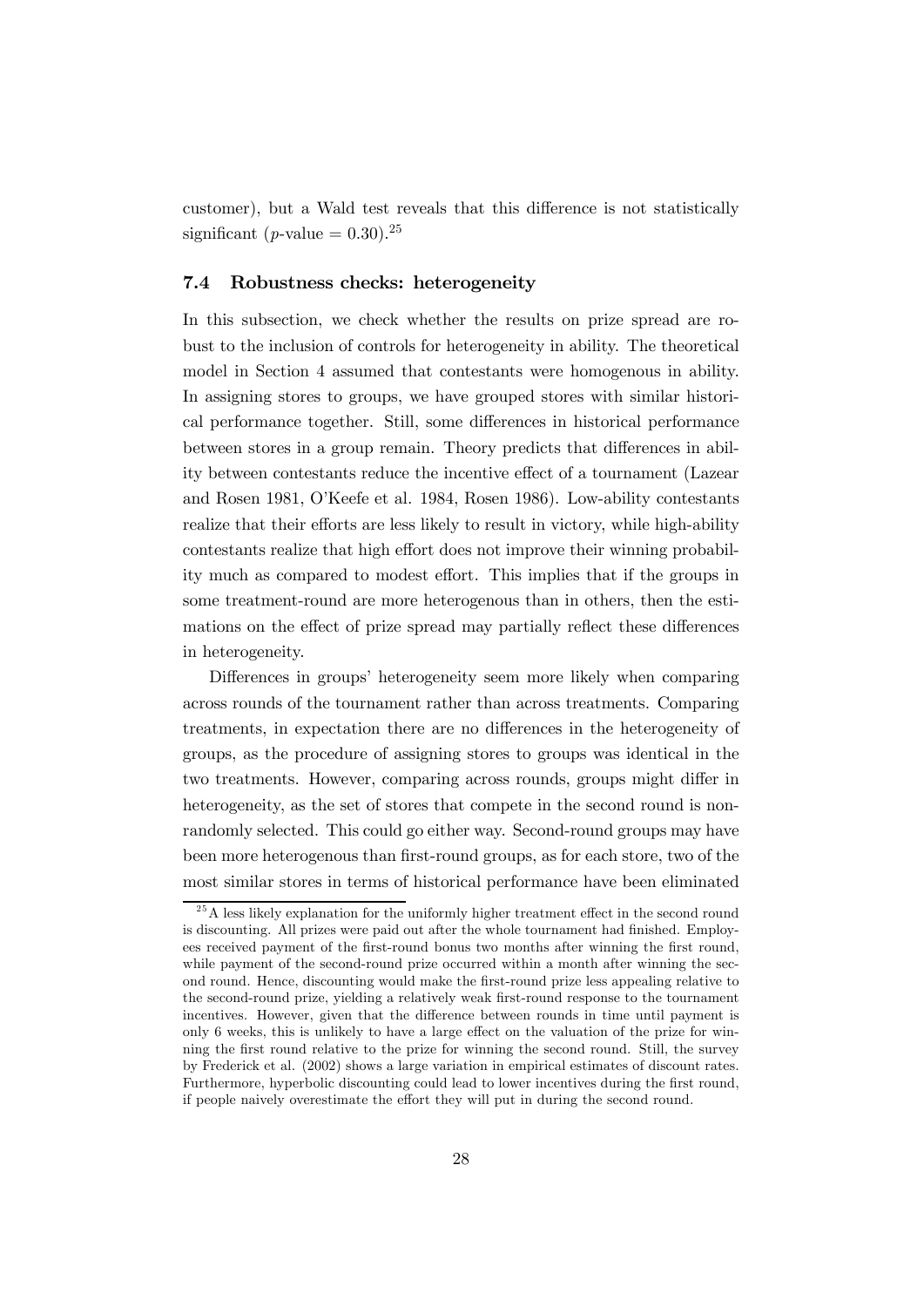in the first round. On the other hand, if the most responsive stores make it to the second round, second-round groups may have been more homogenous in terms of performance under competition than first-round groups. We have addressed the latter effect in the previous subsection (Table 6, column 3), where we found that the difference in performance during the first round between winners and losers in the tournament was not significantly different from the difference in performance between the 'winners' and 'losers' in the pseudo-competition in the control group. Hence, we find no indication that differences in responsiveness to competition between stores make secondround groups more homogenous than first-round groups, as discussed by Rosen (1986).

We proceed in two ways. First, we assess whether the final ranking in a group at the end of a round can be predicted by observable store characteristics, including stores' rank within a group based on historical performance. Second, we create measures of ex ante heterogeneity between stores in a group and test whether controlling for such heterogeneity affects our results.

When our assignment of stores to groups has created (sufficiently) homogenous groups, we should not be able to predict the final ranking of a group based on observable store characteristics. In particular, historical performance should not be predictive of groups' final ranking, as otherwise stores did not face a level-playing field. Columns 1 and 2 in Table 7 report the results of ordered probit regressions where the dependent variable is stores' final rank in their first-round group and in their second-round group, respectively. Independent variables are observable store characteristics, including stores' rank within their group based on average performance before the tournament (APC in the period August 2009 to August 2010, the performance measure used to assign stores to groups). In the first round, the observable store characteristics have hardly any predictive power. A Likelihood Ratio-test on the joint significance of all observable store characteristics does not reject the null-hypothesis of no effect  $(p$ -value 0.53). In the second round, the observable characteristics jointly have modest predictive power (pseudo- $R^2 = 0.18$ , LR-test on joint significance has p-value 0.01). Note also that the relation between the final ranking and the ranking based on historical performance is positive, but not statistically significant.

Arguably, it is not the final rank that matters, but whether a store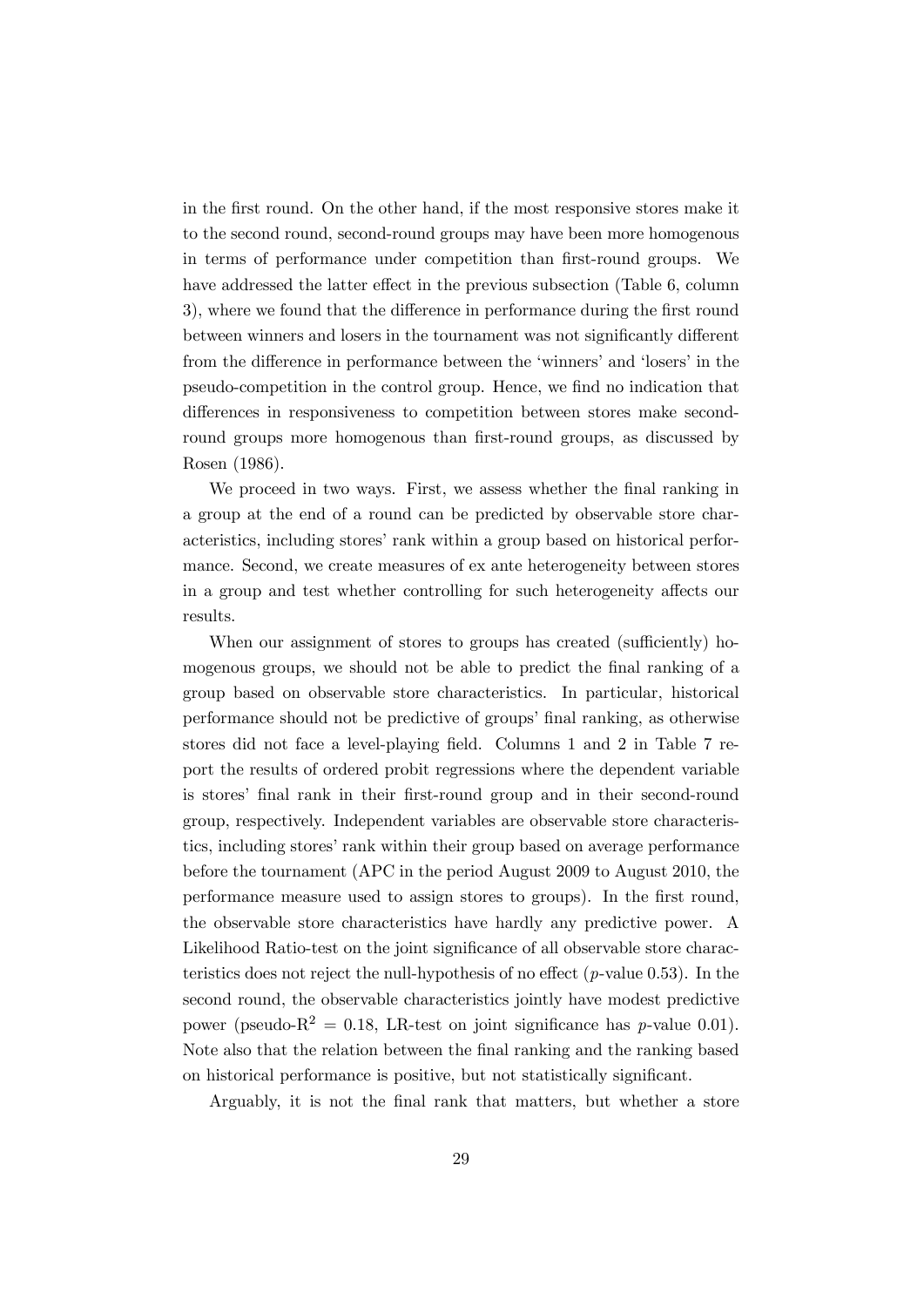wins a prize after competing in a round of the tournament. Hence, we also performed binary probit regressions where the dependent variable is an indicator of whether the store won a prize (i.e. whether the store ranked first or second in the group). The results, reported in Columns 3 and 4 of Table 7, show again that observable store characteristics have little predictive power in either round. The LR-tests on the joint significance of the store characteristics on the outcome in the first and second round have  $p$ -values of 0.82 and 0.39, respectively. Altogether, the results in Table 7 strongly suggest that the groups' final outcome was not pre-determined.

Next, we check whether controlling for heterogeneity in historical performance across stores within a group affects our estimates of the effects of prize spread. Note that our experiment is not designed to test theoretical predictions regarding heterogeneity. Our objective here is to analyze whether our earlier findings are robust to controlling for differences in heterogeneity across stores competing in a group. Bull et al. (1987), Schotter and Weigelt (1992), Van Dijk et al. (2001), and Harbring and Lünser (2008) study heterogenous contests in the lab, typically finding that heterogeneity depresses average performance, although disadvantaged players tend to slack off less than predicted.

We create two measures of heterogeneity within groups. The first measure is the standard deviation of stores' mean historical performance (APC) per group. As described in Section 3, we used stores' mean historical performance in assigning stores to groups and stores were informed about mean historical performance of their competitors. Figure 6 shows the distribution of groups' standard deviation of store's mean historical performance, separated by rounds. In many groups, stores are nearly identical in terms of historical performance. Across rounds, these distributions are not very different, but it is clear that groups in the second round tend to be more heterogenous.<sup>26</sup>

Let  $\eta_{i,R}$  be the standard deviation of mean historical APC in store *i*'s group in round  $R \in [1,2]$ . We modify (5) by including the interaction of our

 $^{26}$ One participating store has an exceptionally large historical APC of 2.56. While matched to other stores with relatively high historical APC, the first- and second-round groups of this store still have a relatively high standard deviation of store's historical APC. We have redone our whole analysis excluding this one store as well as excluding these two groups (6 stores). Our results remained qualitatively unaffected.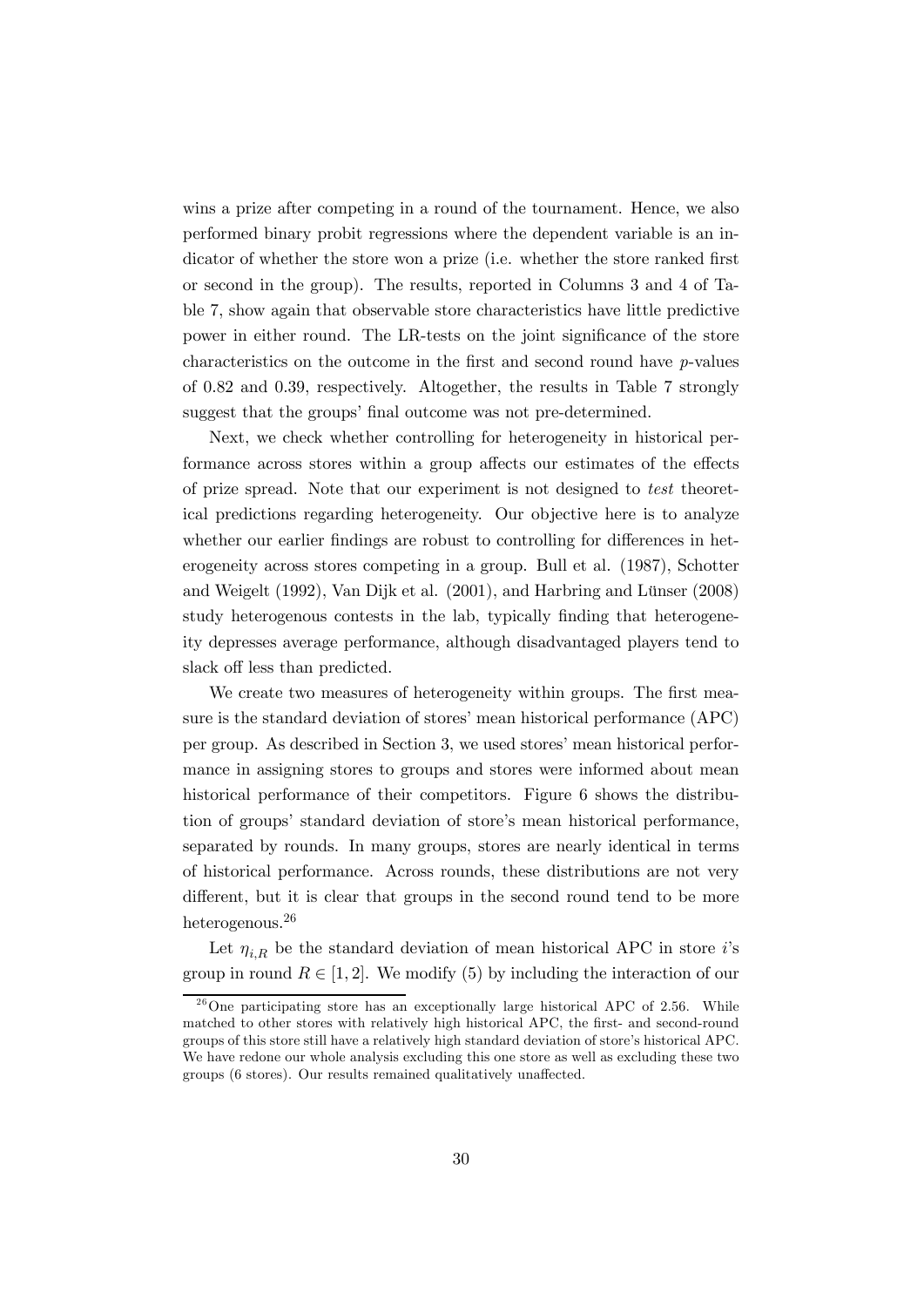first measure of heterogeneity  $\eta_{i,R}$  with a treatment dummy, and estimate

$$
y_{i,w} = \alpha_i + \tau_w + \beta_{L,1} T_L R_1 + \beta_{H,1} T_H R_1 + \beta_{L,2} W_i T_L R_2 + \beta_{H,2} W_i T_H R_2 +
$$
  
+ 
$$
\beta_{\eta} [T_L + T_H] [R_1 \eta_{i,1} + W_i R_2 \eta_{i,2}] + \delta E_i R_2 + \varepsilon_{i,w}
$$
 (6)

Hence, we estimate the average treatment effect separated by treatment and by round, as in Subsection 7.3, but now controlling for the effect of differences in groups' standard deviation of stores' historical performance. In estimating (6), we take up our measure of heterogeneity in deviation from its mean.

The second column in Table 8 gives the results of estimating (6), while the first column repeats the estimation results without controlling for heterogeneity (copied from Table 6, column 2). We find that larger differences in store's historical performance within a group leads to a lower response to competition, as predicted by tournament theory. Furthermore, controlling for heterogeneity hardly affects the estimates of the treatment effect by prize spread and round, except for a small increase in the estimated secondround effect of the low spread treatment. Most importantly, the differences in the estimated effects between treatments and rounds remain the same. Hence, we conclude that the estimated differences in the response to competition between treatments and rounds, which form the basis for our tests of Propositions 2 to 5, are not caused by differences in groups' heterogeneity in historical performance across treatments and rounds.

Our second measure of heterogeneity is the difference between a store's mean historical performance (APC over the period August 2009 to August 2010) and the average of the mean historical performance of the stores ranked second and third in the group. This gives a measure of the distance to the winning positions, from an ex ante perspective. While this measure does not capture the full heterogeneity within the group, it does provide a relevant measure of heterogeneity that varies at store level.

Figure 7 gives the distribution of this measure, separated by rounds. We find that many stores are close to the (ex ante) winning threshold in their group. This is another way of showing that in many groups, stores with very similar historical performance compete against each other. Comparing the first and second round distributions, the second round distribution has somewhat wider tails. This again suggests that ex ante differences between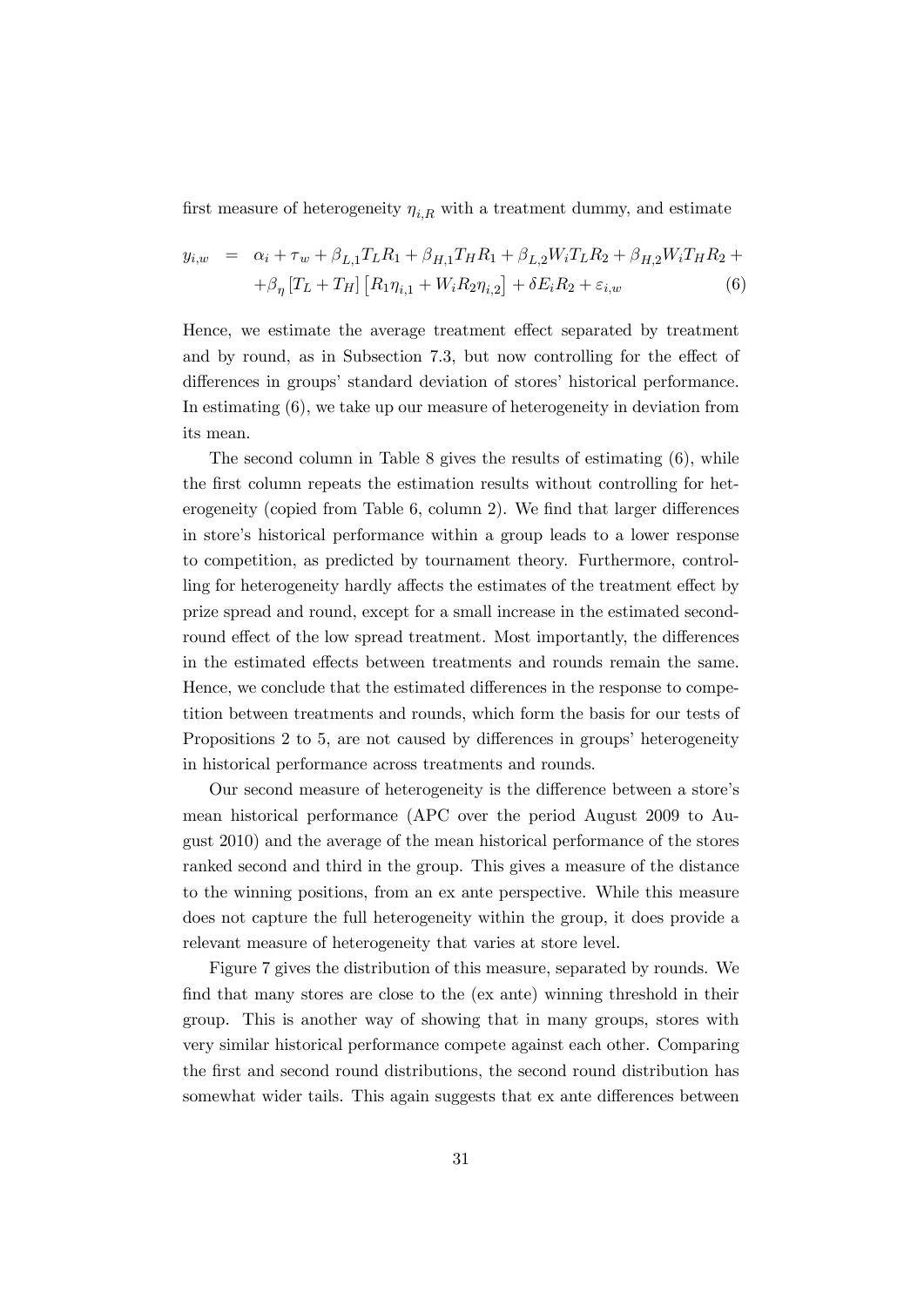stores in a group are larger in the second round, which could affect our estimates of the difference in response to competition across rounds.

In controlling for the effect of the distance to winning positions, we allow the effect to be different for stores who are ahead (i.e. the stores ranked first and second on the basis of mean historical performance) as compared to those who are behind (those ranked third and fourth). For stores who are behind, a higher value implies being closer to the threshold, which should increase the incentive effect from the tournament. For stores who are ahead, however, a higher value implies being further away from the threshold, which should decrease the incentive effect. Therefore, we estimate

$$
y_{i,w} = \alpha_i + \tau_w + \beta_{L,1} T_L R_1 + \beta_{H,1} T_H R_1 + \beta_{L,2} W_i T_L R_2 + \beta_{H,2} W_i T_H R_2 +
$$
  
+ $\gamma [T_L + T_H] \left[ R_1 \Delta_{i,1}^+ + W_i R_2 \Delta_{i,2}^+ \right] + \varphi [T_L + T_H] \left[ R_1 \Delta_{i,1}^- + W_i R_2 \Delta_{i,2}^- \right] +$   
+ $\delta E_i R_2 + \varepsilon_{i,w}$  (7)

where  $\Delta_{i,R}^+$  is the distance to the threshold for store *i* that is ahead in round  $R \in [1,2]$  (taking the value zero for stores that lie behind) and  $\Delta_{i,R}^-$  is the distance to the threshold for store *i* that lies behind in round  $R \in [1,2]$ (taking the value zero for stores that are ahead).

The results of estimating (7) are presented in column 3 in Table 8. We find that for stores that lie ahead, a larger distance to the threshold indeed significantly reduces the incentive effect of the competition. For stores that are behind, there is a positive but insignificant effect of being closer to the threshold. Again, we find that controlling for heterogeneity does not affect the estimated average effects of the tournament on performance by treatment and by round. The differences in coefficients between the two treatments and the two rounds remain similar in magnitude. This implies that differences in homogeneity in historical performance across the low spread and high spread treatments and across tournament rounds do not affect the estimated differences in response to competition between treatments and rounds. Hence, our tests of Propositions 2 to 5 are not affected by differences in groups' heterogeneity across treatments and tournament rounds.27

<sup>&</sup>lt;sup>27</sup>Note that in (6) and (7), the effect of a given level of heterogeneity in a group is assumed to be constant across treatments and rounds, in order to test whether differences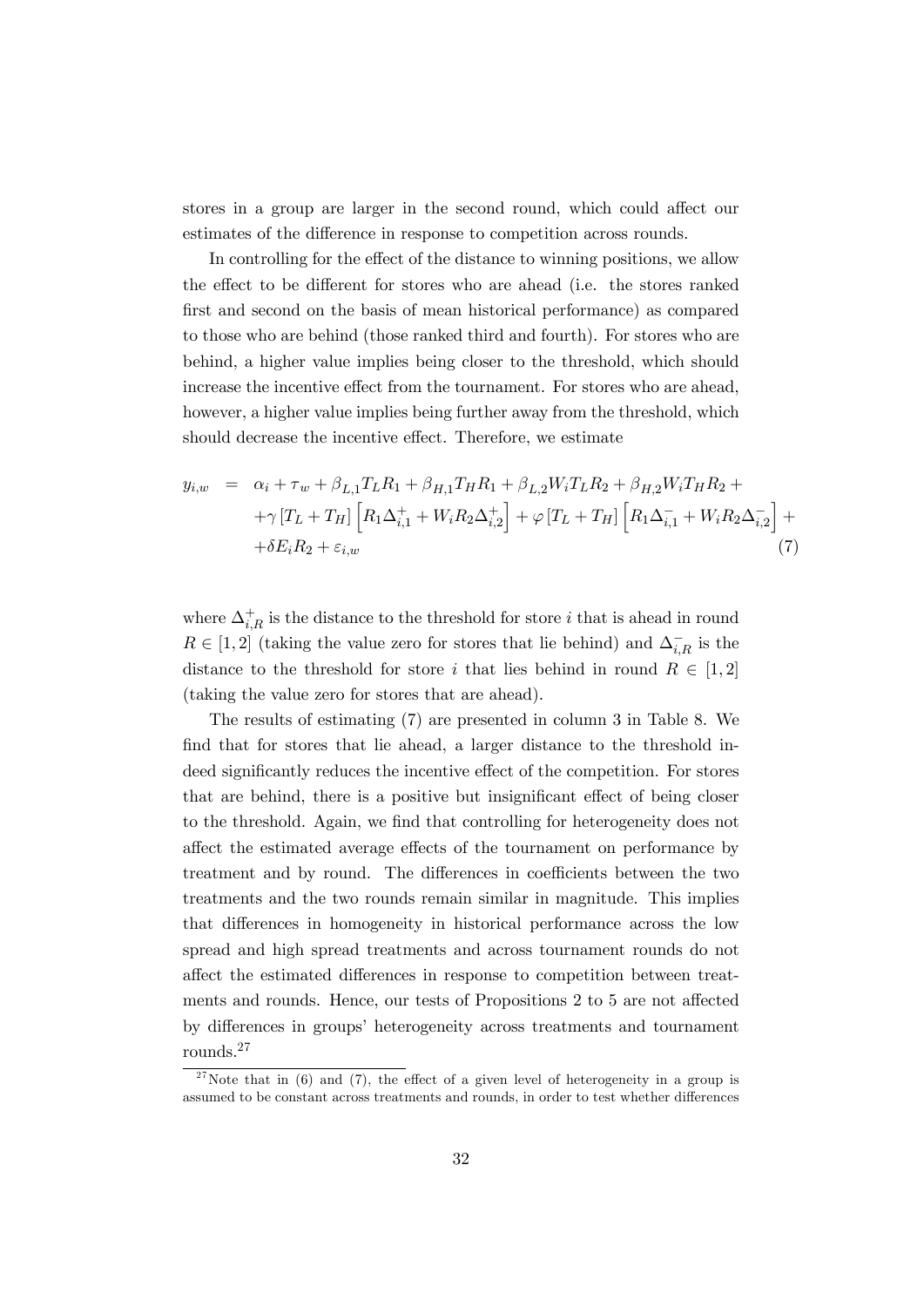So far, we have focussed on differences in ex ante performance, possibly reflecting differences in ability. Differences in performance can also arise in the course of the competition. A tournament round lasts four weeks and all stores in a group receive the same weekly feedback: a poster containing the APC-scores in the tournament round so far of all four stores in the group. This implies that in some groups, large differences in performance in the tournament may arise early in a round, while in other groups stores may perform close together. This may create ex post differences in competitiveness across groups. However, such differences arise in both treatments and in both rounds. Comparing across treatments and rounds, there is no straightforward reason for why groups would develop more or less competitively in some treatment or tournament round. These dynamic incentive effects of relative performance pay are studied by Casas-Arce and Martinez-Jerez (2009), Frank and Obloj (2011), and Delfgaauw et al. (2010). The current experiment is not designed to test for dynamic incentive effects.<sup>28</sup> However, the common feedback to stores within a group may lead to correlations in performance between stores in a group. Correcting for this by clustering standard errors at the group level is complicated by the fact that stores are grouped with different stores across rounds. As a robustness check, we conservatively create clusters by grouping all treatment stores that potentially could have been in the same second-round group. As each second-round group was made up of the winners of two first-round groups, this implies that a cluster contains up to 8 treatment stores or 1 control store. This gives 80 clusters. Clustering in this way hardly affects the standard errors of our estimates, so that our results are robust to potential correlations in

in heterogeneity across treatments and rounds would drive our results. Allowing the effects of heterogeneity to vary by treatment or by tournament round does not affect the estimations of the effect of prize spread on the response to tournament incentives, for neither of the two measures of heterogeneity.

<sup>&</sup>lt;sup>28</sup>Testing for the effect of intermediate relative performance standings on subsequent performance is hampered by the presence of serial correlation in performance. This implies that a positive shock to a store's performance in week 1 leads to a larger intermediate performance difference after week 1 as well as to higher performance in week 2, biasing the estimate of the true effect of intermediate standings on performance. Arellano and Bond (1991) show that this problem can be circumvented by taking first differences and instrumenting for lagged relative performance by relative performance two periods ago, see Casas-Arce and Martinez-Jerez (2009) for an application in a tournament setting. In our setting, this would imply that only the last three weeks of each tournament stage could be used to test for such dynamic incentive effects, so that within-group estimations are highly restricted. Furthermore, we do not have enough groups within each treatment-round to make this a meaningful across-group analysis.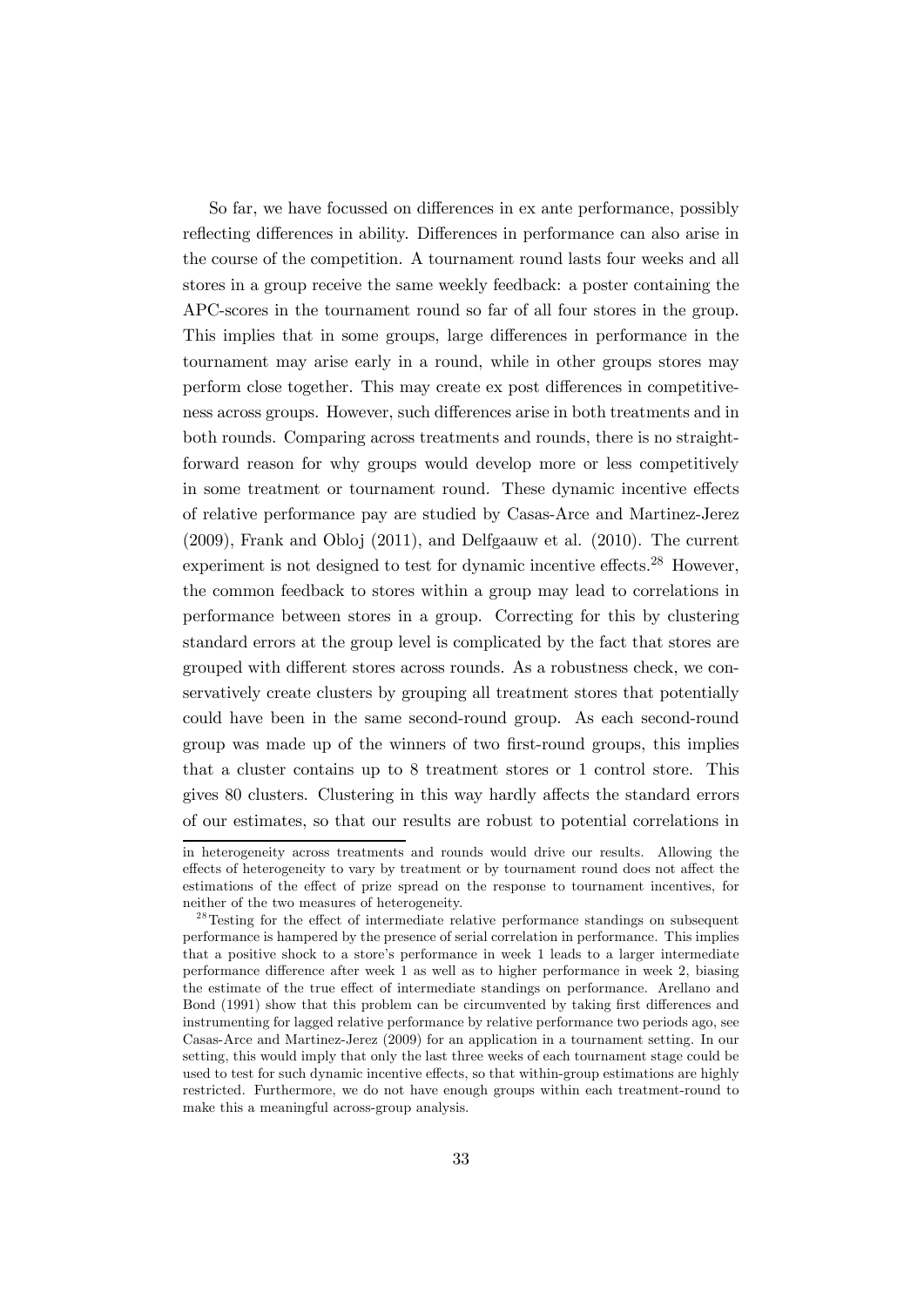performance between stores in a group.

Summarizing, this subsection has shown that controlling for differences in groups' heterogeneity among competing stores in terms of historical performance does not affect our results on the effects of the convexity of the prize structure. In the previous subsection, we found that the first round did not select a particularly responsive set of stores into the second round (Table 6, column 3). Hence, we are confident that our conclusions regarding the effects of prize spread are not influenced by differences in heterogeneity of competing stores across treatments and tournament rounds.

## 8 Concluding Remarks

Examining whether workers respond as predicted to tournament incentives in their natural working environment is important for linking tournament theory to organizational policies regarding wages and promotions. We have designed a natural field experiment in a private company to test several predictions on the effects of prize structure and noise in a two-stage elimination tournament. As predicted, we find that increased convexity of the prize spread increases second-round performance at the expense of first-round performance, although some differences between the estimated effects by round are not statistically significant. Furthermore, workers with relatively volatile performance hardly respond to tournament incentives, while workers whose performance measure is more stable increase performance significantly.

The magnitude of the effects that we find should be considered in the light of the strength of the incentive. On average, the experiment, which took place over a period of 8 weeks, increased involved employees' earnings by 2 percent of their monthly earnings. The maximum bonus constituted 6 percent of employees' monthly earnings. Furthermore, performance was measured at the team level, which may have led to free-rider behavior, although we find only limited support for this. The average treatment effect on the performance measure APC (Average number of Products Sold per Client) was about 1.5 percent additional products per client over these 8 weeks. Hence, the effects are not large, but they are not small either given the strength of the incentives.

In the end, the company's management cares about profits and  $-$  as an important intermediate — about sales revenues rather than APC. While we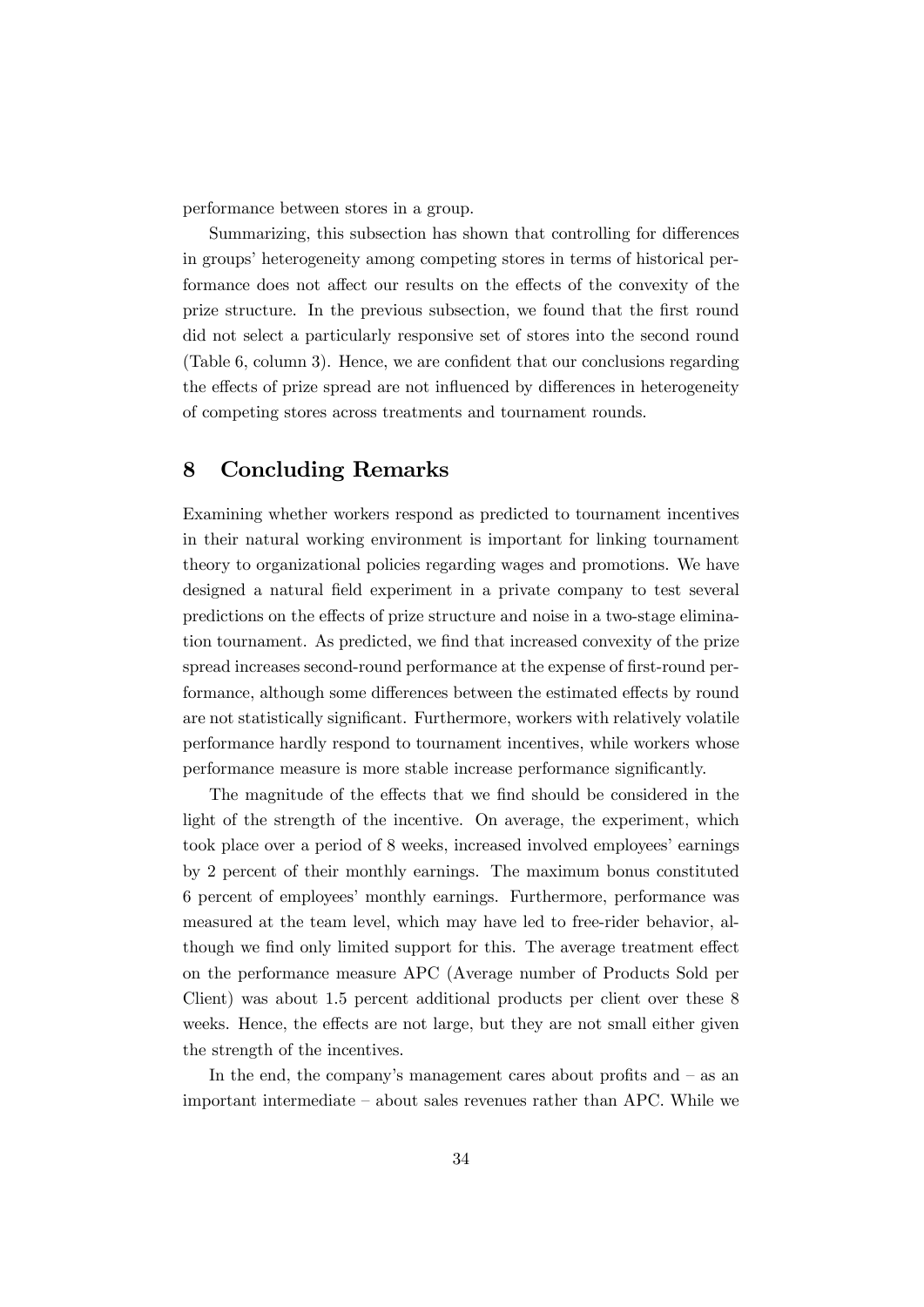do not have data on profits, we can assess the effect of the tournament on sales. Perhaps surprisingly, the point estimate of the effect of the experiment on sales is close to zero, although the large volatility in sales implies that this is an imprecise estimate. This suggests that workers have means to increase APC without increasing revenue, for instance by targeting low-priced items or even turning away customers who buy only one item. There is some weak evidence for the latter type of gaming. Disentangling the average treatment effect on APC into an effect on the total number of products sold and on the number of customers (transactions), the estimated effect of the experiment on the number of customers is a reduction by 1.1 percent. Again, this is an imprecise estimate ( $p$ -value 0.36). Still, from the perspective of the company's management, the fact that employees can increase APC without generating an accompanying increase in sales revenues implies that APC may not be a suitable performance measure for providing incentive pay. Noteworthy in this respect is that the company's management decided to drop APC as a determinant of employees' performance pay shortly after we presented them with the results of the experiment. From the perspective of testing tournament theory, however, APC is a suitable measure for assessing employees' responsiveness to tournament incentives, be it through taking actions that benefit the organization or through gaming.

# References

- [1] Altmann, Steffen, Armin Falk, and Matthias Wibral (2012), Promotions and Incentives: The Case of Multi-Stage Elimination Tournaments, Journal of Labor Economics, vol. 30(1), pp. 149-174.
- [2] Arellano, Manuel, and Stephen Bond (1991), Some Tests of Specification for Panel Data: Monte Carlo Evidence and an Application to Employment Equations, Review of Economic Studies, vol. 58(2), pp. 277-297.
- [3] Aoyagi, Masaki (2010), Information Feedback in a Dynamic Tournament, Games and Economic Behavior, vol. 70, pp. 242-260.
- [4] Audas, Rick, Tim Barmby, and John Treble (2004), Luck, Effort, and Reward in an Organizational Hierarchy, Journal of Labor Economics, vol. 22(2), pp. 379-396.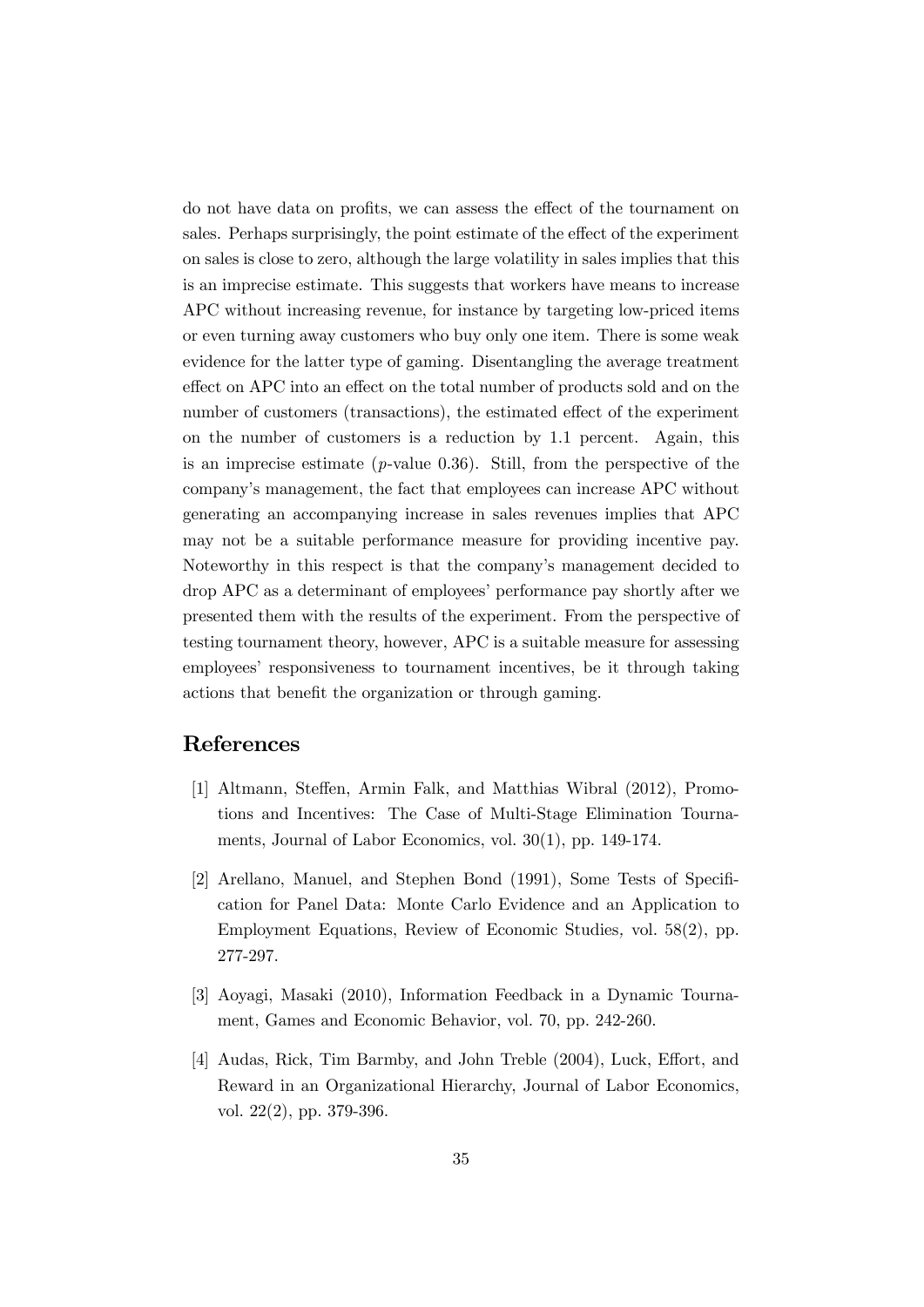- [5] Auriol, Emmanuelle, and Régis Renault (2008), Status and Incentives, RAND Journal of Economics, vol. 39(1), pp. 305-326.
- [6] Azmat, Ghazala, and Nagore Iriberri (2010), The Importance of Relative Performance Feedback Information: Evidence from a Natural Experiment using High School Students, Journal of Public Economics, vol. 94(7-8), pp. 435-452.
- [7] Baker, George, Michael Gibbs, and Bengt Holmstrom (1994), The Wage Policy of a Firm, Quarterly Journal of Economics, vol. 109(4), pp. 921- 955.
- [8] Bandiera, Oriana, Iwan Barankay, and Imran Rasul (2009), Team Incentives: Evidence from a Field Experiment, Journal of the European Economic Association, forthcoming.
- [9] Barankay (2010), Rankings and Social Tournaments: Evidence from a Field Experiment, mimeo, University of Pennsylvania.
- [10] Becker, Brian E., and Mark A. Huselid (1992), The Incentive Effects of Tournament Compensation Systems, Administrative Science Quarterly, vol. 37(2), pp. 336-350.
- [11] Bertrand, Marianne, Esther Duflo, and Sendhil Mullainathan (2004), How Much Should We Trust Differences-in-Differences Estimates?, Quarterly Journal of Economics, vol. 119(1), pp. 249-275.
- [12] Besley, Timothy, and Maitreesh Ghatak (2008), Status Incentives, American Economic Review, vol. 98(2), pp. 206—211.
- [13] Blanes-i-Vidal, Jordi, and Mareike Nossol (2011), Tournaments without Prizes: Evidence from Personnel Records, Management Science, vol. 57(10), pp. 1721-1736.
- [14] Bognanno, Michael L. (2001), Corporate Tournaments, Journal of Labor Economics, vol. 19(2), pp. 290-315.
- [15] Bull, Clive, Andrew Schotter, and Keith Weigelt (1987), Tournaments and Piece Rates: An Experimental Study, Journal of Political Economy, vol. 95(1), pp. 1-33.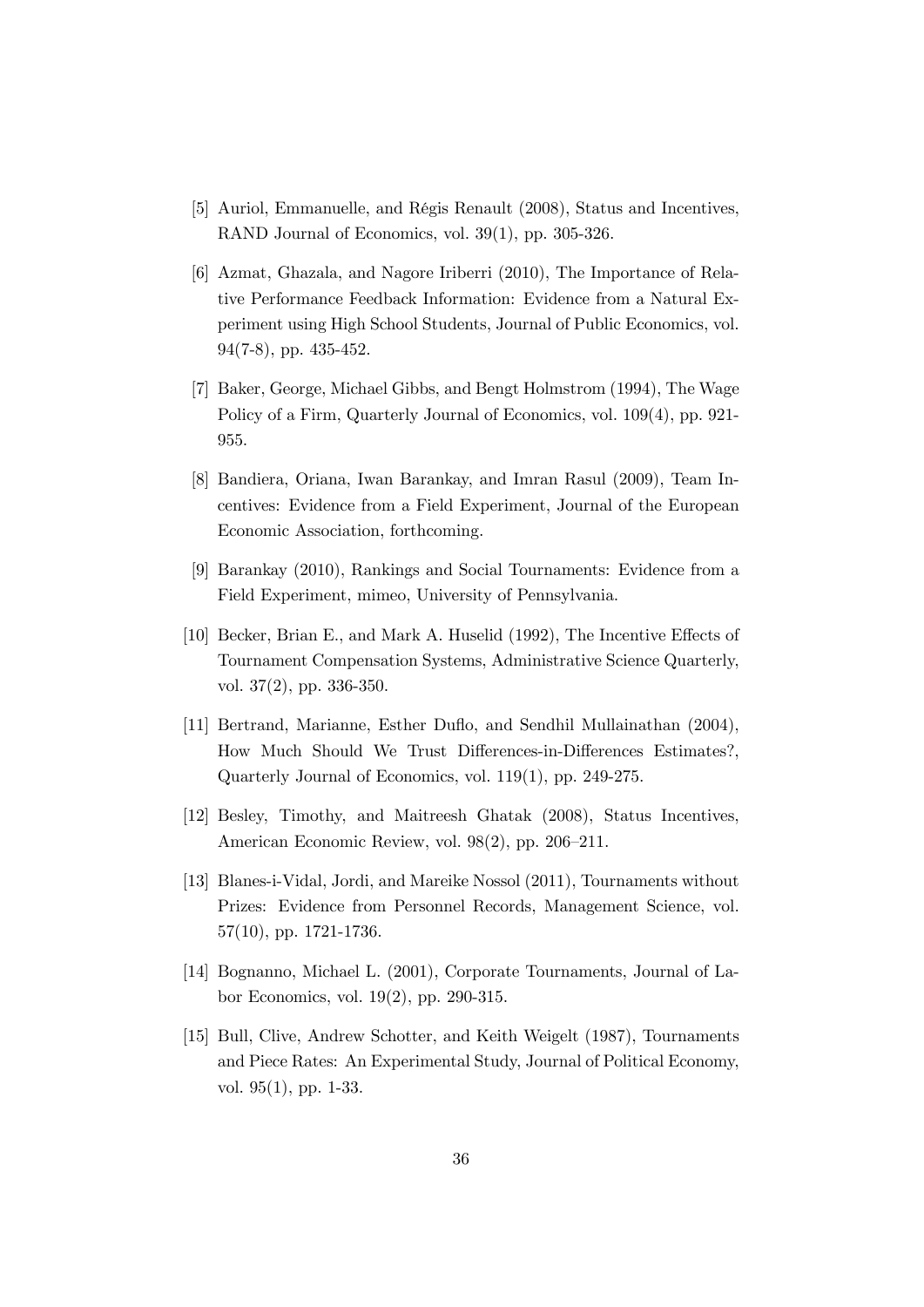- [16] Casas-Arce, Pablo, and F. Asis Martinez-Jerez (2009), Relative Performance Compensation, Contests, and Dynamic Incentives, Management Science, vol. 55(8), pp. 1306-1320.
- [17] Charness, Gary, and Peter J. Kuhn (2011), Lab Labor: What Can Labor Economist Learn from the Lab? In: Orley Ashenfelter and David Card (Eds.), Handbook of Labor Economics, Vol. 4A, pp. 229-330. Amsterdam: Elsevier.
- [18] Chevalier, Judith, and Glenn Ellison (1997), Risk Taking by Mutual Funds as a Response to Incentives, Journal of Political Economy, vol. 105(6), pp. 1167-1200.
- [19] Delfgaauw, Josse, Robert Dur, Arjan Non, and Willem Verbeke (2010), Dynamic Incentive Effects of Relative Performance Pay: A Field Experiment, Tinbergen Institute Discussion Paper 10-124/1.
- [20] Delfgaauw, Josse, Robert Dur, Joeri Sol, and Willem Verbeke (2013), Tournament Incentives in the Field: Gender Differences in the Workplace, Journal of Labor Economics, vol. 32(2), pp. 305-326.
- [21] DeVaro, Jed (2006), Internal Promotion Competition in Firms, RAND Journal of Economics, vol. 37(3), pp. 521-542.
- [22] Dur, Robert, and Joeri Sol (2010), Social Interaction, Co-Worker Altruism, and Incentives, Games and Economic Behavior, vol. 69(2), pp. 293-301.
- [23] Ederer, Florian (2010), Feedback and Motivation in Dynamic Tournaments, Journal of Economics & Management Strategy, vol. 19(3), pp. 733-769.
- [24] Ehrenberg, Ronald G., and Michael L. Bognanno (1990), Do Tournaments Have Incentive Effects?, Journal of Political Economy, vol. 98(6), pp. 1307-1324.
- [25] Erev, I., G. Bornstein, and G. Rachely (1993), Constructive Intergroup Competition as a Solution to the Free Rider Problem: A Field Experiment, Journal of Experimental Social Psychology, vol. 29(6), pp. 463-478.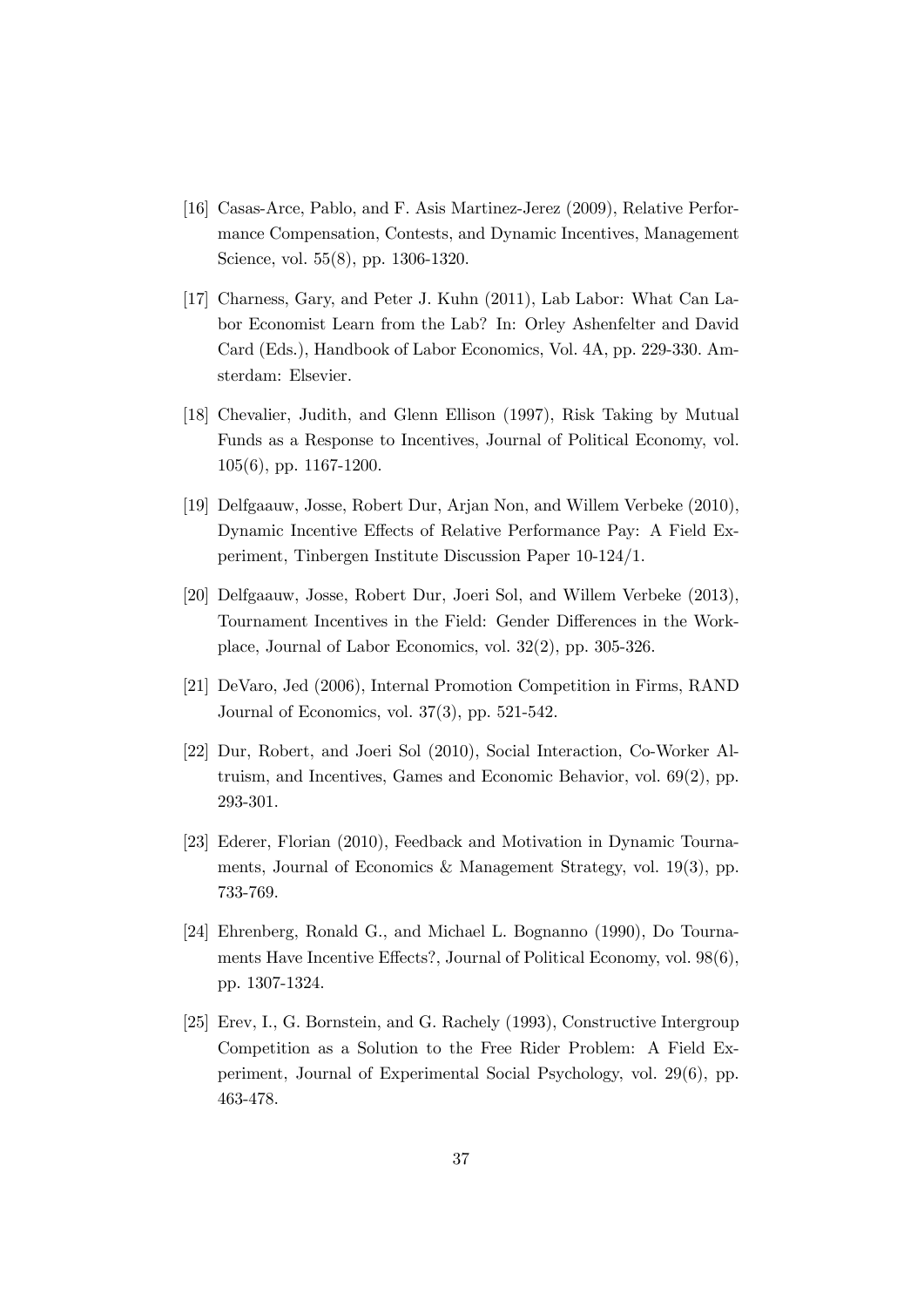- [26] Eriksson, Tor (1999), Executive Compensation and Tournament Theory, Journal of Labor Economics, vol. 17(2), pp. 262-280.
- [27] Frank, Douglas, and Tomasz Obloj (2011), When Does Number Two Try Harder? Organizational Incentives, Aspiration Levels and Firm Performance, mimeo, INSEAD.
- [28] Frederick, Shane, George Loewenstein, and Ted O'Donoghue (2002), Time Discounting and Time Preference: A Critical Review, Journal of Economic Literature, vol. 40(2), pp. 351-401.
- [29] Freeman, Richard B., and Alexander M. Gelber (2010), Prize Structure and Information in Tournaments: Experimental Evidence, American Economic Journal: Applied Economics, vol. 2(1), pp. 149-164.
- [30] Frey, Bruno S., and Susanne Neckermann (2008), Awards A View from Psychological Economics, Journal of Psychology, vol. 216(4), pp. 198-208.
- [31] Fu, Qiang, and Jingfeng Lu (2012), The Optimal Multi-stage Contest, Economic Theory, vol. 51(2), pp. 351-382.
- [32] Gershkov, Alex, and Motty Perry (2009), Tournaments with Midterm Reviews, Games and Economic Behavior, vol. 66, pp. 162-190.
- [33] Gibbs, Michael (1995), Incentive Compensation in a Corporate Hierarchy, Journal of Accounting and Economics, vol. 19(2-3), pp. 247-277.
- [34] Gibbs, Michael (1996), Promotions and Incentives, mimeo, University of Chicago.
- [35] Goltsman, Maria and Arijit Mukherjee (2011), Interim Performance Feedback in Multistage Tournaments: The Optimality of Partial Disclosure, Journal of Labor Economics, vol. 29(2), pp. 229-265.
- [36] Green, Jerry R., and Nancy L. Stokey (1983), A Comparison of Tournaments and Contracts, Journal of Political Economy, vol. 91(3), pp. 349-364.
- [37] Groh, Christian, Benny Moldovanu, Aner Sela, and Uwe Sunde (2012), Optimal Seedings in Elimination Tournaments, Economic Theory, vol. 49, pp. 59-80.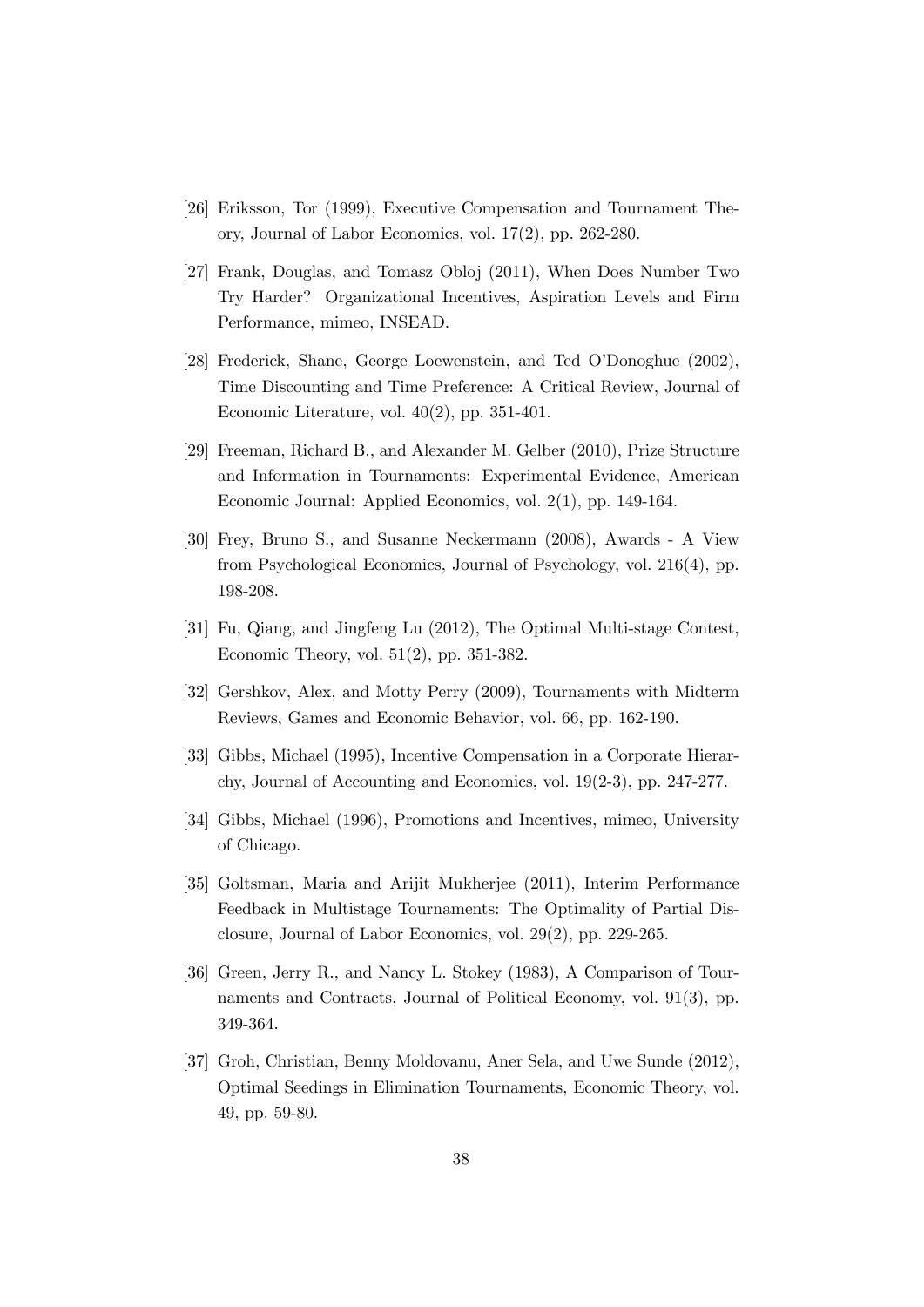- [38] Harbring, Christine, and Bernd Irlenbusch (2003), An Experimental Study on Tournament Design, Labour Economics, vol. 10(4), pp. 443- 464.
- [39] Harbring, Christine, and Gabriele Lünser (2008). On the Competition of Asymmetric Agents. German Economic Review, vol. 9, pp. 373-395.
- [40] Harrison, Glenn, and John A. List (2004), Field Experiments, Journal of Economic Literature, vol. 42(4), pp. 1009-1055.
- [41] Hvide, Hans K. (2002), Tournament Rewards and Risk Taking, Journal of Labor Economics, vol. 20(4), pp. 877-898.
- [42] Knoeber, Charles R., and Walter N. Thurman (1994), Testing the Theory of Tournaments: An Empirical Analysis of Broiler Production, Journal of Labor Economics, vol. 12(2), pp. 155-179.
- [43] Kosfeld, Michael, and Susanne Neckermann (2011), Getting More Work for Nothing? Symbolic Awards and Worker Performance, American Economic Journal: Microeconomics, vol. 3(3), pp. 86-99.
- [44] Lazear, Edward P. (1989), Pay Equality and Industrial Politics, Journal of Political Economy, vol. 97(3), pp. 561-580.
- [45] Lazear, Edward P., and Paul Oyer (2012), Personnel Economics. In: Robert Gibbons and John Roberts (Eds.), Handbook of Organizational Economics. Princeton: Princeton University Press.
- [46] Lazear, Edward P., and Sherwin Rosen (1981), Rank-Order Tournaments as Optimum Labor Contracts, Journal of Political Economy, vol. 89(5), pp. 841-864.
- [47] Lim, Noah, Michael J. Ahearne, and Sung H. Ham (2009), Designing Sales Contests: Does the Prize Structure Matter?, Journal of Marketing Research, vol. 46(3), pp. 356-371.
- [48] McCue, Kristin (1996), Promotions and Wage Growth, Journal of Labor Economics, vol. 14(2), pp. 175-209.
- [49] Moldovanu, Benny, Aner Sela, and Xianwen Shi (2007), Contests for Status, Journal of Political Economy, vol. 115(2), pp. 338—363.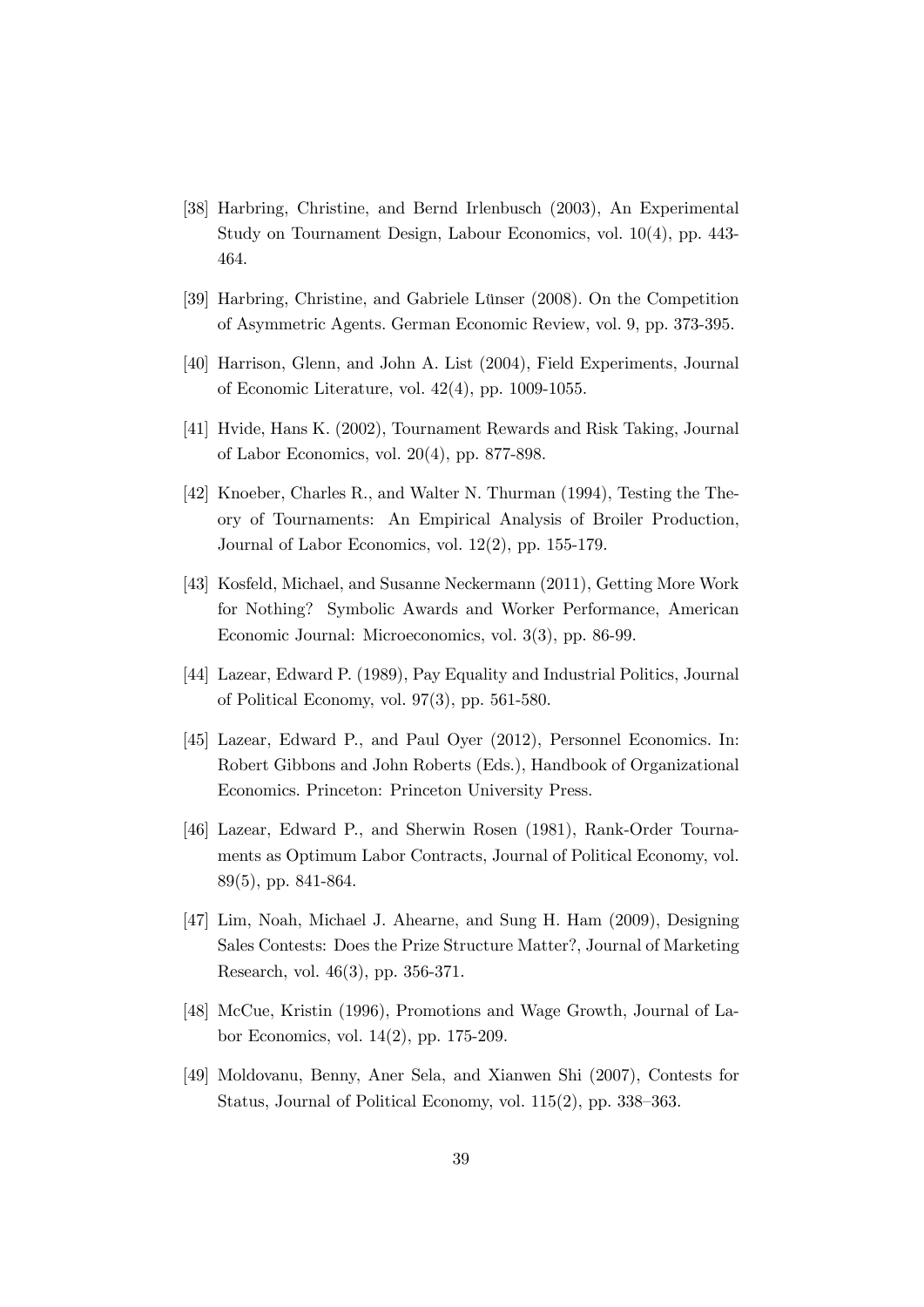- [50] Murphy, Kevin J. (1985), Corporate Performance and Managerial Remuneration: An Empirical Analysis, Journal of Accounting and Economics, vol. 7(1-3), pp. 11-42.
- [51] Nalebuff, Barry J., and Joseph E. Stiglitz (1983), Prizes and Incentives: Towards a General Theory of Compensation and Competition, Bell Journal of Economics, vol. 14(1), pp. 21-43.
- [52] O'Keeffe, Mary, W. Kip Viscusi, Richard J. Zeckhauser (1984), Economic Contests: Comparative Reward Schemes, Journal of Labor Economics, vol. 2(1), pp. 27-56.
- [53] Rosen, Sherwin (1986), Prizes and Incentives in Elimination Tournaments, American Economic Review, vol. 76(4), pp. 701-715.
- [54] Rotemberg, Julio (1994), Human Relations in the Workplace, Journal of Political Economy, vol. 102(4), pp. 684-717.
- [55] Schotter, Andrew, and Keith Weigelt (1992), Asymmetric Tournaments, Equal Opportunity Laws, and Affirmative Action: Some Experimental Results, Quarterly Journal of Economics, vol. 107(2), pp. 511-539.
- [56] Sheremeta, Roman M. (2010), Experimental Comparison of Multi-stage and One-stage Contests, Games and Economic Behavior, vol. 68(2), pp. 721-747.
- [57] Stracke, Rudi, Wolfgang Höchtl, Rudolf Kerschbamer, and Uwe Sunde (2012), Optimal Prizes in Dynamic Elimination Contests: An Experimental Analysis, mimeo, University of St. Gallen.
- [58] Van Dijk, Frans, Joep Sonnemans, and Frans van Winden (2001), Incentive systems in a real effort experiment, European Economic Review, vol. 45(2), pp. 187-214.
- [59] Vogt, H. (1983), Unimodality of Differences, Metrika, vol. 30(1), pp. 165-170.
- [60] Waldman, Michael (2012), Theory and Evidence in Internal Labor Markets. In: Robert Gibbons and John Roberts (Eds.), Handbook of Organizational Economics. Princeton: Princeton University Press.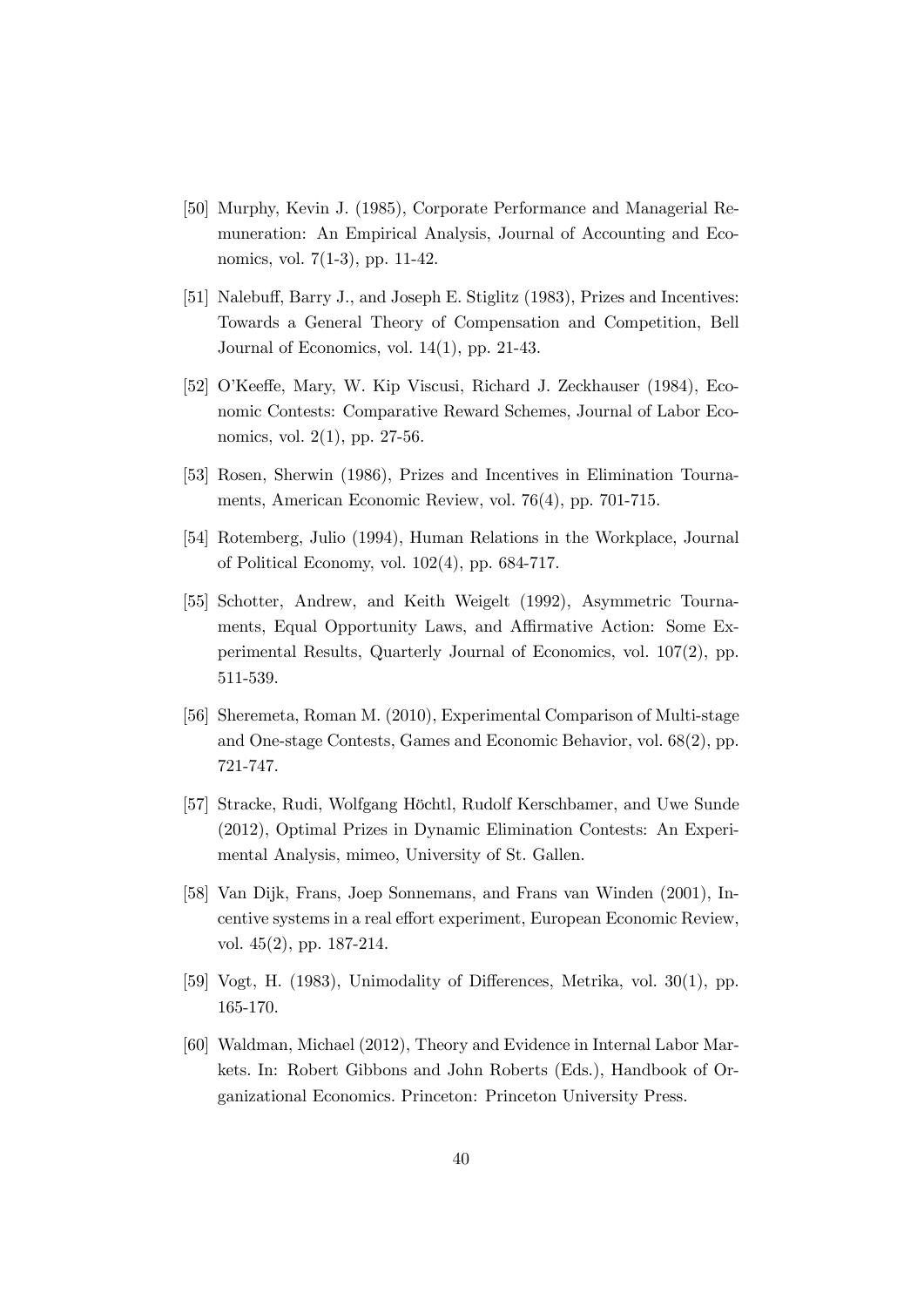# Figures and Tables

Figure 1: Mean of Average number of Products per Customer (APC) across all stores, by week



The black line indicates average APC over the whole sample. The dark-shaded area's at the right indicate the experimental period. The light-shaded area's at the left indicate the same weeks a year earlier.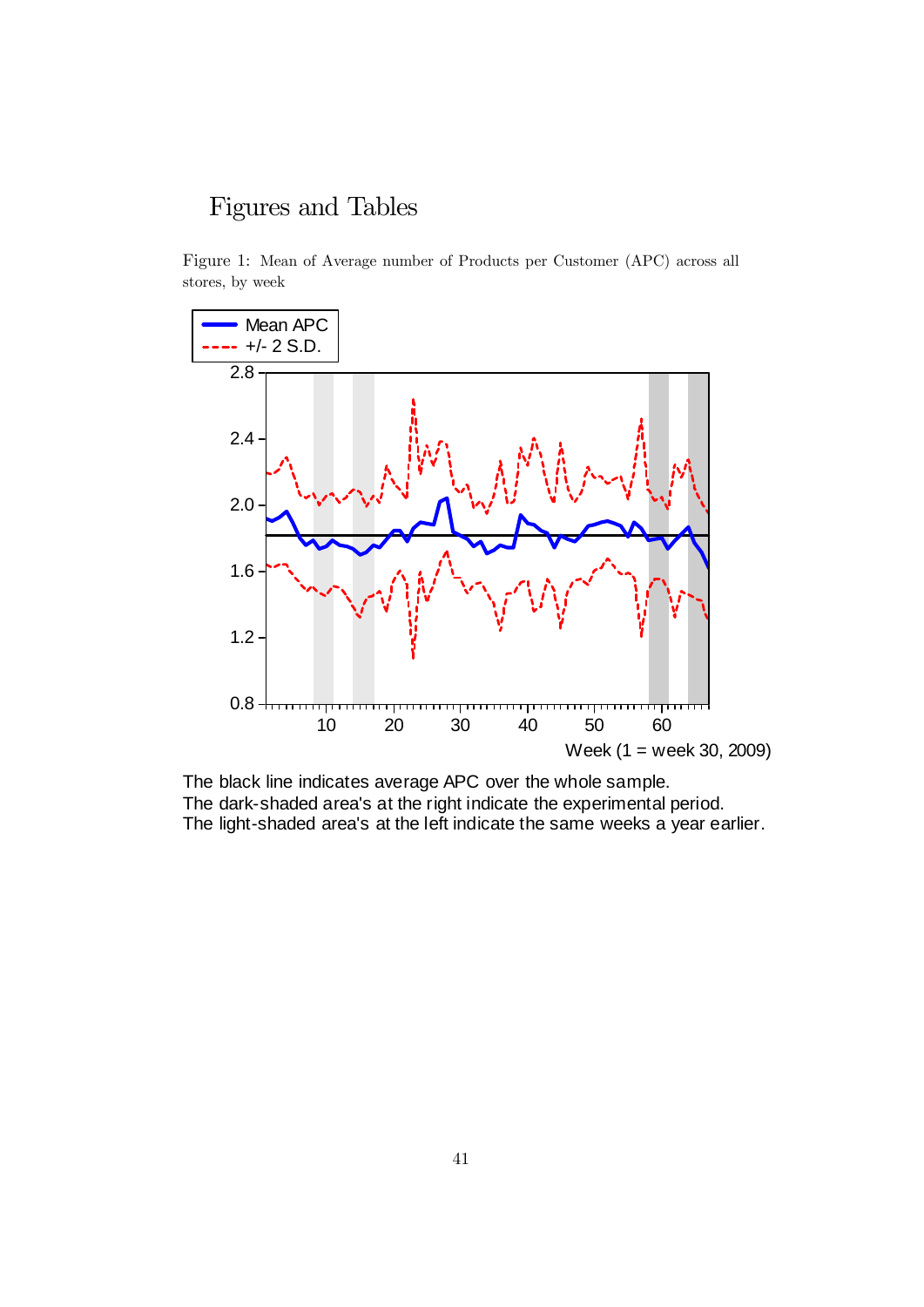

Figure 2: Assignment to treatment groups and control group

Bullets indicate points of randomization. Two stores not shown (control group first experiment, non-randomly not participating in the current experiment).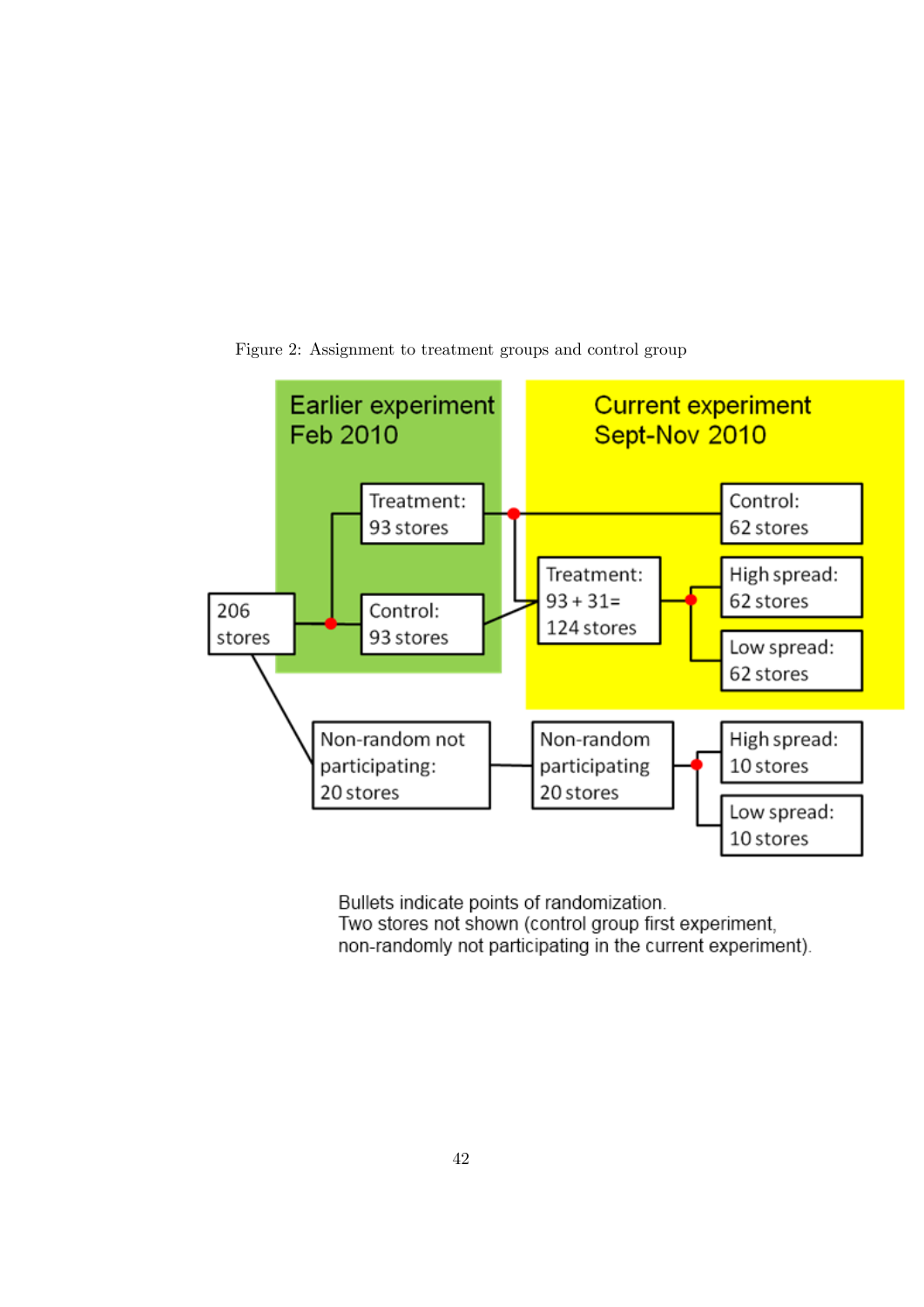Figure 3: Kernel density of within store standard deviation of APC in the assignment period (August 2009 - August 2010), by treatment group

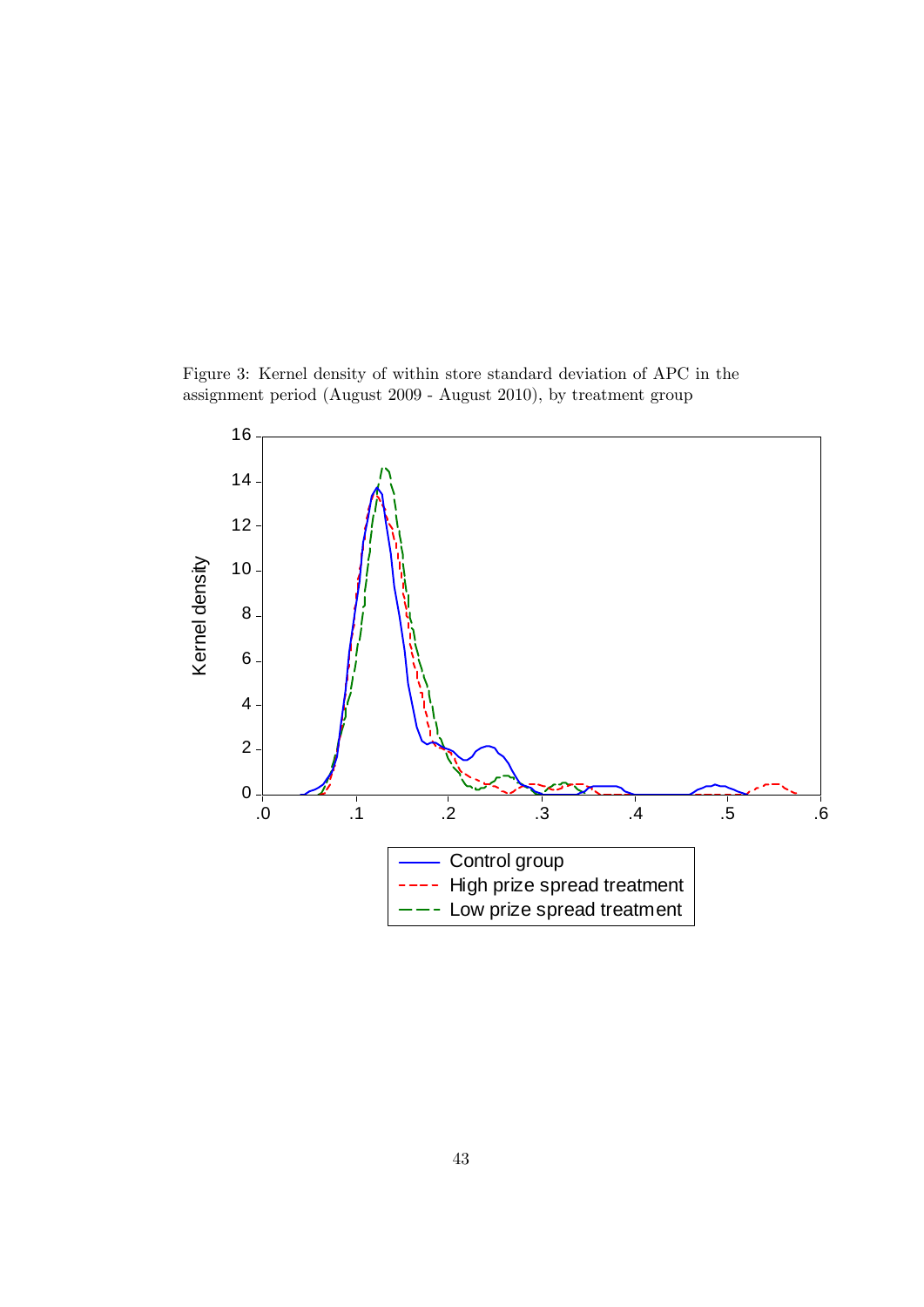



The kernel density of the high-variance group runs to 3.6, based on 2 observations between 2 and 3.6.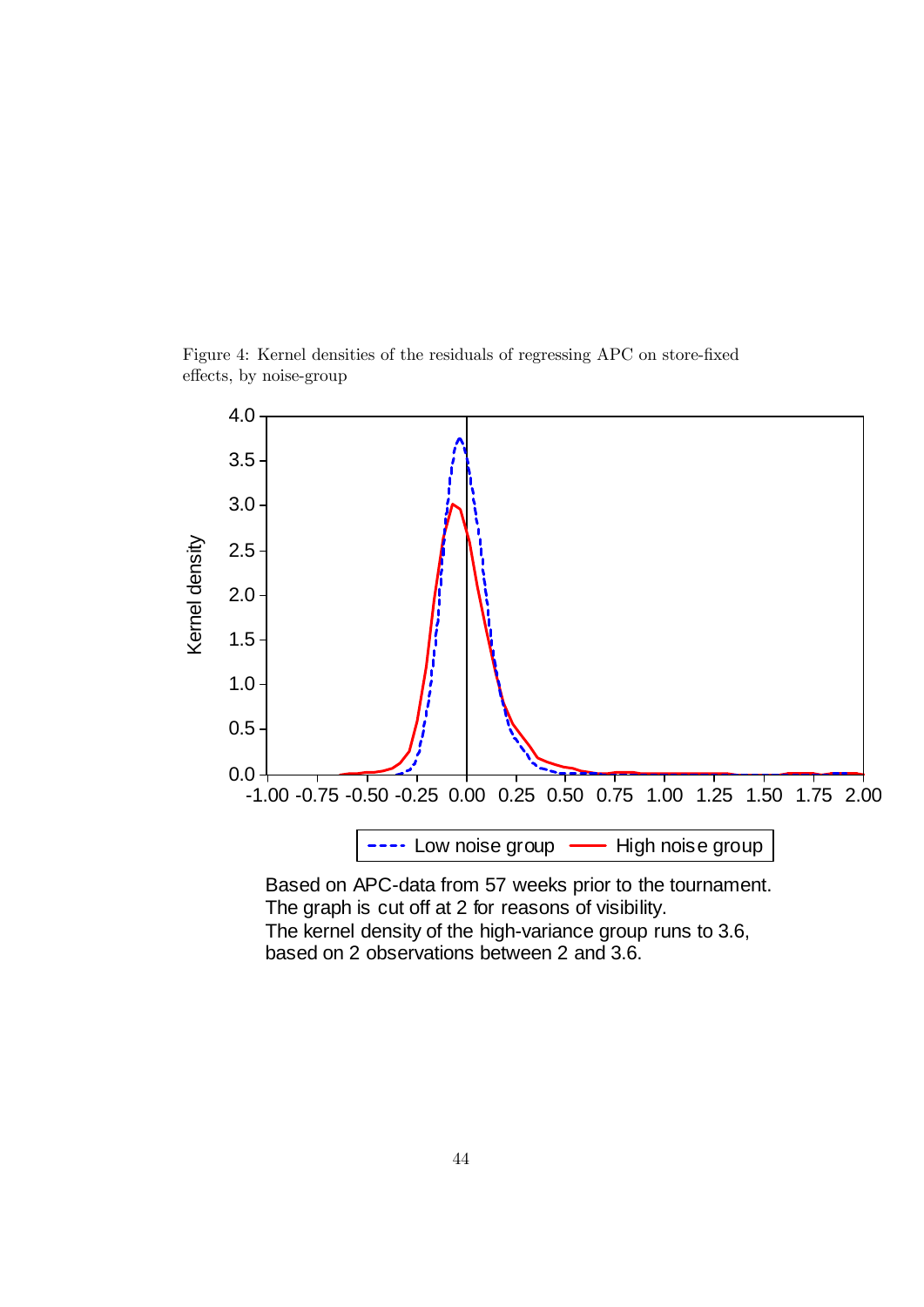Figure 5: Kernel density of performance during the second round

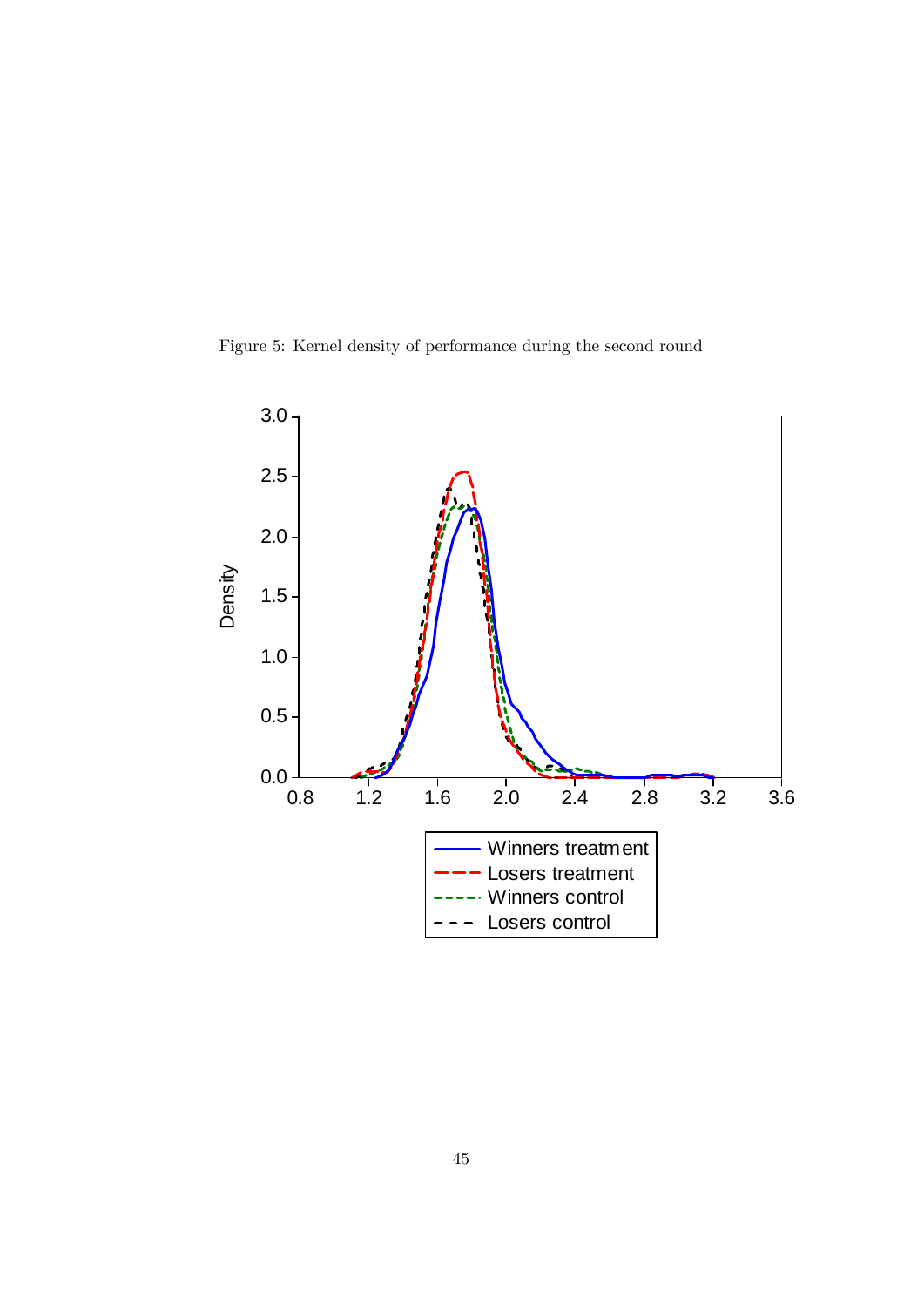Figure 6: Distribution of groups' standard deviation of stores' mean historical performance





Number of second-round groups

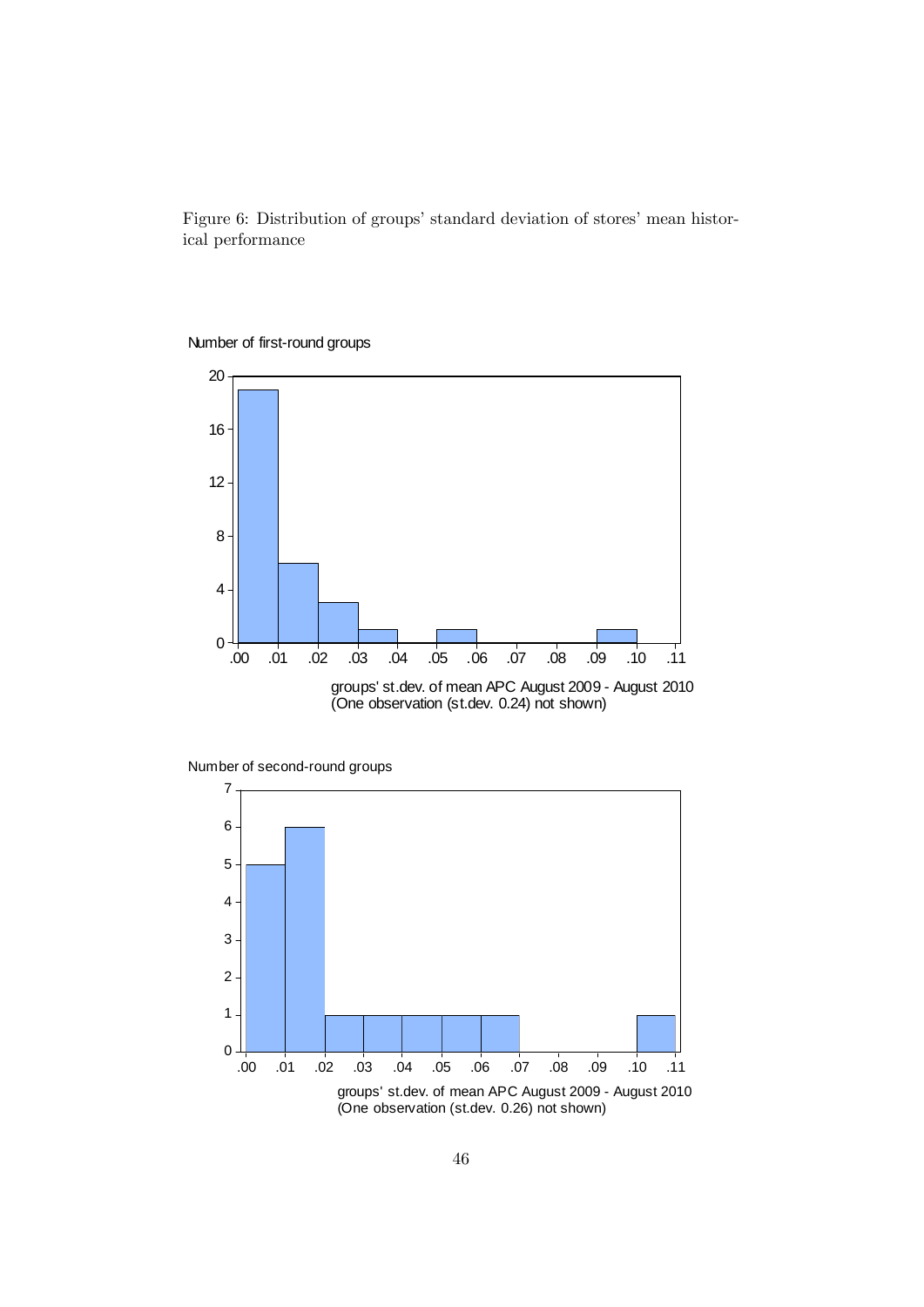Figure 7: Distribution of stores' leads and lags in mean historical performance relative to the average of the historical performance of the stores ranked second and third in their group

Number of stores, first round



Number of stores, second round



and the average mean historical APC of the stores ranked second and third in the group (One observation not shown (value 0.57) )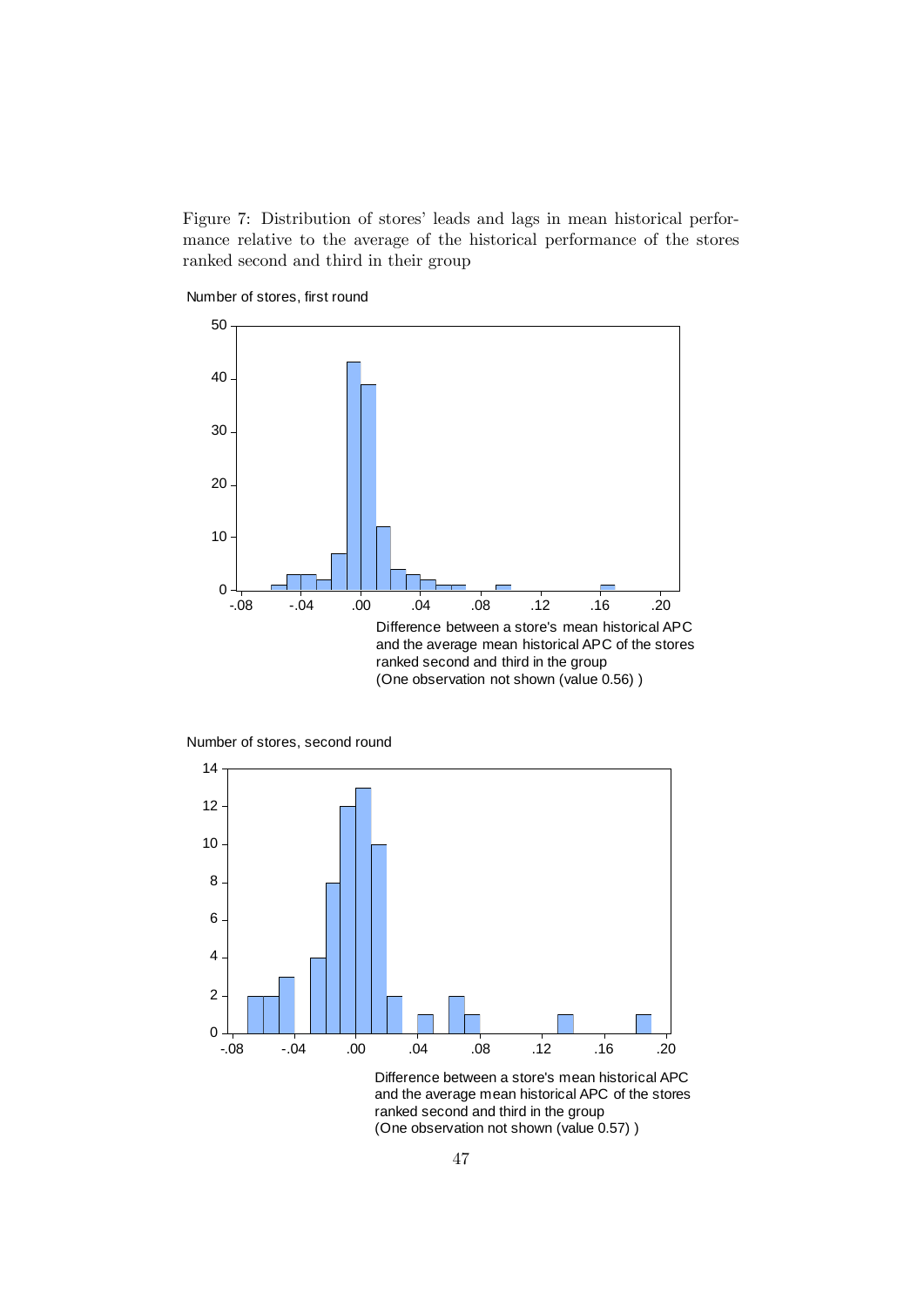#### **Table 1: Descriptive statistics**

|                                                                        |       |            |       |               |       |            | Treatment group |             |       |           | Noise group |       |
|------------------------------------------------------------------------|-------|------------|-------|---------------|-------|------------|-----------------|-------------|-------|-----------|-------------|-------|
|                                                                        |       | All stores |       | Control group |       | Low-spread |                 | High-spread |       | Low noise | High noise  |       |
|                                                                        | mean  | Std        | mean  | Std           | Mean  | Std        | Mean            | Std         | Mean  | Std       | Mean        | Std   |
| Performance (store averages)                                           |       |            |       |               |       |            |                 |             |       |           |             |       |
| APC (Average number of Products per Customer), all weeks <sup>++</sup> | 1.82  | 0.10       | 1.81  | 0.09          | 1.82  | 0.12       | 1.83            | 0.08        | 1.81  | 0.08      | 1.85        | 0.12  |
| APC assignment period (weeks 32/2009 - 30/2010) <sup>++</sup>          | 1.83  | 0.10       | 1.82  | 0.09          | 1.83  | 0.12       | 1.83            | 0.08        | 1.81  | 0.08      | 1.85        | 0.12  |
| APC Round 1 (weeks 36/2010 - 39/2010)                                  | 1.78  | 0.10       | 1.77  | 0.09          | 1.80  | 0.12       | 1.79            | 0.08        | 1.79  | 0.10      | 1.80        | 0.10  |
| APC Round 2 (weeks 42/2010 - 45/2010)                                  | 1.75  | 0.13       | 1.73  | 0.11          | 1.76  | 0.15       | 1.76            | 0.12        | 1.76  | 0.13      | 1.75        | 0.14  |
| APC Round 2. first-round winners                                       |       |            |       |               | 1.79  | 0.18       | 1.80            | 0.11        | 1.79  | 0.15      | 1.80        | 0.15  |
| APC Round 2, first-round losers                                        |       |            |       |               | 1.72  | 0.11       | 1.72            | 0.11        | 1.73  | 0.11      | 1.71        | 0.11  |
| <b>Noise</b>                                                           |       |            |       |               |       |            |                 |             |       |           |             |       |
| Within-store standard deviation of APC (noise) <sup>+++</sup>          | 0.15  | 0.06       | 0.15  | 0.07          | 0.14  | 0.04       | 0.15            | 0.07        | 0.12  | 0.01      | 0.18        | 0.06  |
| in the assignment period (weeks 32/2009 - 30/2010)                     |       |            |       |               |       |            |                 |             |       |           |             |       |
| <b>Store characteristics</b>                                           |       |            |       |               |       |            |                 |             |       |           |             |       |
| Number of employees                                                    | 5.03  | 2.17       | 4.93  | 1.82          | 5.00  | 2.11       | 5.15            | 2.55        | 5.11  | 2.55      | 5.03        | 2.11  |
| Number of employees in full-time equivalents                           | 1.91  | 0.86       | 1.88  | 0.79          | 1.82  | 0.87       | 2.02            | 0.89        | 1.94  | 0.98      | 1.89        | 0.79  |
| Percentage female employees**                                          | 0.36  | 0.25       | 0.31  | 0.25          | 0.42  | 0.25       | 0.36            | 0.25        | 0.39  | 0.25      | 0.39        | 0.25  |
| Mean tenure of employees (months)                                      | 38.09 | 27.96      | 35.11 | 31.06         | 38.55 | 29.90      | 40.56           | 22.37       | 38.68 | 28.83     | 40.42       | 23.74 |
| Mean age of employees                                                  | 24.49 | 3.68       | 24.41 | 3.91          | 24.32 | 3.76       | 24.74           | 3.40        | 24.86 | 4.05      | 24.20       | 3.02  |
| Number of stores                                                       | 186   |            | 62    |               | 62    |            | 62              |             | 62    |           | 62          |       |

The personnel variables are extracted from the company's database as of September 1, 2010. For one store in the control group, store characteristics were not available.

\*\*\*, \*\*, \* denote statistically significant differences at the 1%, 5%, and 10% level, respectively, between control, low-spread and high-spread stores (F-test).<br>\*\*\*, \*\*, \* denote statistically significant differences at th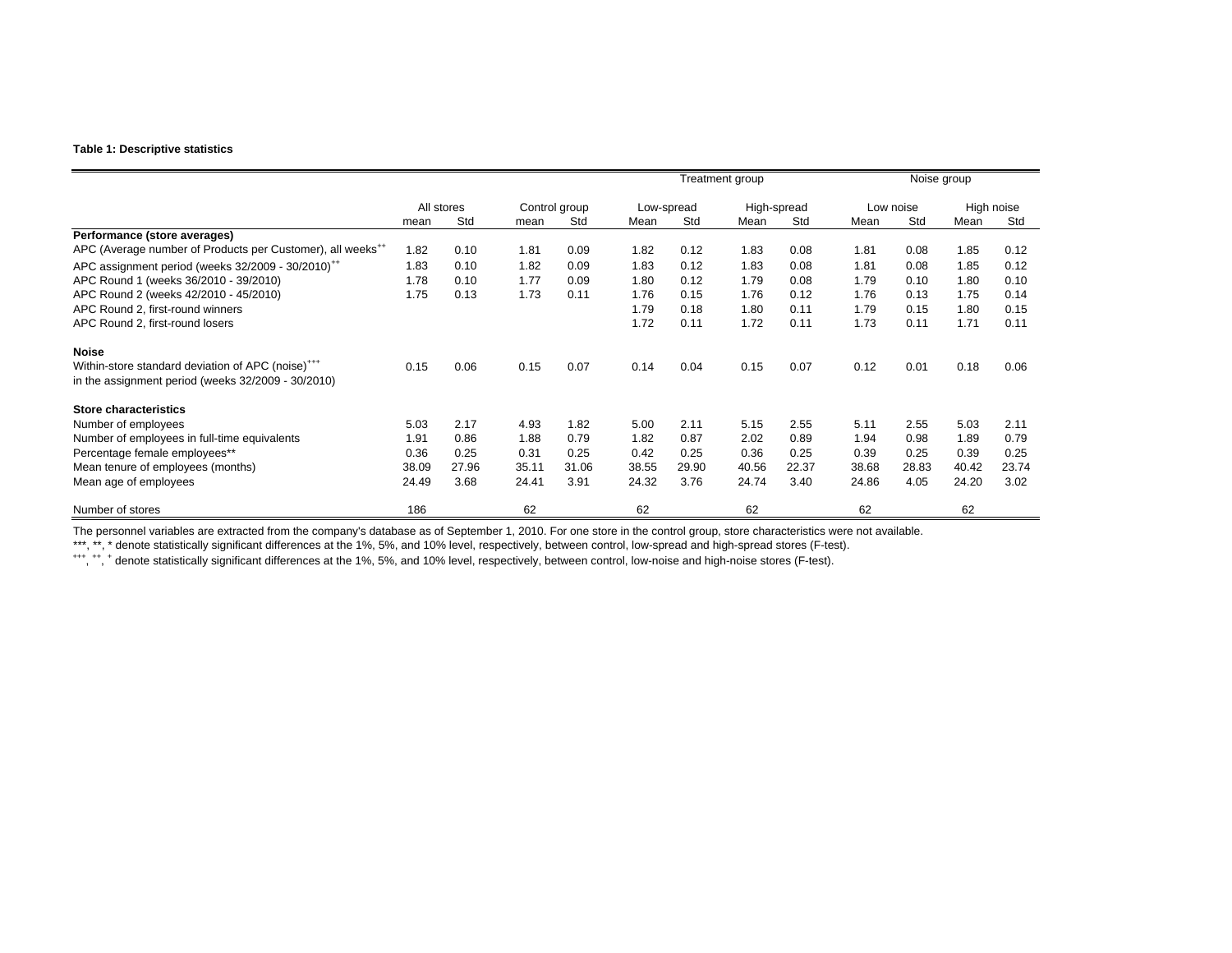#### **Table 2: Average treatment effect**

|                                           | Dependent variable: APC |               |
|-------------------------------------------|-------------------------|---------------|
|                                           | (1)                     | (2)           |
| Treatment * (Round 1 + Winners * Round 2) | 0.028                   |               |
|                                           | $(0.011)$ **            |               |
| Treatment * Round 1                       |                         | 0.014         |
|                                           |                         | (0.011)       |
| Winners * Round 2                         |                         | 0.047         |
|                                           |                         | $(0.018)$ *** |
| Losers * Round 2                          | $-0.014$                | $-0.005$      |
|                                           | (0.015)                 | (0.015)       |
| Store-fixed effects                       | yes                     | yes           |
| Week-fixed effects                        | ves                     | ves           |
| Store-week observations                   | 12079                   | 12079         |
| <b>Stores</b>                             | 186                     | 186           |
| $R^2$                                     | 0.4471                  | 0.4473        |

Standard errors clustered at the store level in parentheses.

Winners and Losers refer to the outcome of the first round of the tournament for the treatment stores. \*\*\*, \*\*, \* denote statistically significant effects at the 1%, 5%, and 10% level, respectively.

#### **Table 3: Carry-over effects**

|                                                      | Dependent variable: APC  |                                  |
|------------------------------------------------------|--------------------------|----------------------------------|
|                                                      | (1)                      | (2)                              |
| Treatment * (Round 1 + Winners * Round 2)            | 0.029                    |                                  |
| Treatment * (Round 1 + Winners * Round 2) *          | $(0.013)$ **<br>$-0.006$ |                                  |
| Participant earlier experiment                       | (0.016)                  |                                  |
| Treatment * Round 1                                  |                          | 0.017                            |
| Treatment * Round 1 * Participant earlier experiment |                          | (0.011)<br>$-0.016$              |
|                                                      |                          | (0.014)                          |
| Winners * Round 2                                    |                          | 0.043                            |
| Winners * Round 2 * Participant earlier experiment   |                          | $(0.021)$ **<br>0.020<br>(0.028) |
| Losers * Round 2                                     | $-0.014$                 | $-0.005$                         |
|                                                      | (0.015)                  | (0.015)                          |
| Store-fixed effects                                  | yes                      | yes                              |
| Week-fixed effects                                   | ves                      | yes                              |
| Store-week observations                              | 12079                    | 12079                            |
| <b>Stores</b>                                        | 186                      | 186                              |
| $R^2$                                                | 0.4471                   | 0.4474                           |

Standard errors clustered at the store level in parentheses.

Winners and Losers refer to the outcome of the first round of the tournament for the treatment stores. Participant earlier experiment is a dummy variable that takes value 1 for treatment stores assigned to the treatment group in an earlier experiment ran in February 2010.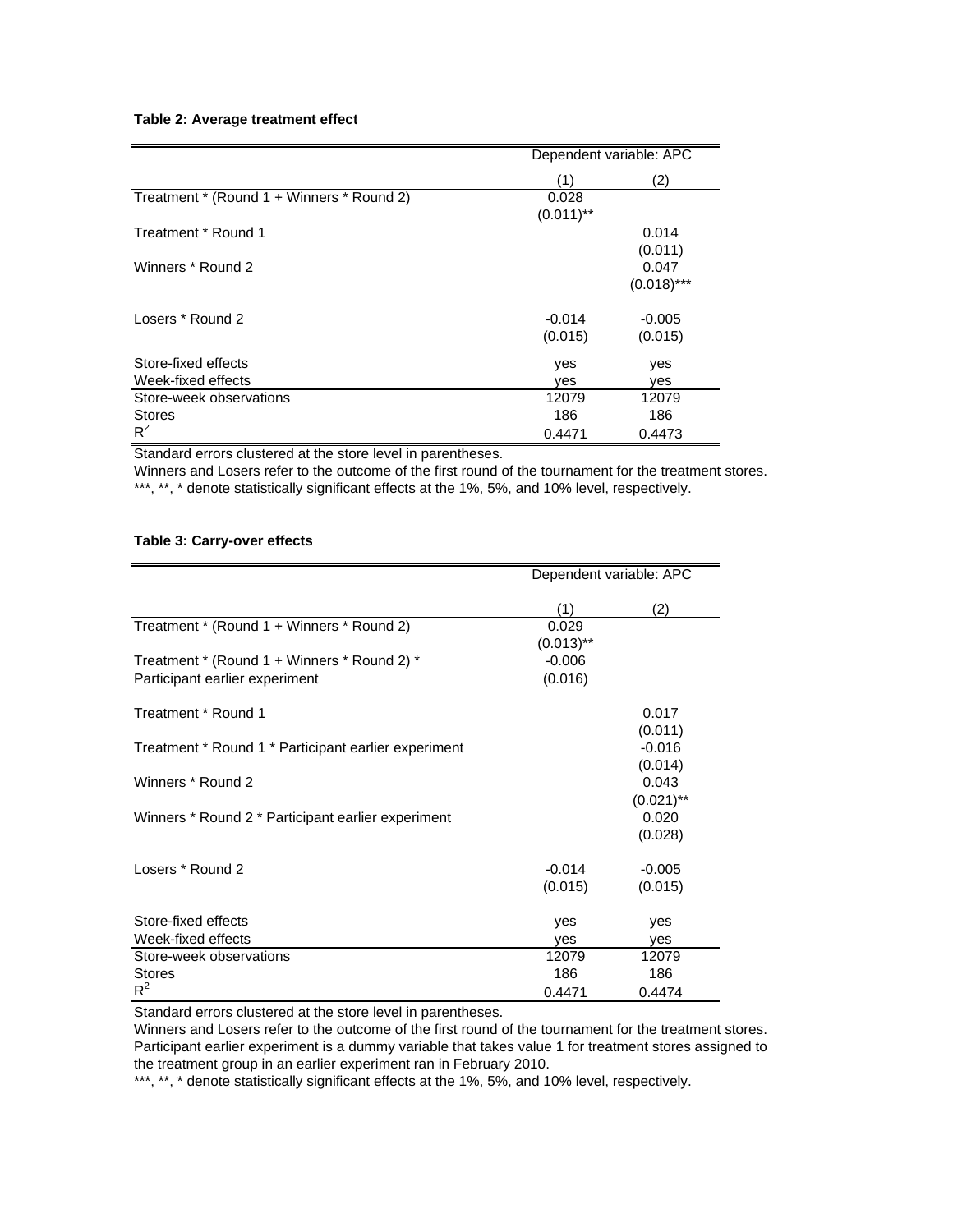#### **Table 4: Team size, tenure, and the treatment effect**

|                                                                       |                  | Dependent variable: APC |                     |                     |
|-----------------------------------------------------------------------|------------------|-------------------------|---------------------|---------------------|
|                                                                       | (1)              | (2)                     | (3)                 | (4)                 |
| Treatment * (Round 1 + Winners * Round 2)                             | 0.031            |                         | 0.039               |                     |
|                                                                       | $(0.011)***$     |                         | (0.039)             |                     |
| Treatment * (Round 1 + Winners * Round 2) * Team size                 | $-0.007$         |                         | 0.001               |                     |
|                                                                       | (0.006)          |                         | (0.001)             |                     |
| (Round 1 + (Winners + Control) * Round 2) * Team size                 | 0.003<br>(0.004) |                         | $-0.007$<br>(0.006) |                     |
| Treatment * (Round 1 + Winners * Round 2) * Average tenure            | 0.005            |                         | 0.002               |                     |
|                                                                       | $(0.003)^*$      |                         | (0.004)             |                     |
| (Round 1 + (Winners + Control) * Round 2) * Average tenure            | $-0.007$         |                         | $-0.003$            |                     |
|                                                                       | $(0.002)$ ***    |                         | (0.003)             |                     |
| Treatment * Round 1                                                   |                  | 0.015                   |                     | 0.026               |
|                                                                       |                  | (0.010)                 |                     | (0.026)             |
| Treatment * Round 1 * Team size                                       |                  | $-0.010$                |                     | $-0.182$            |
|                                                                       |                  | $(0.005)$ **            |                     | (0.146)             |
| Round 1 * Team size                                                   |                  | 0.005                   |                     | $-0.004$            |
|                                                                       |                  | (0.004)                 |                     | (0.008)             |
| Treatment * Round 1 * Average tenure                                  |                  | 0.006                   |                     | 0.005               |
|                                                                       |                  | $(0.003)^*$<br>$-0.008$ |                     | (0.005)<br>$-0.004$ |
| Round 1 * Average tenure                                              |                  | $(0.002)$ ***           |                     | (0.003)             |
| Winners * Round 2                                                     |                  | 0.050                   |                     | 0.059               |
|                                                                       |                  | $(0.018)$ ***           |                     | (0.080)             |
| Winners * Round 2 * Team size                                         |                  | $-0.001$                |                     | 0.008               |
|                                                                       |                  | (0.011)                 |                     | (0.014)             |
| (Winners + Control) * Round 2 * Team size                             |                  | 0.002                   |                     | $-0.007$            |
|                                                                       |                  | (0.005)                 |                     | (0.008)             |
| Winners * Round 2 * Average tenure                                    |                  | 0.003                   |                     | 0.011               |
|                                                                       |                  | (0.005)                 |                     | (0.009)             |
| (Winners + Control) * Round 2 * Average tenure                        |                  | $-0.006$                |                     | $-0.007$            |
|                                                                       |                  | $(0.002)$ ***           |                     | (0.005)             |
| Other store characteristics interacted with treatment dummy / dummies | no               | no                      | yes                 | yes                 |
| Other store characteristics interacted with period dummy / dummies    | no               | no                      | yes                 | yes                 |
| Losers * Round 2                                                      | $-0.012$         | $-0.002$                | $-0.025$            | $-0.028$            |
|                                                                       | (0.015)          | (0.015)                 | (0.022)             | (0.023)             |
| Store-fixed effects                                                   | yes              | yes                     | yes                 | yes                 |
| Week-fixed effects                                                    | yes              | yes                     | yes                 | yes                 |
| Store-week observations                                               | 12017            | 12017                   | 12017               | 12017               |
| <b>Stores</b>                                                         | 185              | 185                     | 185                 | 185                 |
| $R^2$                                                                 | 0.4478           | 0.4481                  | 0.4526              | 0.4552              |

Standard errors clustered at the store level in parentheses.

Winners and Losers refer to the outcome of the first round of the tournament for the treatment stores.

Team size refers to the number of people working full- or parttime in a store as of September 1, 2010. Average tenure is the average number of years these people have worked for the company, as of September 1, 2010. Other store characteristics are: stores' mean and standard deviation of APC over the period August 2009 to August 2010, average age of employees, percentage female employees, number of employees in full-time equivalents, a dummy for the smaller brand, and 9 regional dummies. The personnel variables are extracted from the company's database as of September 1, 2010. This information is missing for 1 store. Except for the dummy variables, all store characteristics are mean-centered. In column (3), all store characteristics are interacted with 'Treatment \* (Round 1 + Winners \* Round 2)' and with '(Round 1 + (Winners + Control) \* Round 2)'. In column (4), all store characteristics are interacted with 'Treatment \* Round 1', 'Winners \* Round 2', 'Round 1', and '(Winners + Control) \* Round 2'. \*\*\*, \*\*, \* denote statistically significant effects at the 1%, 5%, and 10% level, respectively.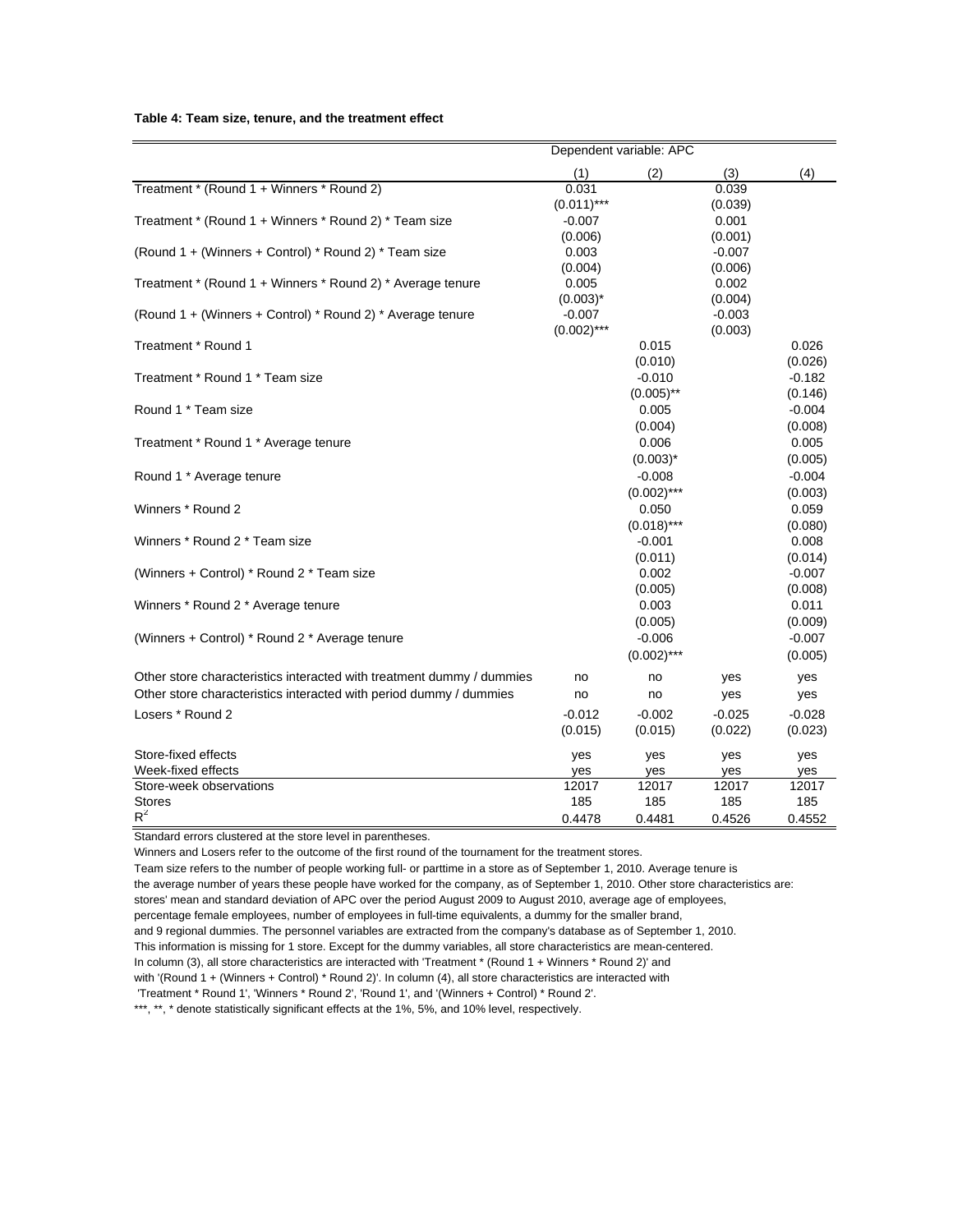#### **Table 5: Noise in performance and the treatment effect**

|                                                                       |                     | Dependent variable: APC |                          |                     |
|-----------------------------------------------------------------------|---------------------|-------------------------|--------------------------|---------------------|
|                                                                       | (1)                 | (2)                     | (3)                      | (4)                 |
| Treatment * (Round 1 + Winners * Round 2)                             | 0.024               |                         | 0.039                    |                     |
|                                                                       | $(0.010)$ **        |                         | (0.039)                  |                     |
| Treatment * (Round 1 + Winners * Round 2) * StDev                     | $-0.321$<br>(0.198) |                         | $-0.326$<br>$(0.166)$ ** |                     |
| (Round 1 + (Winners + Control) * Round 2) * StDev                     | $-0.318$            |                         | $-0.222$                 |                     |
|                                                                       | $(0.104)$ ***       |                         | (0.137)                  |                     |
| Treatment * (Round 1 + Winners * Round 2) * Hist. mean APC            |                     |                         | $-0.176$                 |                     |
|                                                                       |                     |                         | $(0.102)^*$              |                     |
| (Round 1 + (Winners + Control) * Round 2) * Hist. mean APC            |                     |                         | $-0.043$<br>(0.087)      |                     |
| Treatment * Round 1                                                   |                     | 0.011                   |                          | 0.026               |
|                                                                       |                     | (0.010)                 |                          | (0.026)             |
| Treatment * Round 1 * StDev                                           |                     | $-0.188$                |                          | $-0.182$            |
|                                                                       |                     | (0.199)                 |                          | (0.146)             |
| Round 1 * StDev                                                       |                     | $-0.365$                |                          | $-0.255$            |
|                                                                       |                     | $(0.111)***$            |                          | $(0.114)$ **        |
| Treatment * Round 1 * Hist. mean APC                                  |                     |                         |                          | 0.046<br>(0.104)    |
| Round 1 * Hist. mean APC                                              |                     |                         |                          | $-0.175$            |
|                                                                       |                     |                         |                          | $(0.061)$ ***       |
| Winners * Round 2                                                     |                     | 0.041                   |                          | 0.059               |
|                                                                       |                     | $(0.017)$ **            |                          | (0.080)             |
| Winners * Round 2 * StDev                                             |                     | $-0.632$                |                          | $-0.805$            |
|                                                                       |                     | $(0.282)$ **            |                          | $(0.340)$ **        |
| (Winners + Control) * Round 2 * StDev                                 |                     | $-0.269$<br>$(0.140)^*$ |                          | $-0.200$<br>(0.181) |
| Winners * Round 2 * Hist. mean APC                                    |                     |                         |                          | $-0.154$            |
|                                                                       |                     |                         |                          | (0.368)             |
| (Winners + Control) * Round 2 * Hist. mean APC                        |                     |                         |                          | $-0.124$            |
|                                                                       |                     |                         |                          | (0.081)             |
| Other store characteristics interacted with treatment dummy / dummies | no                  | no                      | yes                      | yes                 |
| Other store characteristics interacted with period dummy / dummies    | no                  | no                      | yes                      | yes                 |
| Losers * Round 2                                                      | $-0.015$            | $-0.006$                | $-0.025$                 | $-0.028$            |
|                                                                       | (0.014)             | (0.014)                 | (0.022)                  | (0.023)             |
| Store-fixed effects                                                   | yes                 | yes                     | yes                      | yes                 |
| Week-fixed effects                                                    | yes                 | yes                     | yes                      | yes                 |
| Store-week observations                                               | 12079               | 12079                   | 12017                    | 12017               |
| <b>Stores</b>                                                         | 186                 | 186                     | 185                      | 185                 |
| $R^2$                                                                 | 0.4494              | 0.4497                  | 0.4526                   | 0.4552              |

Standard errors clustered at the store level in parentheses.

Winners and Losers refer to the outcome of the first round of the tournament for the treatment stores.

StDev is a store's standard deviation of APC over the period August 2009 to August 2010. Hist. mean APC is stores' average APC over the period August 2009 to August 2010. Other store characteristics are: average age employees, percentage female employees, average tenure of employees, number of employees, number of employees in full-time equivalents, a dummy for the smaller brand, and 9 regional dummies. The personnel variables are extracted from the company's database as of September 1, 2010. This information is missing for 1 store. Except for the dummy variables, all store characteristics are mean-centered. In column (3), all store characteristics are interacted with 'Treatment \* (Round 1 + Winners \* Round 2)' and with '(Round 1 + (Winners + Control) \* Round 2)'. In column (4), all store characteristics are interacted with 'Treatment \* Round 1', 'Winners \* Round 2', 'Round 1', and '(Winners + Control) \* Round 2'.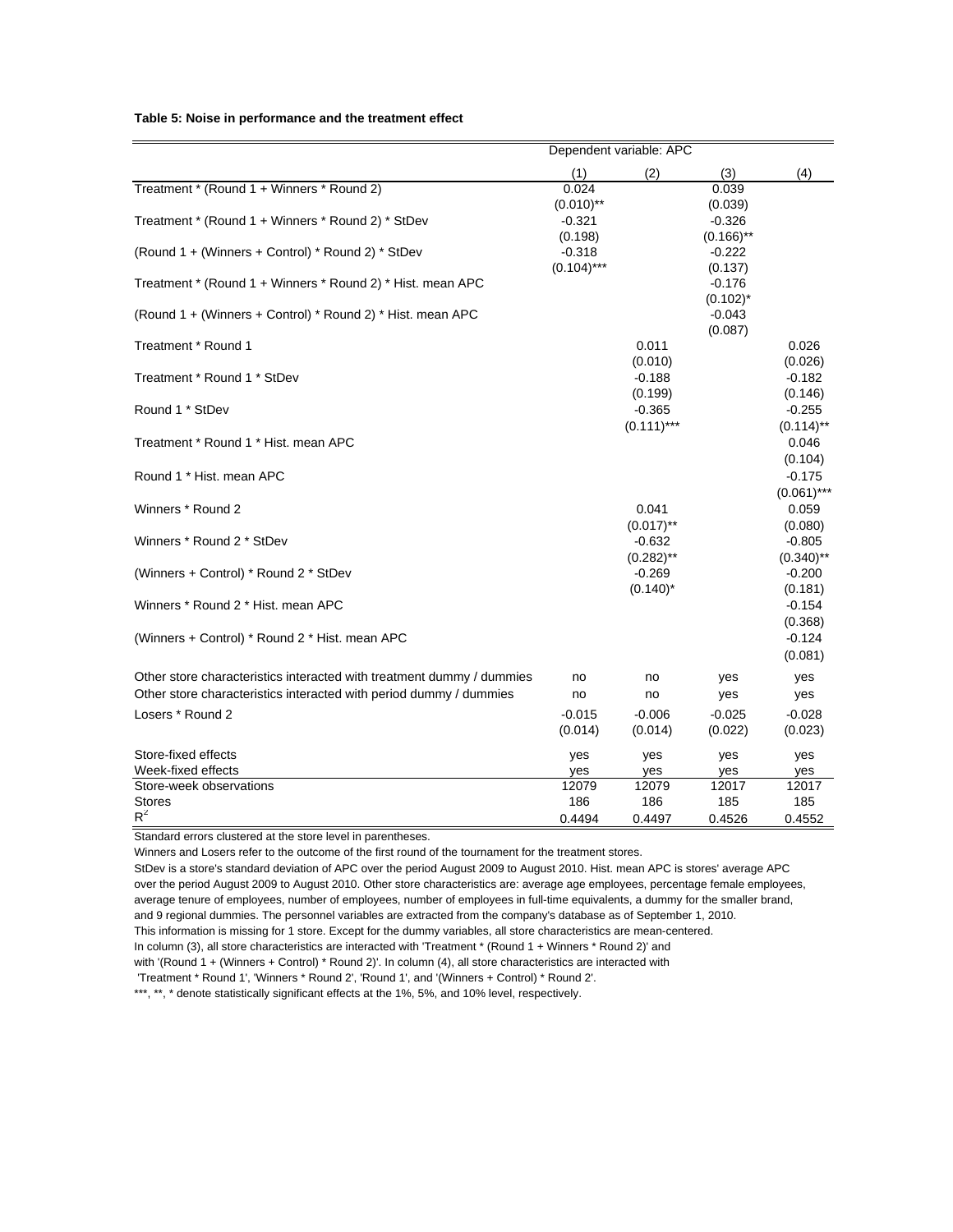|                                             | Dependent variable: APC |                                  |                                  |  |
|---------------------------------------------|-------------------------|----------------------------------|----------------------------------|--|
|                                             | (1)                     | (2)                              | (3)                              |  |
| Low spread * (Round 1 + Winners * Round 2)  | 0.030<br>$(0.016)^*$    |                                  |                                  |  |
| High spread * (Round 1 + Winners * Round 2) | 0.026<br>$(0.013)$ **   |                                  |                                  |  |
| Low spread * Round 1                        |                         | 0.021<br>(0.015)                 |                                  |  |
| High spread * Round 1                       |                         | 0.006<br>(0.010)                 |                                  |  |
| Control * Pseudo-winners * Round 1          |                         |                                  | 0.072<br>$(0.012)$ ***           |  |
| Low spread * Losers * Round 1               |                         |                                  | 0.015<br>(0.012)                 |  |
| Low spread * Winners * Round 1              |                         |                                  | 0.094<br>$(0.022)$ ***           |  |
| High spread * Losers * Round 1              |                         |                                  | 0.011<br>(0.013)                 |  |
| High spread * Winners * Round 1             |                         |                                  | 0.071                            |  |
| Low spread * Winners * Round 2              |                         | 0.038                            | $(0.012)$ ***<br>0.041           |  |
| High spread * Winners * Round 2             |                         | (0.025)<br>0.057<br>$(0.023)$ ** | (0.025)<br>0.058<br>$(0.023)$ ** |  |
| Losers * Round 2                            | $-0.014$<br>(0.015)     | $-0.005$<br>(0.015)              | $-0.007$<br>(0.015)              |  |
| Store-fixed effects                         | yes                     | yes                              | yes                              |  |
| Week-fixed effects                          | yes                     | yes                              | yes                              |  |
| Store-week observations                     | 12079                   | 12079                            | 12079                            |  |
| <b>Stores</b>                               | 186                     | 186                              | 186                              |  |
| $R^2$                                       | 0.4471                  | 0.4474                           | 0.4495                           |  |

## **Table 6: Estimated treatment effects: prize spread**

Standard errors clustered at the store level in parentheses.

Winners and Losers refer to the outcome of the first round of the tournament for the treatment stores. Control \* Pseudo-winners refers to the stores in the control group that 'won' the pseudo-competition. Reference category for first-round effects in Column 3 are the 'losers' of the pseudo-competition. \*\*\*, \*\*, \* denote statistically significant effects at the 1%, 5%, and 10% level, respectively.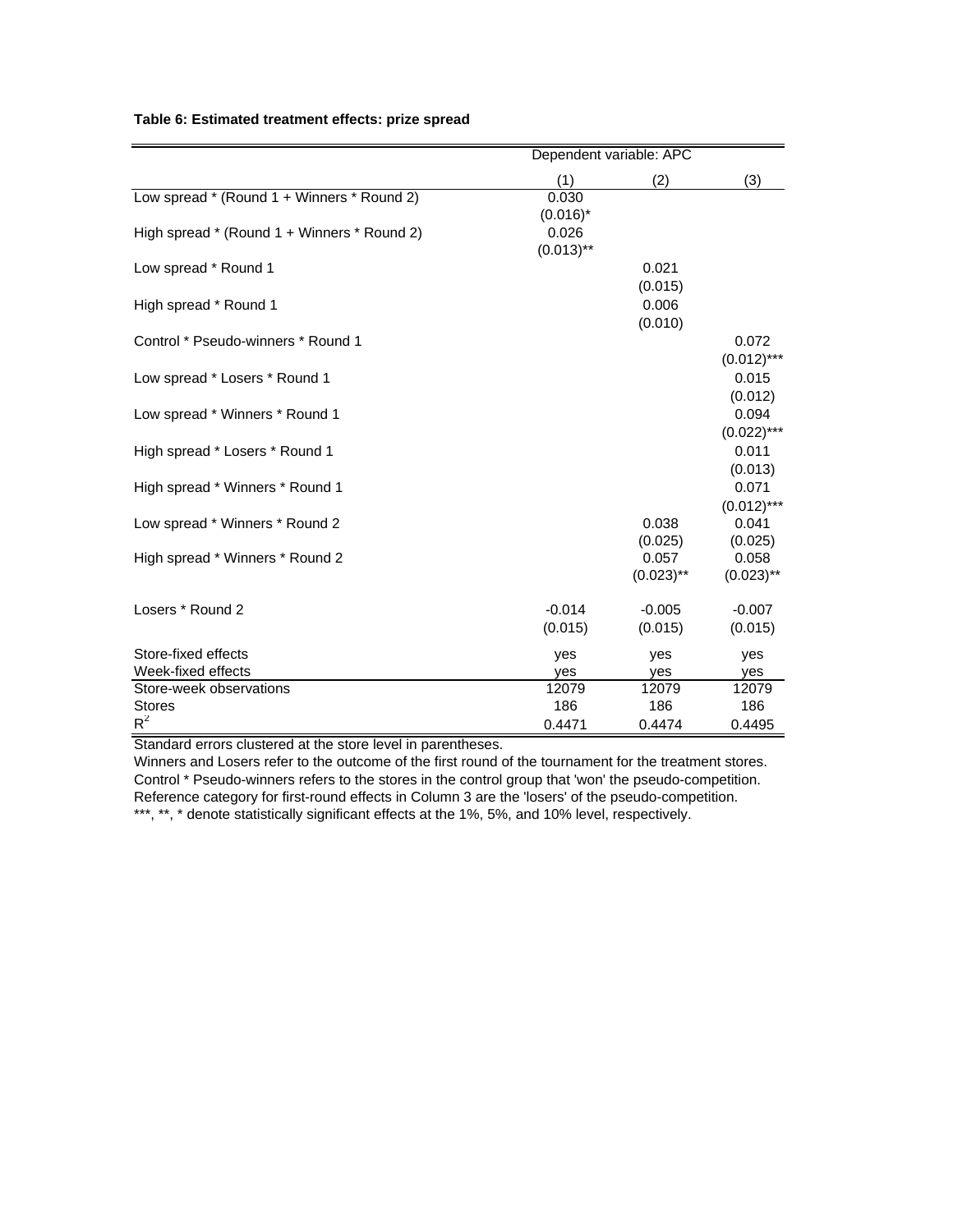|  | Table 7: Predicting groups' final outcome |  |
|--|-------------------------------------------|--|
|  |                                           |  |

|                                                           |              | Ordered probit     |              | <b>Binary probit</b> |
|-----------------------------------------------------------|--------------|--------------------|--------------|----------------------|
| Dependent variable:                                       | Final rank   | Final rank         | Prize winner | Prize winner         |
|                                                           | Round 1      | Round <sub>2</sub> | Round 1      | Round 2              |
|                                                           | (1)          | (2)                | (3)          | (4)                  |
| Rank based on hist. mean APC                              | 0.138        | 0.245              | $-0.114$     | $-0.288$             |
|                                                           | (0.096)      | (0.153)            | (0.111)      | (0.184)              |
| Number of employees                                       | 0.086        | $-0.291$           | $-0.120$     | 0.134                |
|                                                           | (0.078)      | $(0.160)^*$        | (0.093)      | (0.174)              |
| Number of employees in full-time equivalents              | $-0.093$     | 0.597              | 0.222        | $-0.187$             |
|                                                           | (0.218)      | (0.440)            | (0.258)      | (0.499)              |
| Average age employees                                     | 0.049        | 0.049              | 0.000        | $-0.046$             |
|                                                           | (0.046)      | (0.067)            | (0.056)      | (0.074)              |
| Percentage of female employees                            | $-0.185$     | 0.527              | 0.556        | $-1.189$             |
|                                                           | (0.415)      | (0.595)            | (0.49)       | (0.738)              |
| Average tenure of employees                               | $-0.065$     | $-0.023$           | 0.003        | $-0.017$             |
|                                                           | (0.072)      | (0.101)            | (0.0787)     | (0.118)              |
| Brand 2                                                   | $-0.044$     | $-1.257$           | $-0.239$     | $-0.476$             |
|                                                           | (0.526)      | (1.055)            | (0.640)      | (0.823)              |
| Regional dummies                                          | yes          | yes                | yes          | yes                  |
| Limit point 1                                             | 0.717        | 0.771              |              |                      |
|                                                           | (1.069)      | (1.552)            |              |                      |
| Limit point 2                                             | 1.434        | 1.665              |              |                      |
|                                                           | (1.075)      | (1.559)            |              |                      |
| Limit point 3                                             | 2.200        | 2.563              |              |                      |
|                                                           | $(1.076)$ ** | $(1.571)$ **       |              |                      |
| Constant                                                  |              |                    | 0.335        | 1.887                |
|                                                           |              |                    | (1.299)      | (1.712)              |
| Observations (stores)                                     | 124          | 63                 | 124          | 63                   |
| Pseudo R2                                                 | 0.044        | 0.182              | 0.063        | 0.170                |
| Log likelihood                                            | $-164.189$   | $-71.431$          | $-80.495$    | $-36.259$            |
| Restricted log likelihood (all coef's restricted to zero) | $-171.671$   | $-87.312$          | $-85.934$    | $-43.660$            |

"Rank based on hist. mean APC" is stores' rank within their group based on stores' average APC over the period August 2009 to August 2010. The personnel variables are extracted from the companies' database as of September 1, 2010.

Brand 2 is a dummy variable for stores operating under the companies' smaller brand name.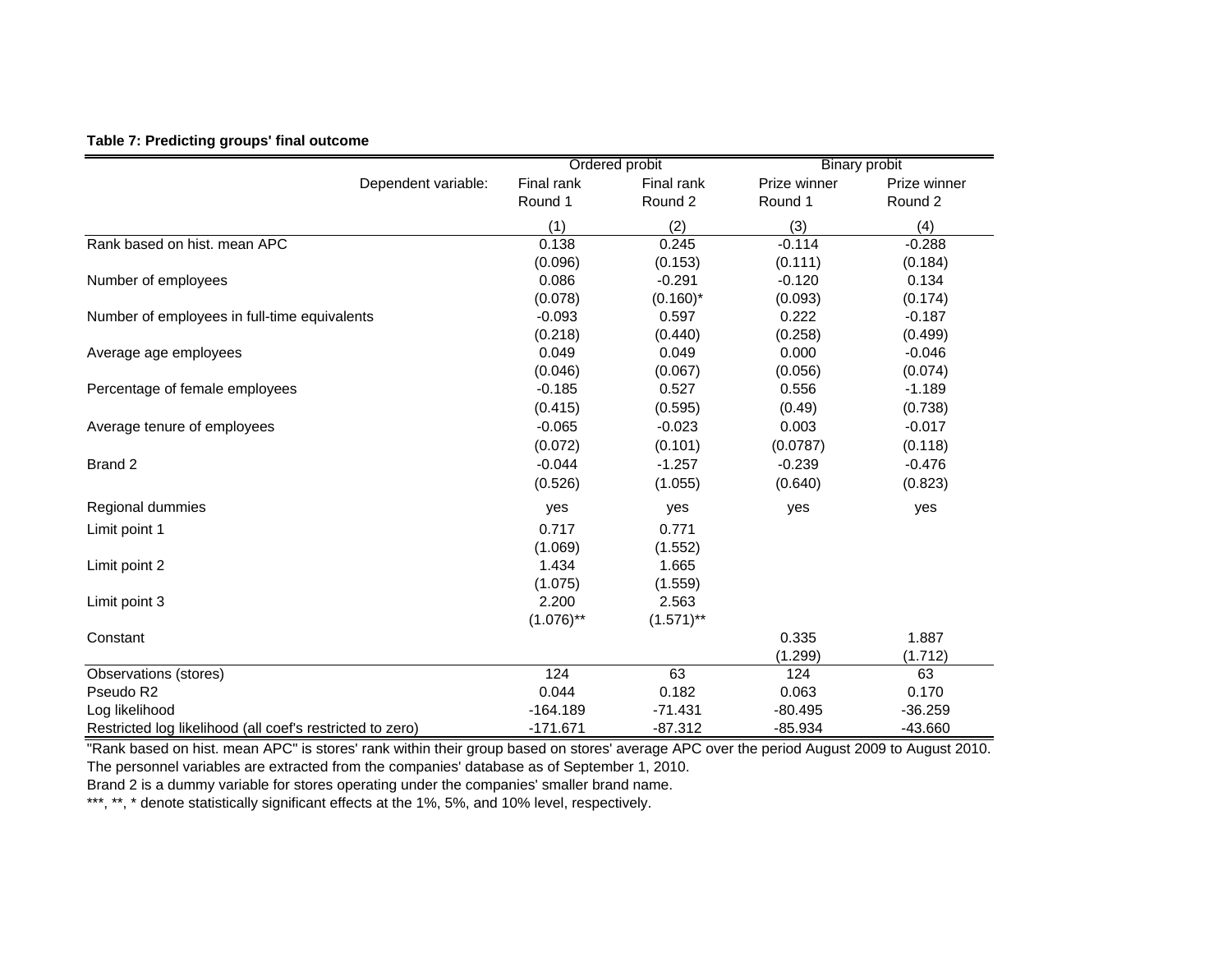|  | Table 8: Robustness checks: heterogeneity |  |  |  |
|--|-------------------------------------------|--|--|--|
|--|-------------------------------------------|--|--|--|

|                                                                     |              | Dependent variable: APC |               |
|---------------------------------------------------------------------|--------------|-------------------------|---------------|
|                                                                     | (1)          | (2)                     | (3)           |
| Low spread * Round 1                                                | 0.021        | 0.021                   | 0.019         |
|                                                                     | (0.015)      | (0.014)                 | (0.013)       |
| High spread * Round 1                                               | 0.006        | $-0.003$                | 0.002         |
|                                                                     | (0.010)      | (0.011)                 | (0.010)       |
| Low spread * Winners * Round 2                                      | 0.038        | 0.051                   | 0.047         |
|                                                                     | (0.025)      | $(0.026)$ **            | $(0.025)^*$   |
| High spread * Winners * Round 2                                     | 0.057        | 0.056                   | 0.059         |
|                                                                     | $(0.023)$ ** | $(0.022)$ **            | $(0.023)$ *** |
| Treatment * (Round 1 * First-round group's st.dev. +                |              | $-0.512$                |               |
| + Winners * Round 2 * Second-round group's st.dev.)                 |              | $(0.231)$ **            |               |
| Treatment * (Round 1 * First-round distance to threshold (ahead) +  |              |                         | $-0.510$      |
| + Winners * Round 2 * Second-round distance to threshold (ahead))   |              |                         | $(0.063)$ *** |
| Treatment * (Round 1 * First-round distance to threshold (behind) + |              |                         | 0.777         |
| + Winners * Round 2 * Second-round distance to threshold (behind))  |              |                         | (0.496)       |
| Losers * Round 2                                                    | $-0.005$     | $-0.005$                | $-0.005$      |
|                                                                     | (0.015)      | (0.015)                 | (0.015)       |
| Store-fixed effects                                                 | yes          | yes                     | yes           |
| Week-fixed effects                                                  | yes          | yes                     | yes           |
| Store-week observations                                             | 12079        | 12079                   | 12079         |
| <b>Stores</b>                                                       | 186          | 186                     | 186           |
| $R^2$                                                               | 0.4471       | 0.4485                  | 0.4490        |

Standard errors clustered at the store level in parentheses.

Winners and Losers refer to the outcome of the first round of the tournament for the treatment stores. First-round and Second-round group's st.dev. refer to measure  $n_{i}$ , the standard deviation of stores' mean performance APC before the experiment (August 2009 - August 2010) by group, in the first and second round, respectively. This variable is mean-centered.

First-round and Second-round distance to threshold (ahead) refer to measure Δ<sup>+</sup>, the difference between a store's mean performance before the experiment (APC over the period August 2009 to August 2010) and the average of the mean historical performance of the stores ranked second and third in the group, for stores that are above this threshold (ranked first or second in the group on the basis of historical performance), in the first and second round, respectively.

First-round and second-round distance to threshold (behind) is similarly defined for stores that lie behind (ranked third and fourth in the group).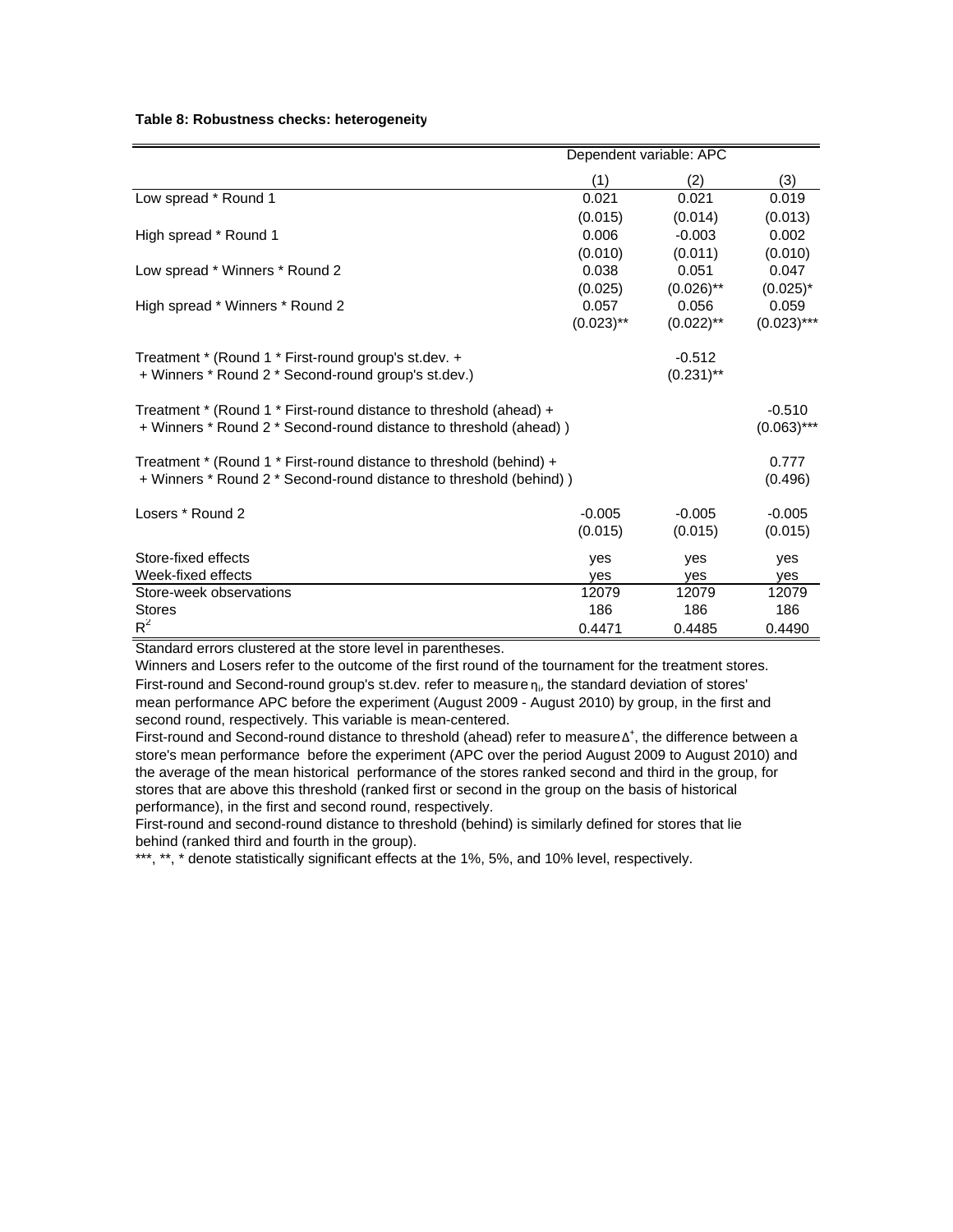|                                             |                     | Dependent variable: In(APC) |                       |                        |
|---------------------------------------------|---------------------|-----------------------------|-----------------------|------------------------|
|                                             | (1)                 | (2)                         | (3)                   | (4)                    |
| Treatment * (Round 1 + Winners * Round 2)   | 0.015               |                             |                       |                        |
| Treatment * Round 1                         | $(0.006)$ **        | 0.007<br>(0.006)            |                       |                        |
| Winners * Round 2                           |                     | 0.026<br>$(0.010)$ ***      |                       |                        |
| Low spread * (Round 1 + Winners * Round 2)  |                     |                             | 0.017<br>$(0.008)$ ** |                        |
| High spread * (Round 1 + Winners * Round 2) |                     |                             | 0.014<br>$(0.006)$ ** |                        |
| Low spread * Round 1                        |                     |                             |                       | 0.011<br>(0.007)       |
| High spread * Round 1                       |                     |                             |                       | 0.003<br>(0.006)       |
| Low spread * Winners * Round 2              |                     |                             |                       | 0.022<br>(0.014)       |
| High spread * Winners * Round 2             |                     |                             |                       | 0.030<br>$(0.012)$ *** |
| Losers * Round 2                            | $-0.008$<br>(0.008) | $-0.003$<br>(0.08)          | $-0.008$<br>(0.008)   | $-0.003$<br>(0.008)    |
| Store-fixed effects                         | yes                 | yes                         | yes                   | yes                    |
| Week-fixed effects                          | ves                 | yes                         | ves                   | yes                    |
| Store-week observations                     | 12079               | 12079                       | 12079                 | 12079                  |
| <b>Stores</b>                               | 186                 | 186                         | 186                   | 186                    |
| $R^2$                                       | 0.4940              | 0.4942                      | 0.4940                | 0.4943                 |

## **Table A1: Estimations with logged APC as dependent variable**

Standard errors clustered at the store level in parentheses.

Winners and Losers refer to the outcome of the first round of the tournament for the treatment stores.